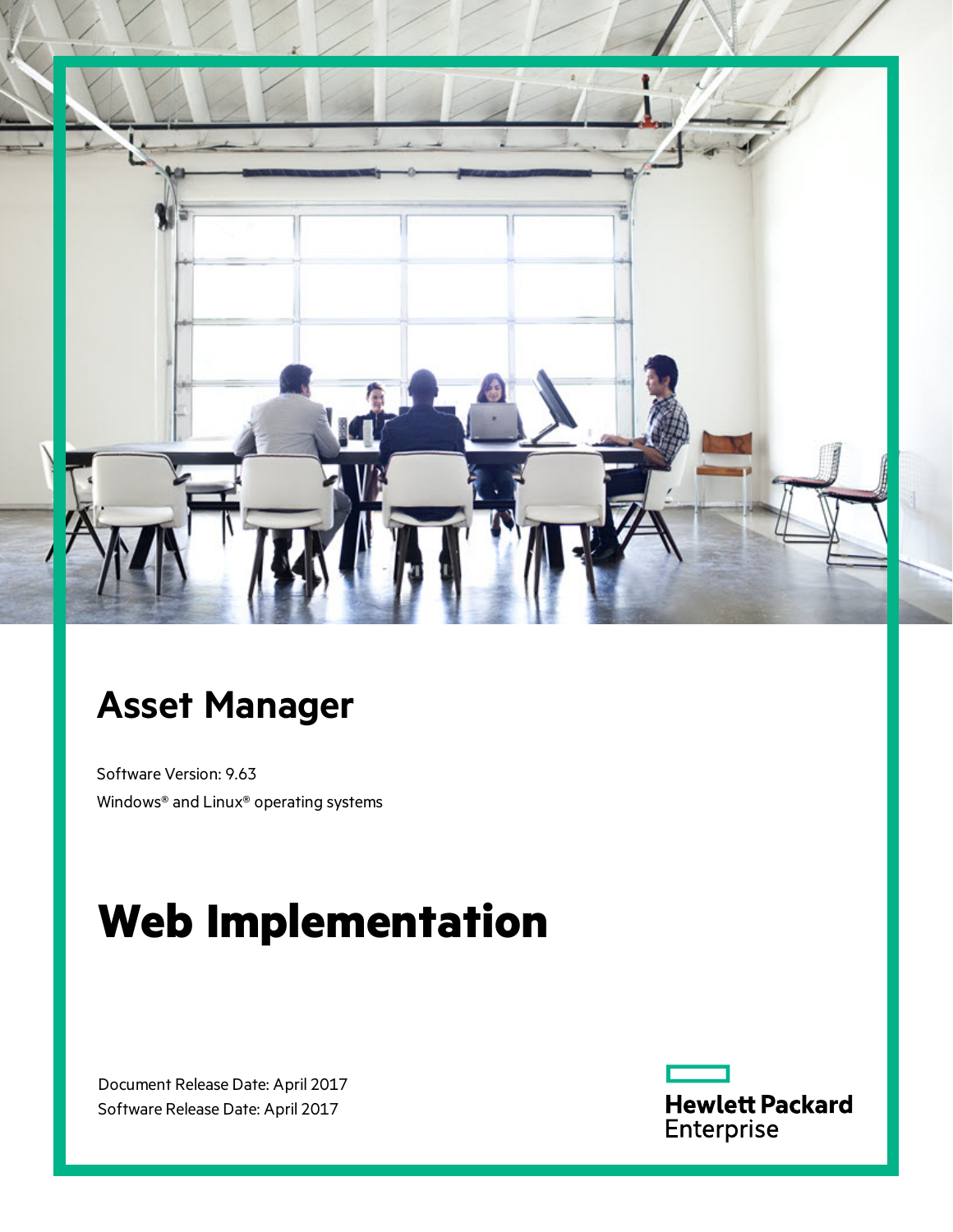### Legal Notices

#### Warranty

The only warranties for Hewlett Packard Enterprise products and services are set forth in the express warranty statements accompanying such products and services. Nothing herein should be construed as constituting an additional warranty. Hewlett Packard Enterprise shall not be liable for technical or editorial errors or omissions contained herein. The information contained herein is subject to change without notice.

### Restricted Rights Legend

Confidential computer software. Valid license from Hewlett Packard Enterprise required for possession, use or copying. Consistent with FAR 12.211 and 12.212, Commercial Computer Software, Computer Software Documentation, and Technical Data for Commercial Items are licensed to the U.S. Government under vendor's standard commercial license.

### Copyright Notice

© 1994 - 2017 Hewlett Packard Enterprise Development LP

### Trademark Notices

Adobe™ is a trademark of Adobe Systems Incorporated.

Microsoft® and Windows® are U.S. registered trademarks of Microsoft Corporation.

UNIX® is a registered trademark of The Open Group.

This product includes an interface of the 'zlib' general purpose compression library, which is Copyright © 1995-2002 Jean-loup Gailly and Mark Adler.

### Documentation Updates

To check for recent updates or to verify that you are using the most recent edition of a document, go to: <https://softwaresupport.hpe.com/>.

This site requires that you register for an HP Passport and to sign in. To register for an HP Passport ID, click **Register** on the HPE Software Support site or click **Create an Account** on the HP Passport login page.

You will also receive updated or new editions if you subscribe to the appropriate product support service. Contact your HPE sales representative for details.

### Support

Visit the HPE Software Support site at: <https://softwaresupport.hpe.com/>.

Most of the support areas require that you register as an HP Passport user and to sign in. Many also require a support contract. To register for an HP Passport ID, click **Register** on the HPE Support site or click **Create an Account** on the HP Passport login page.

To find more information about access levels, go to: <https://softwaresupport.hpe.com/web/softwaresupport/access-levels>.

**HPE Software Solutions Now** accesses the HPSW Solution and Integration Portal website. This site enables you to explore HPE Product Solutions to meet your business needs, includes a full list of Integrations between HPE Products, as well as a listing of ITIL Processes. The URL for this website is [https://softwaresupport.hpe.com/km/KM01702731.](https://softwaresupport.hpe.com/km/KM01702731)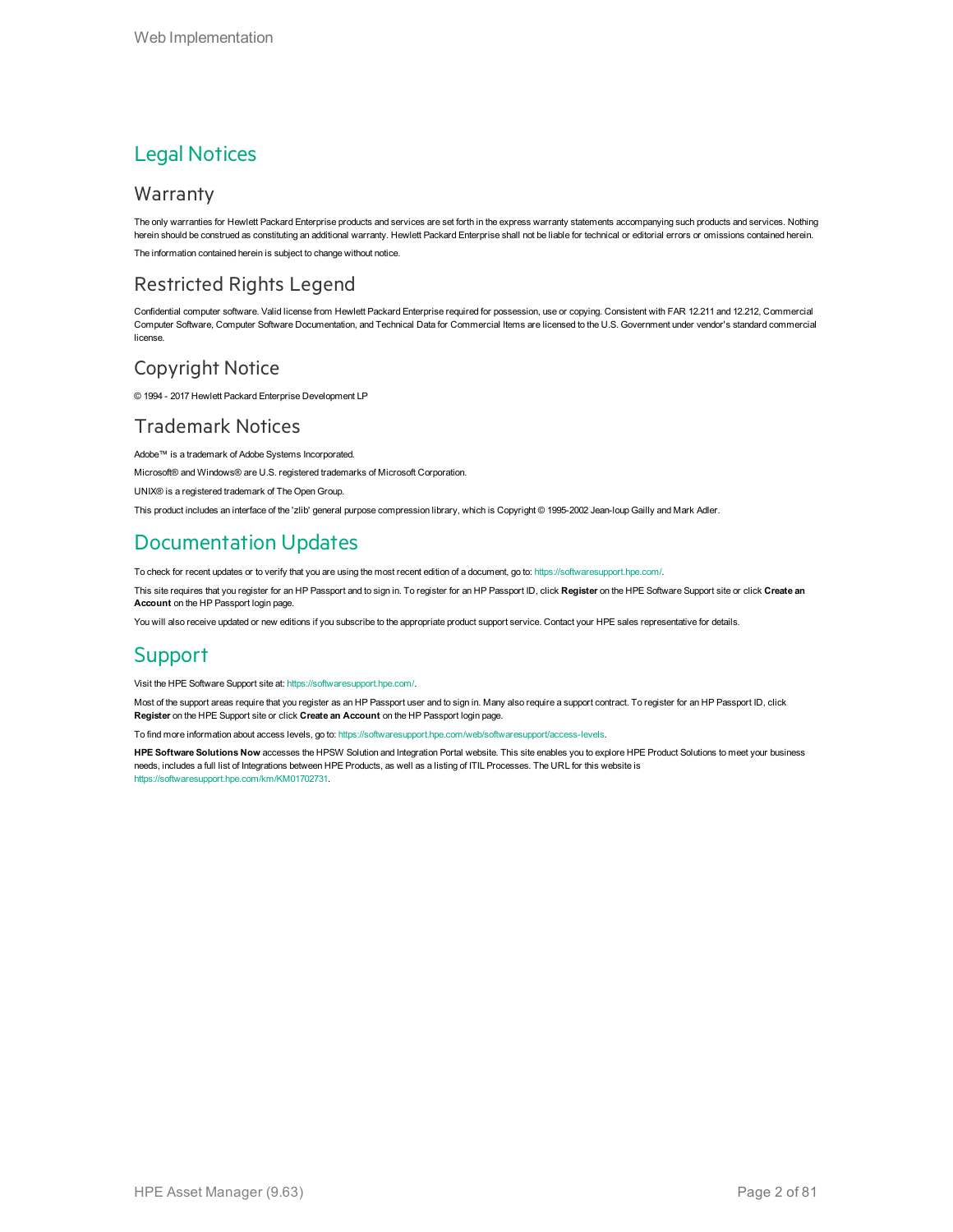## **Contents**

| Configuring the Web Tier and Web Service application server  15 |  |
|-----------------------------------------------------------------|--|
|                                                                 |  |
|                                                                 |  |
|                                                                 |  |
|                                                                 |  |
|                                                                 |  |
| Mapping the certificate DNs to the Asset Manager users  19      |  |
|                                                                 |  |
|                                                                 |  |
|                                                                 |  |
|                                                                 |  |
|                                                                 |  |
|                                                                 |  |
| Chapter 6: Differences between the Windows client and the Web   |  |
|                                                                 |  |
|                                                                 |  |
|                                                                 |  |
|                                                                 |  |
|                                                                 |  |
|                                                                 |  |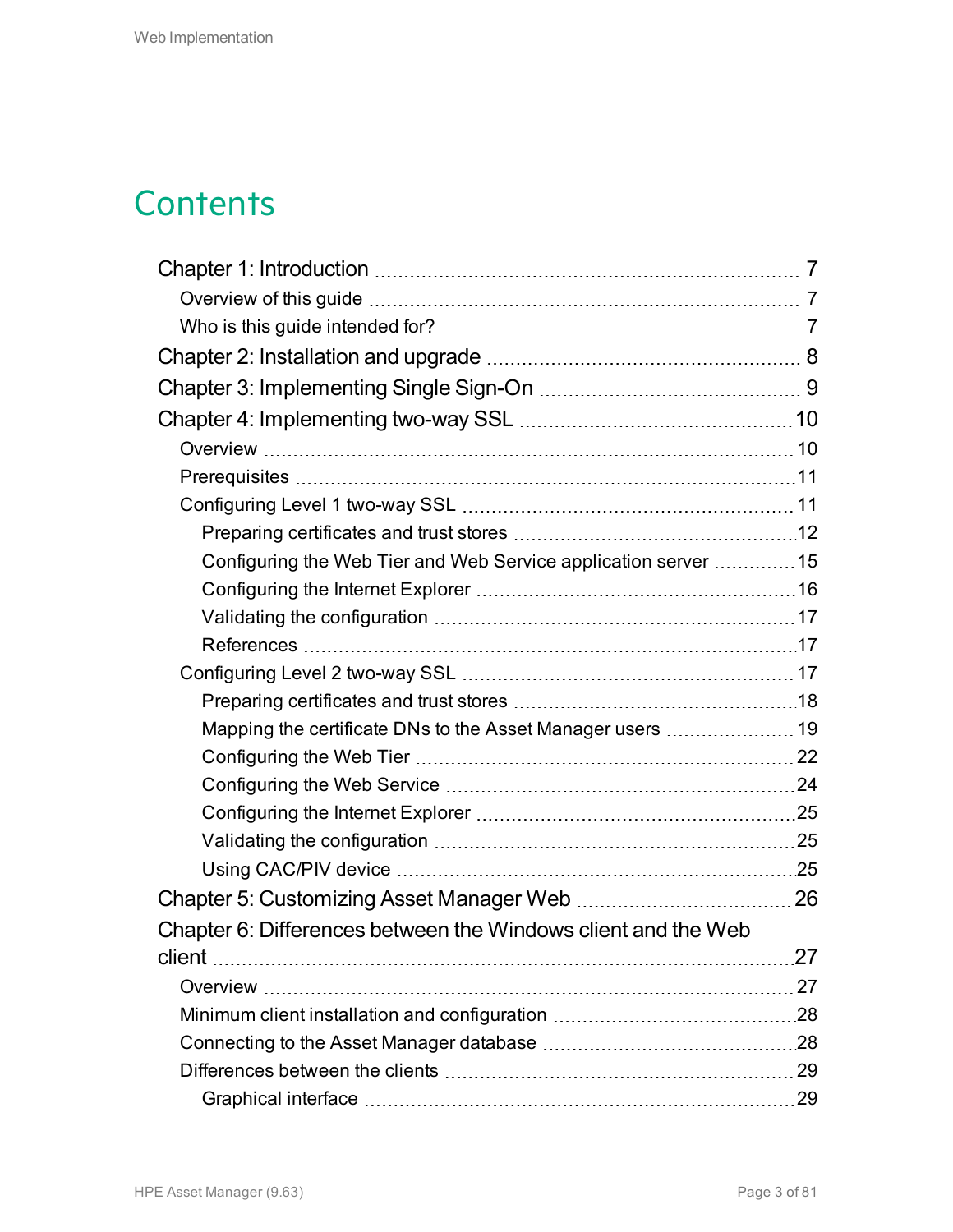|                                                                   | 36 |
|-------------------------------------------------------------------|----|
|                                                                   |    |
|                                                                   |    |
|                                                                   |    |
|                                                                   |    |
|                                                                   |    |
|                                                                   |    |
|                                                                   |    |
|                                                                   |    |
|                                                                   |    |
|                                                                   |    |
|                                                                   |    |
| Chapter 7: Performance Tips and Problem Diagnosis 67              |    |
|                                                                   |    |
|                                                                   |    |
| Check first that Asset Manager Web Tier works correctly 68        |    |
|                                                                   |    |
|                                                                   |    |
|                                                                   |    |
|                                                                   |    |
|                                                                   |    |
|                                                                   |    |
|                                                                   |    |
| Checking performance with low impact on the system (Tomcat,       |    |
|                                                                   |    |
| Checking performance for diagnosis with performance impact on the |    |
|                                                                   |    |
| Tracking performance by starting ADBLOGS in Asset Manager Web     |    |
|                                                                   |    |
|                                                                   |    |
| Tracking performance by storing the http requests sent (Tomcat,   |    |
| Diagnosing errors on the UserLogin and UPPEREmplDept_UserLogin    |    |
|                                                                   |    |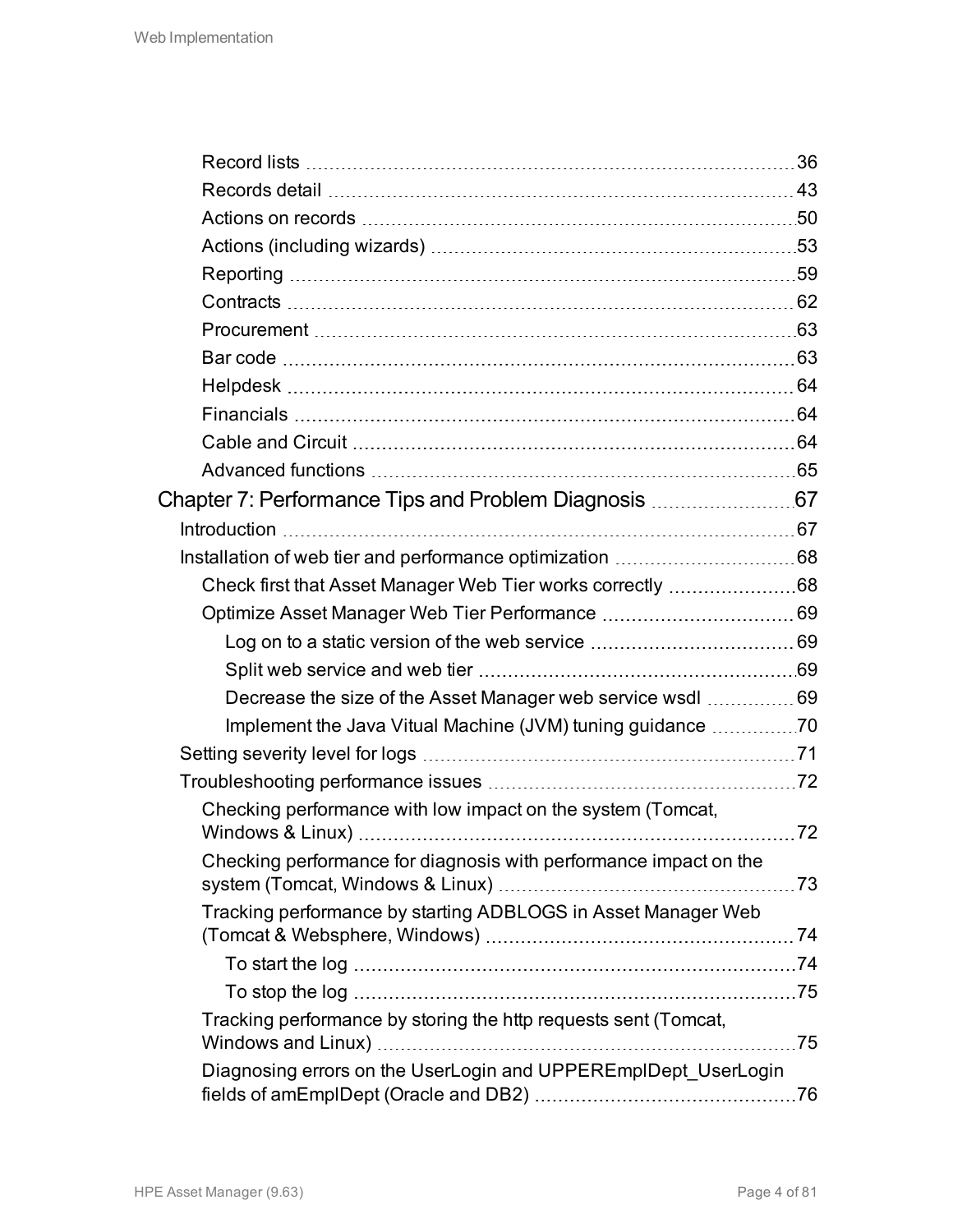| Customizing a functional domain for IBM Websphere 80 |  |
|------------------------------------------------------|--|
|                                                      |  |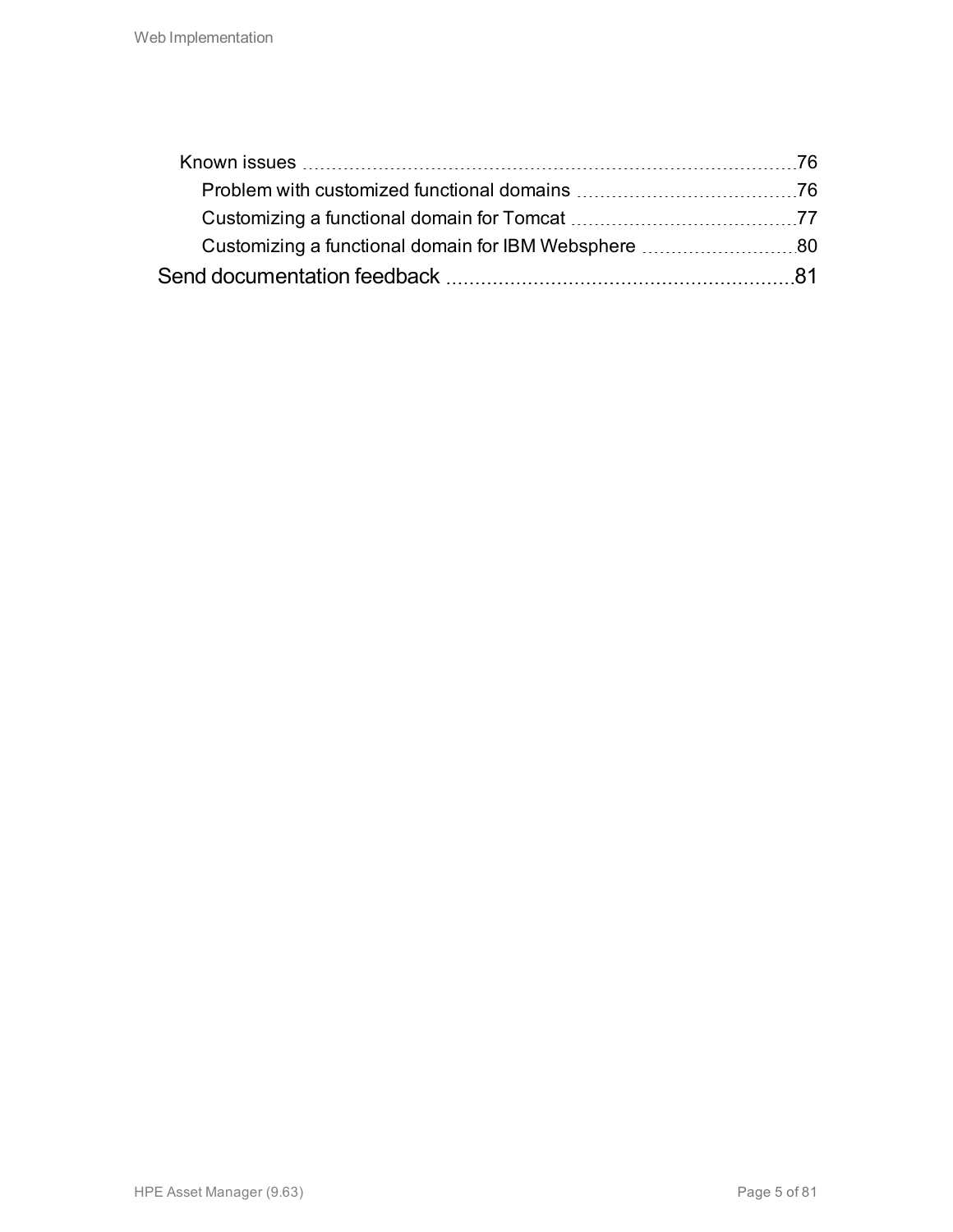Web Implementation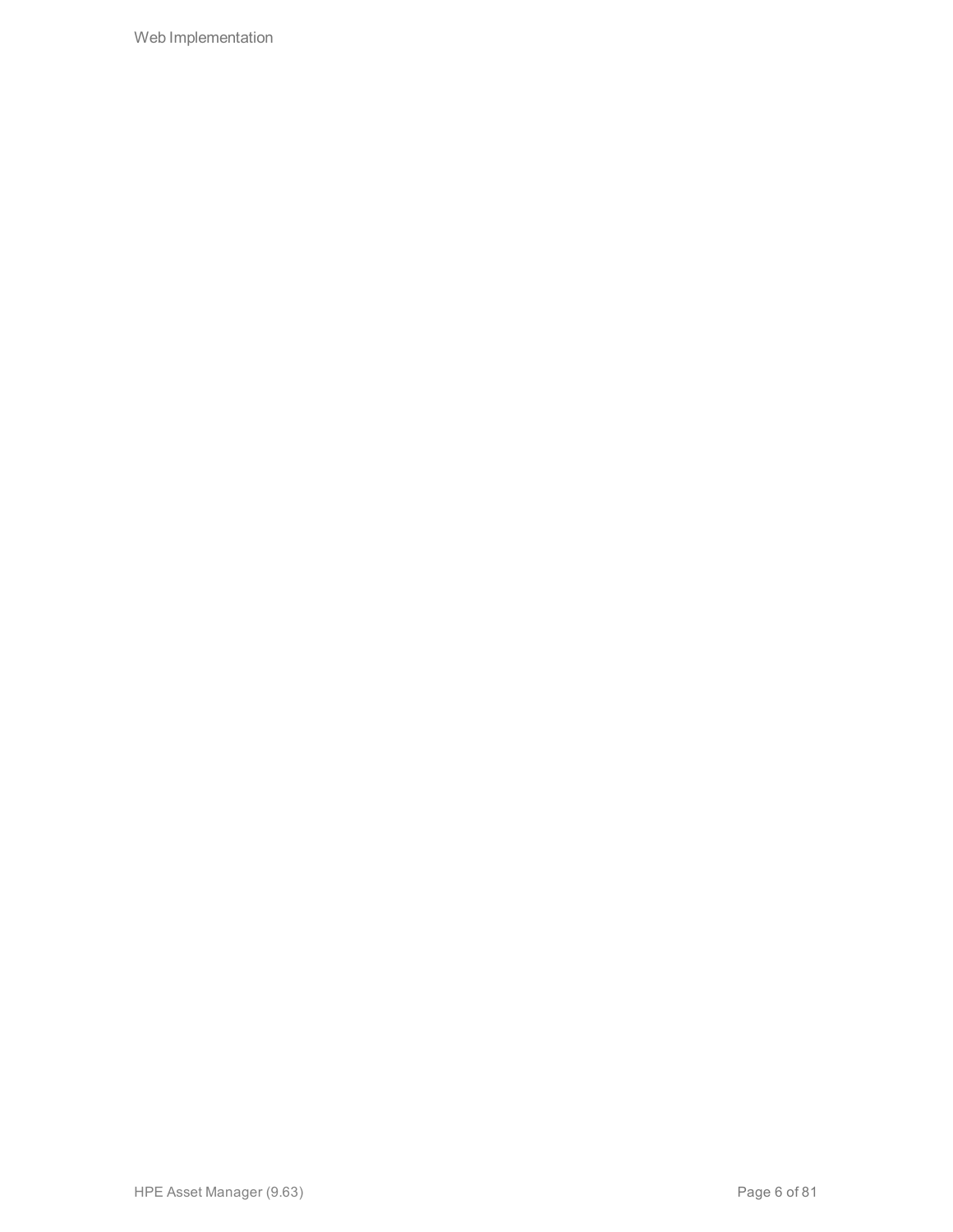## <span id="page-6-0"></span>Chapter 1: Introduction

This chapter includes:

### <span id="page-6-1"></span>Overview of this guide

This guide brings together information specific to implementations of Asset Manager Web:

- Installation and upgrade
- Single Sign-On implementation
- Two-way SSL implementation
- Customization
- Differences between the Windows and Web clients
- Troubleshooting and tips

### <span id="page-6-2"></span>Who is this guide intended for?

This guide is intended for:

- Administrators and support staff responsible for implementing, customizing and troubleshooting Asset Manager Web
- End users who would like to understand the differences between the Windows and Web clients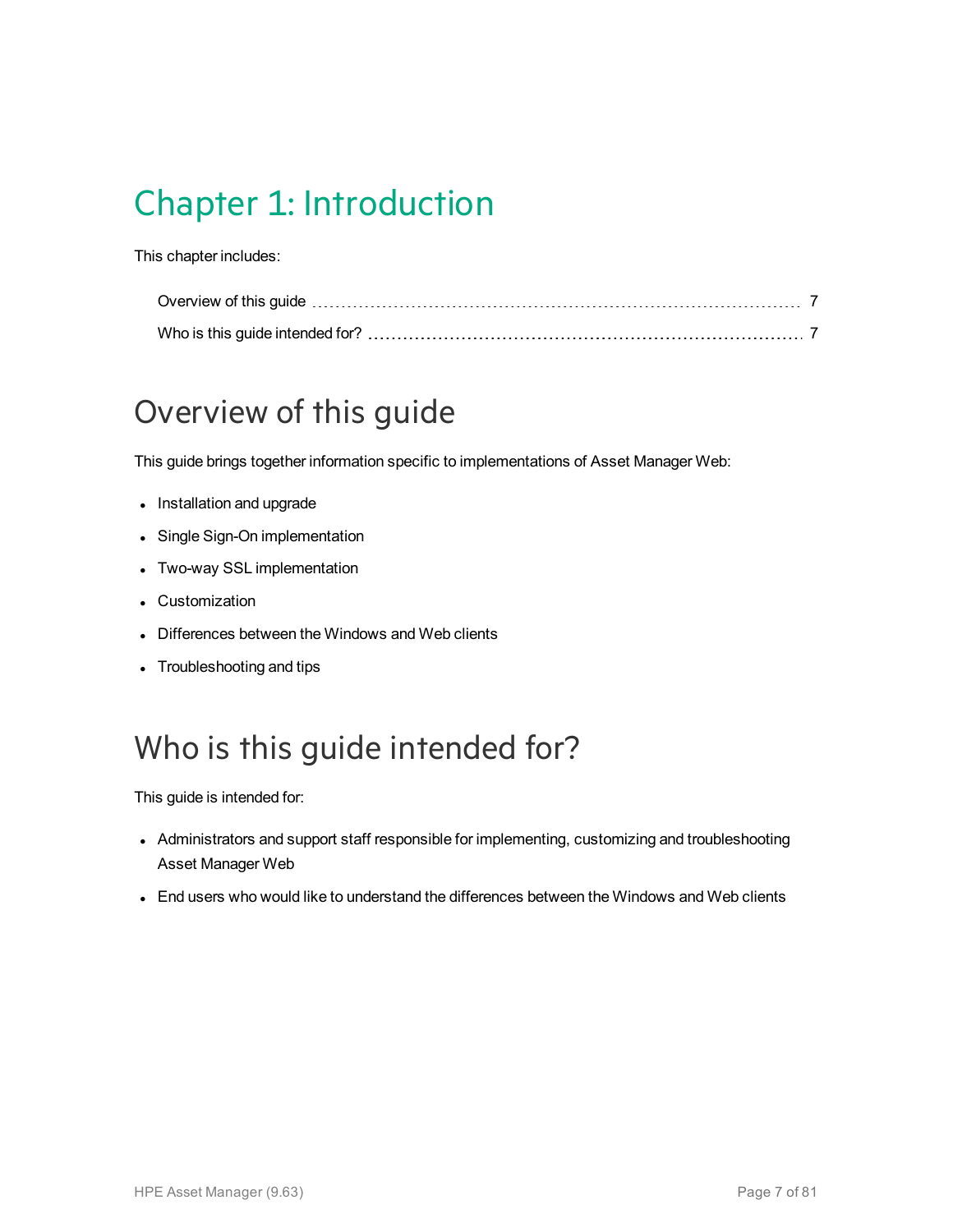## <span id="page-7-0"></span>Chapter 2: Installation and upgrade

Installation and upgrade of Asset Manager Web is fully described in the **Installation and upgrade** guide, chapter **Installing, configuring, removing and updating Asset Manager Web**.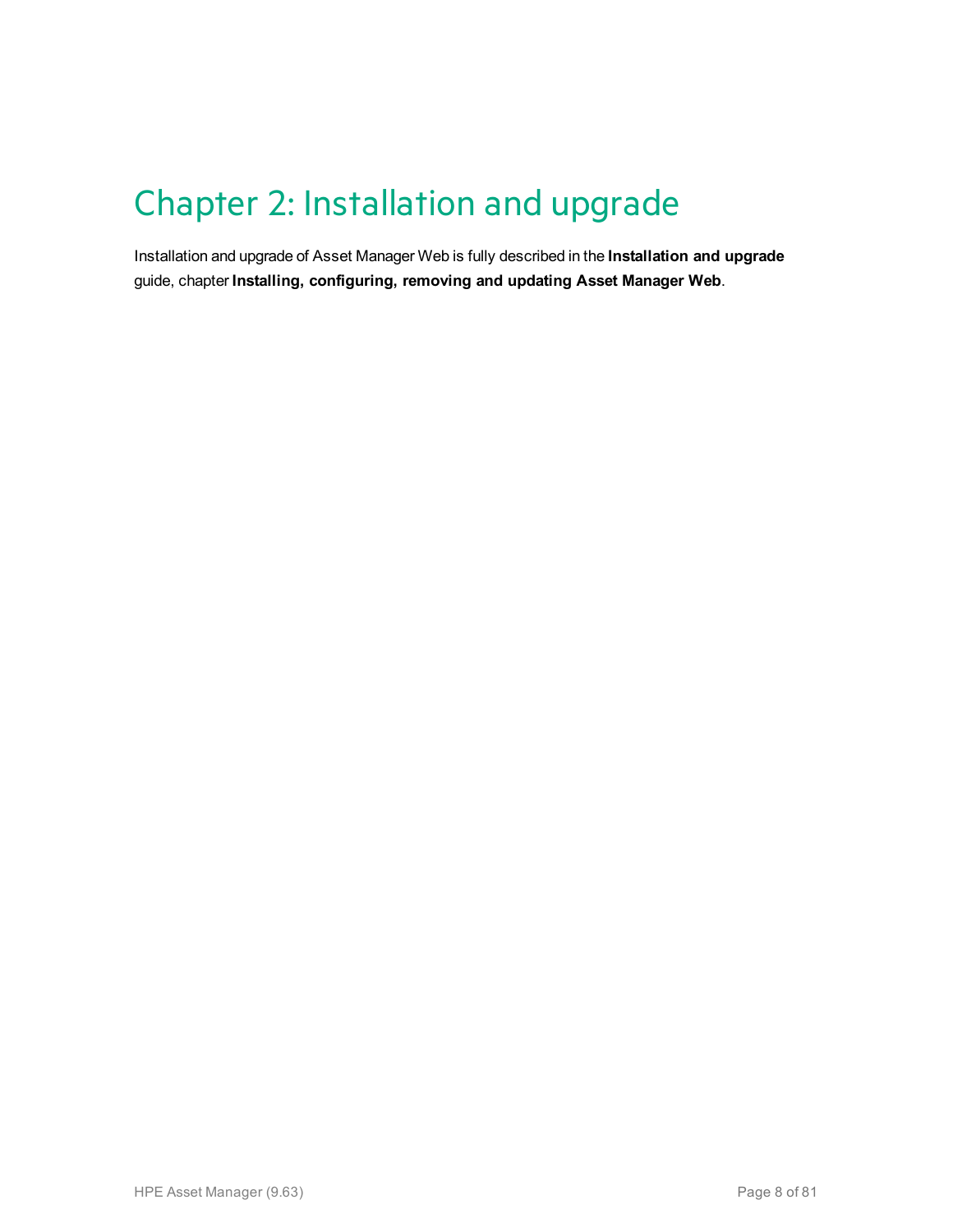## <span id="page-8-0"></span>Chapter 3: Implementing Single Sign-On

User access to the Asset Manager database can be managed via different authentication systems.

Some of these systems enable Asset Manager Web to access the Asset Manager database using authentication information that they have already provided when accessing another system, and do not require users to re-authenticate.

**Note: Single Sign-On (SSO) definition** A directory-based software solution that provides an organization's network users seamless access to all authorized resources after users have completed a single network authentication procedure.

A single password lets a user access all multi-platform applications and systems in the organization. Once the user has entered their password during initial authentication, the directory (for example, Active Directory under Windows) sends the password automatically to all other applications that require it without requesting the password information from the user again.

A user can only log on to one active session of the Web client.

**Caution:** To implement Single Sign-On, Asset Manager Web must be specially configured for use with Single Sign-On.

Single Sign-On implementation is fully described in the **Administration** guide, chapter **Controlling access to the database**, section **Managing user authentication for the Asset Manager database**.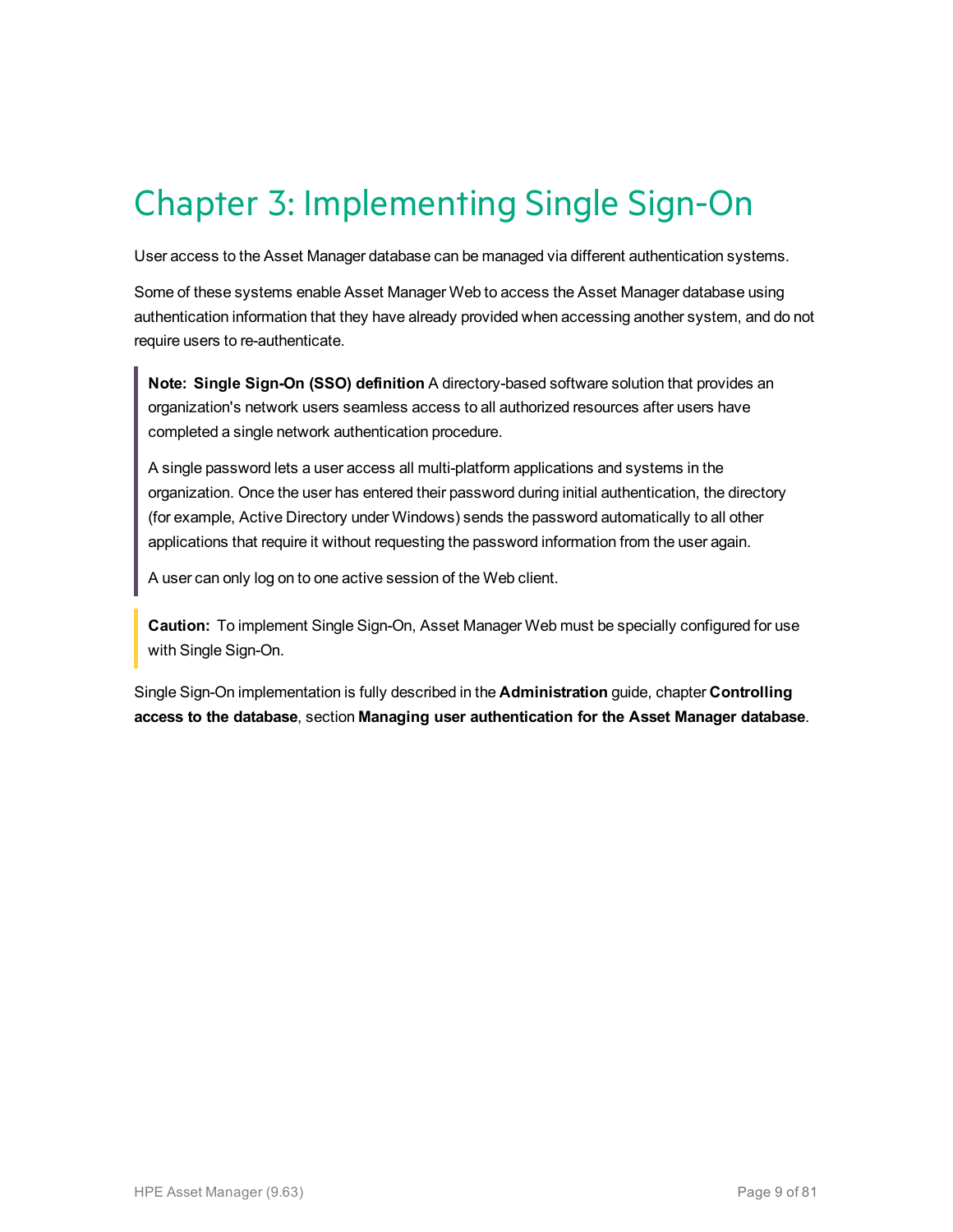## <span id="page-9-0"></span>Chapter 4: Implementing two-way SSL

Asset Manager Web client supports the Secure Sockets Layer (SSL) certificate authentication to secure the communication between the web browser and the application servers.

This chapter includes:

### <span id="page-9-1"></span>**Overview**

Asset Manager supports both of the two connection modes of the SSL: one-way and two-way. In the one-way mode, only the server certificate is verified while the client remains anonymous. In the twoway mode, which is more secure than the one-way mode, the client also holds a certificate so that both the server and client side can verify each other by scrutinizing the identity information in the certificate.

Asset Manager has two levels of two-way SSL implementation.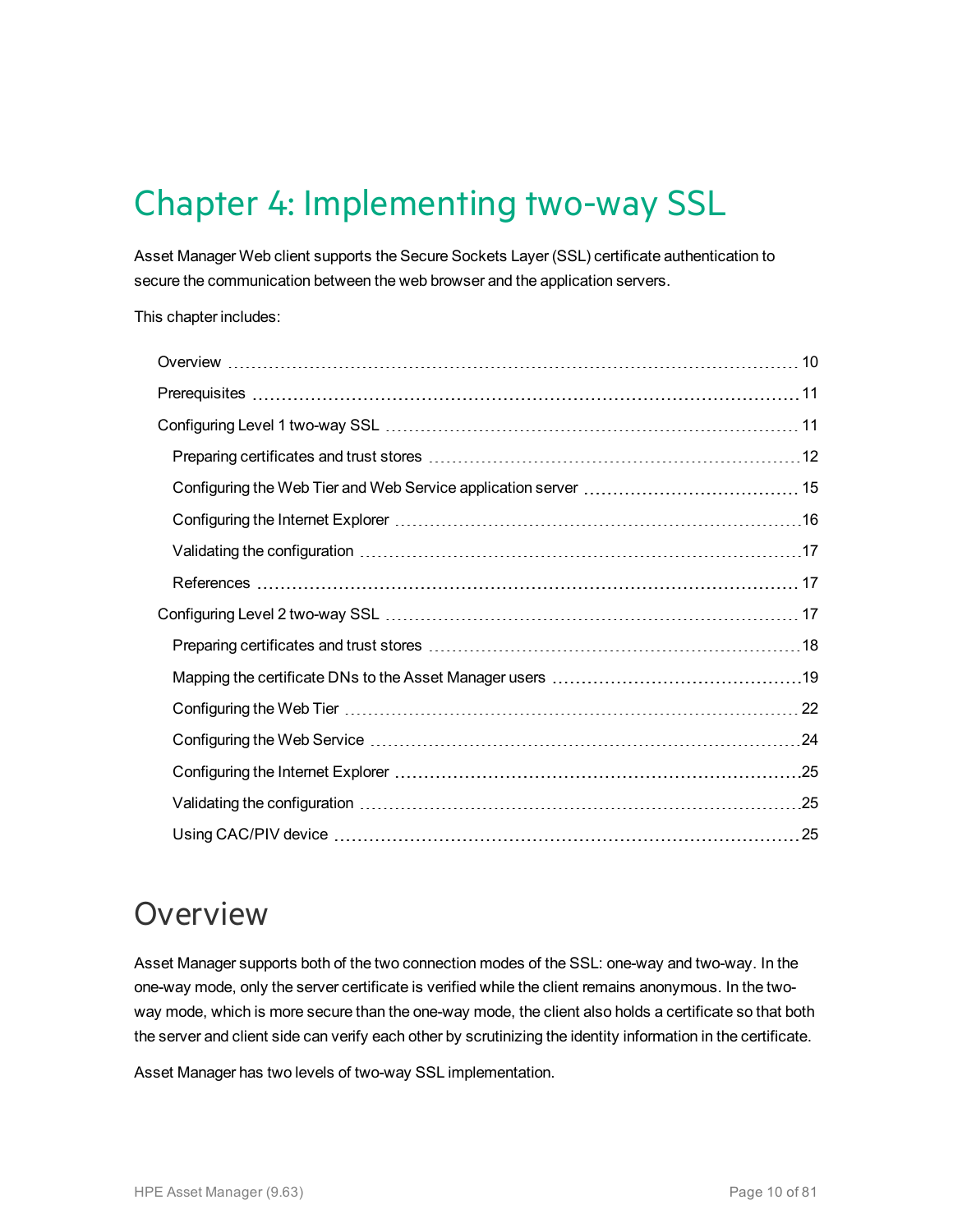- Level 1: in this level, the end user needs to provide both the certificate and the account information (login name and password) to log in the Web client.
- Level 2: in this level, the end user only needs to provide the certificate to log in the Web client.

### <span id="page-10-0"></span>**Prerequisites**

The identity certificates used in the SSL authentication can be either signed by the certificate creator or by a third-party certificate authority (CA). Before you start to configure the two-way SSL in your Asset Manager system, you have to decide whether you are going to sign your certificate by yourself or a third-party CA. If you choose the former, you have to generate your own CA key and use it to sign the identity certificates.

The following instructs how to generate your own CA key using OpenSSL key tool.

1. Create a private key **ca-key.pem**.

C:\OpenSSL\bin>openssl genrsa -out ca/ca-key.pem 1024

2. Create a certificate signing request (CSR) **ca-req.csr**.

C:\OpenSSL\bin>openssl req -sha256 -new -out ca/ca-req.csr -key ca/ca-key.pem ----- Country Name (2 letter code) [AU]:CountryName State or Province Name (full name) [Some-State]:StateName Locality Name (eg, city) []:CityName Organization Name (eg, company) [Internet Widgits Pty Ltd]:OrganizationName Organizational Unit Name (eg, section) []:UnitName Common Name (eg, YOUR name) []:Root Email Address []:ca@OrganizationName.com

3. C:\OpenSSL\bin>openssl x509 -req -sha256 -in ca/ca-req.csr -out ca/ca-cert.pem -signkey ca/ca-key.pem -days 3650

Use the private key **ca-key.pem** to sign the **ca-req.csr**.

4. Change the suffix of **ca-cert.pem** to **.crt** so that it can be exported to the Internet Explorer as the trusted root certificate.

### <span id="page-10-1"></span>Configuring Level 1 two-way SSL

This section includes:

Preparing [certificates](#page-11-0) and trust stores [12](#page-11-0)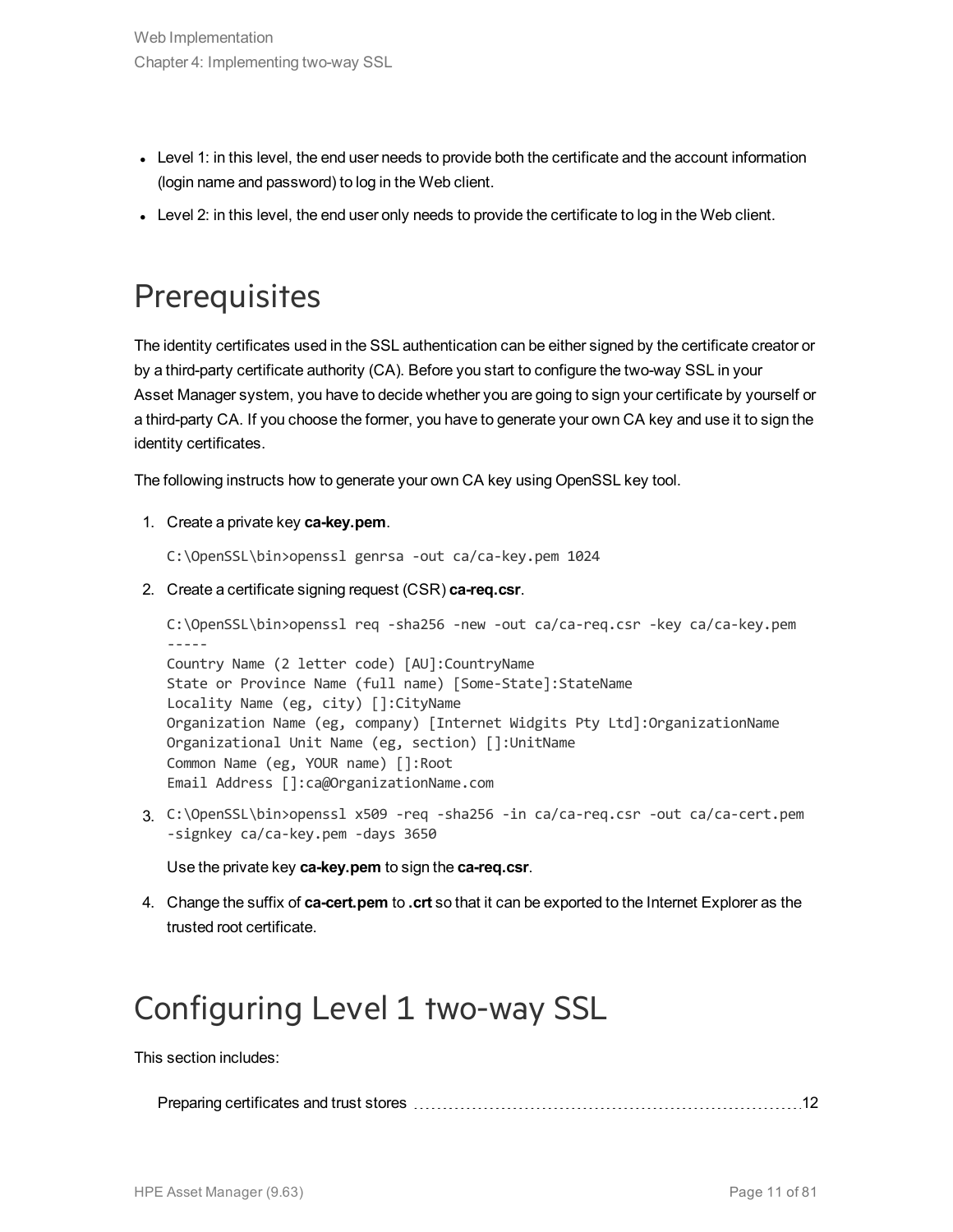### <span id="page-11-0"></span>Preparing certificates and trust stores

### <span id="page-11-1"></span>Certificate for end users

The following uses an example (an end user named Gerald, Colombo) to instruct you how to generate a certificate for an end user.

1. Create a private key **client-key.pem**.

C:\OpenSSL\bin>openssl genrsa -out client/client-key.pem 1024

2. Create a certificate signing request (CSR) **client-req.csr**.

```
C:\OpenSSL\bin>openssl req -sha256 -new -out client/client-req.csr -key
client/client-key.pem
-----
Country Name (2 letter code) [AU]:ca
State or Province Name (full name) [Some-State]:Ontario
Locality Name (eg, city) []:Toronto
Organization Name (eg, company) [Internet Widgits Pty Ltd]:HP
Organizational Unit Name (eg, section) []:Finance
Common Name (eg, YOUR name) []:GeraldColombo
Email Address []:Gerald.Colombo@hp.com
Please enter the following 'extra' attributes
to be sent with your certificate request
A challenge password []:123456
An optional company name []:Hewlett-Packard
```
3. If you choose the third-party CA to sign your key, send the CSR to the CA. Then you will receive the signed certficate from the CA.

If you choose to act as the CA by yourself, sign the **client-req.csr** using the CA keys generated before

```
C:\OpenSSL\bin>openssl x509 -req -sha256 -in client/client-req.csr -out
client/client-cert.pem -signkey client/client-key.pem -CA ca/ca-cert.pem -CAkey
ca/ca-key.pem -CAcreateserial -days 3650
```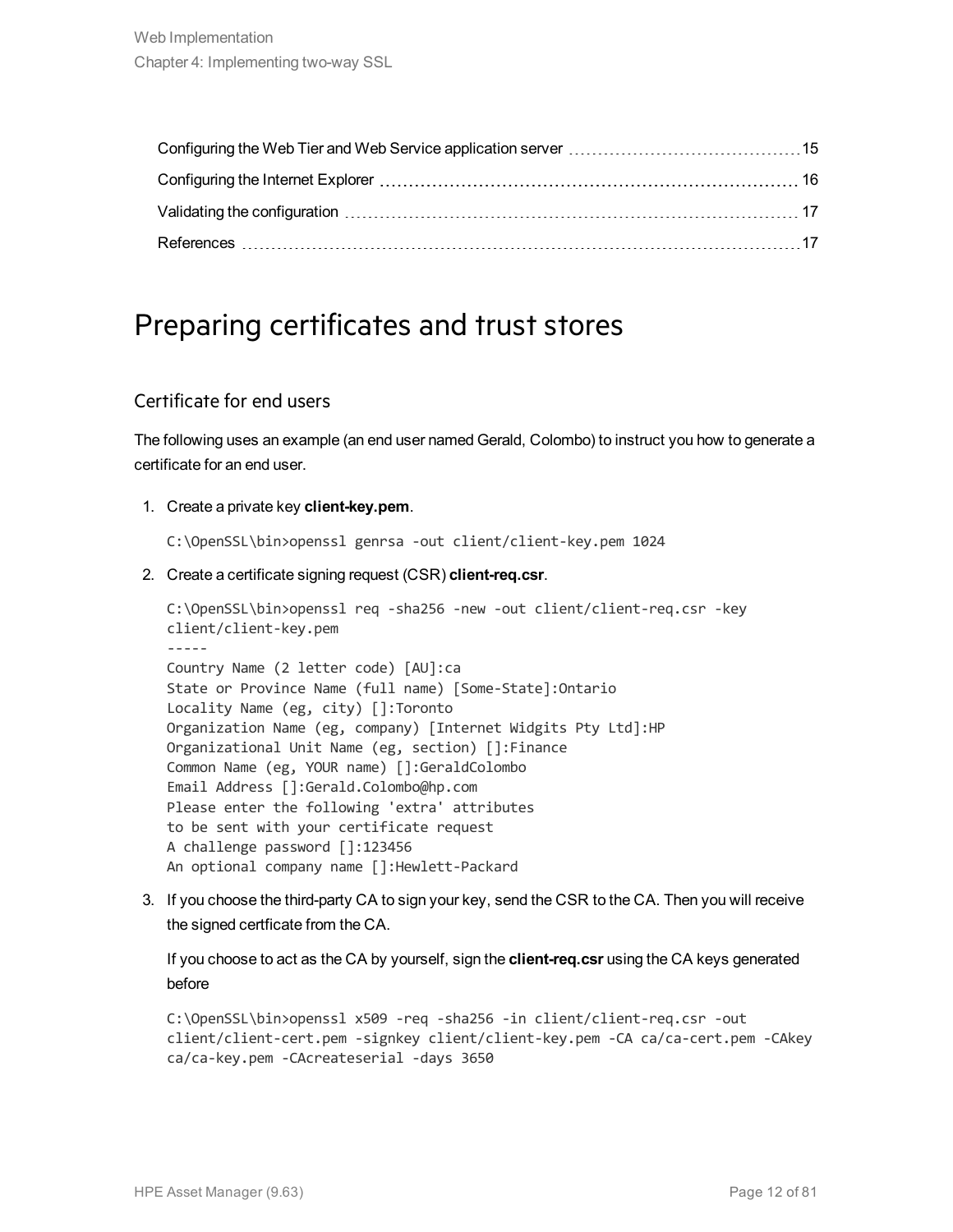Web Implementation Chapter 4: Implementing two-way SSL

4. Export the end user certficate **client-cert.pem** into PKCS #12 format **client.p12**.

```
C:\OpenSSL\bin>openssl pkcs12 -export -clcerts -in client/client-cert.pem -
inkey client/client-key.pem -out client/client.p12
Password: changeit
```
#### <span id="page-12-0"></span>Certificate for Web Tier application server

#### 1. Create a private key **webtier-key.pem**

C:\OpenSSL\bin>openssl genrsa -out webtier/webtier-key.pem 1024

#### 2. Create a certificate request **webtier-req.csr**.

C:\OpenSSL\bin>openssl req -sha256 -new -out webtier/webtier-req.csr -key webtier/webtier-key.pem ----- Country Name (2 letter code) [AU]:ca State or Province Name (full name) [Some-State]:Ontario Locality Name (eg, city) []:Toronto Organization Name (eg, company) [Internet Widgits Pty Ltd]:HP Organizational Unit Name (eg, section) []:Finance Common Name (eg, YOUR name) []: webtier Email Address []:webtier@hp.com Please enter the following 'extra' attributes to be sent with your certificate request A challenge password []:123456 An optional company name []:tsing

3. If you choose the third-party CA to sign your key, send the CSR to the CA. Then you will receive the signed certificate from the CA.

If you choose to act as the CA by yourself, sign the **webtier-req.csr** using the CA keys generated before.

C:\OpenSSL\bin>openssl x509 -req -sha256 -in webtier/webtier-req.csr -out webtier/webtier-cert.pem -signkey webtier/webtier-key.pem -CA ca/ca-cert.pem - CAkey ca/ca-key.pem -CAcreateserial -days 3650

4. Export the Web Tier certificate **webtier-cert.pem** into PKCS #12 format **webtier.p12**.

C:\OpenSSL\bin>openssl pkcs12 -export -clcerts -in webtier/webtier-cert.pem inkey webtier/webtier-key.pem -out webtier/webtier.p12 Password: changeit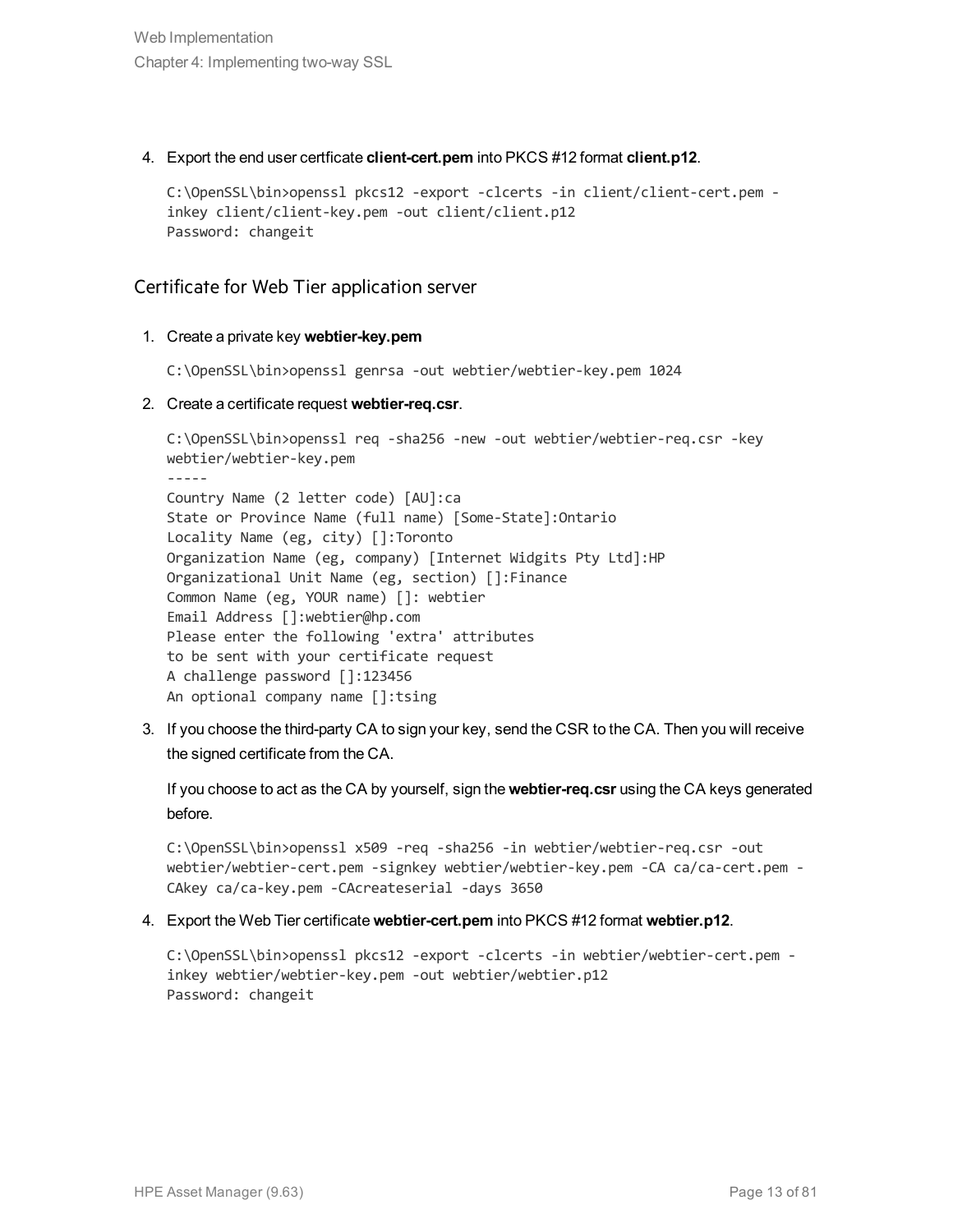#### <span id="page-13-0"></span>Certificate for Web Service application server

#### 1. Create a private key **webservice-key.pem**.

C:\OpenSSL\bin>openssl genrsa -out webservice/webservice-key.pem 1024

#### 2. Create a certificate request **webservice-req.csr**.

C:\OpenSSL\bin>openssl req -sha256 -new -out webservice/webservice-req.csr -key webservice/webservice-key.pem ----- Country Name (2 letter code) [AU]:ca State or Province Name (full name) [Some-State]:Ontario Locality Name (eg, city) []:Toronto Organization Name (eg, company) [Internet Widgits Pty Ltd]:HP Organizational Unit Name (eg, section) []:Finance Common Name (eg, YOUR name) []: webservice Email Address []: webservice@hp.com Please enter the following 'extra' attributes to be sent with your certificate request A challenge password []:123456 An optional company name []:tsing

3. If you choose the third-party CA to sign your key, send the CSR to the CA. Then you will receive the signed certificate from the CA.

If you choose to act as the CA by yourself, sign the **webservice-req.csr** using the CA keys generated before.

C:\OpenSSL\bin>openssl x509 -req -sha256 -in webservice/webservice-req.csr -out webservice/webservice-cert.pem -signkey webservice/webservice-key.pem -CA ca/ca-cert.pem -CAkey ca/ca-key.pem -CAcreateserial -days 3650

4. Export the Web Service certificate **webservice-cert.pem** into .p12 format **webservice.p12**

C:\OpenSSL\bin>openssl pkcs12 -export -clcerts -in webservice/webservicecert.pem -inkey webservice/webservice-key.pem -out webservice/webservice.p12 Password: changeit

#### <span id="page-13-1"></span>Trust store

A trust store is a repository for trusted certificates or keys. Tomcat currently operates with JKS, PKCS11 or PKCS12 format keystores. The JKS format is Java's standard "Java KeyStore" format, and is the format created by the keytool command-line utility which is included in the JDK.

• For the end user who accesses the Web client through Internet Explorer, there is no need to generate the trust store. Import the **ca-cert.crt** to the trusted root of Internet Explorer, then the Internet Explorer will recognize the certificates signed by the CA.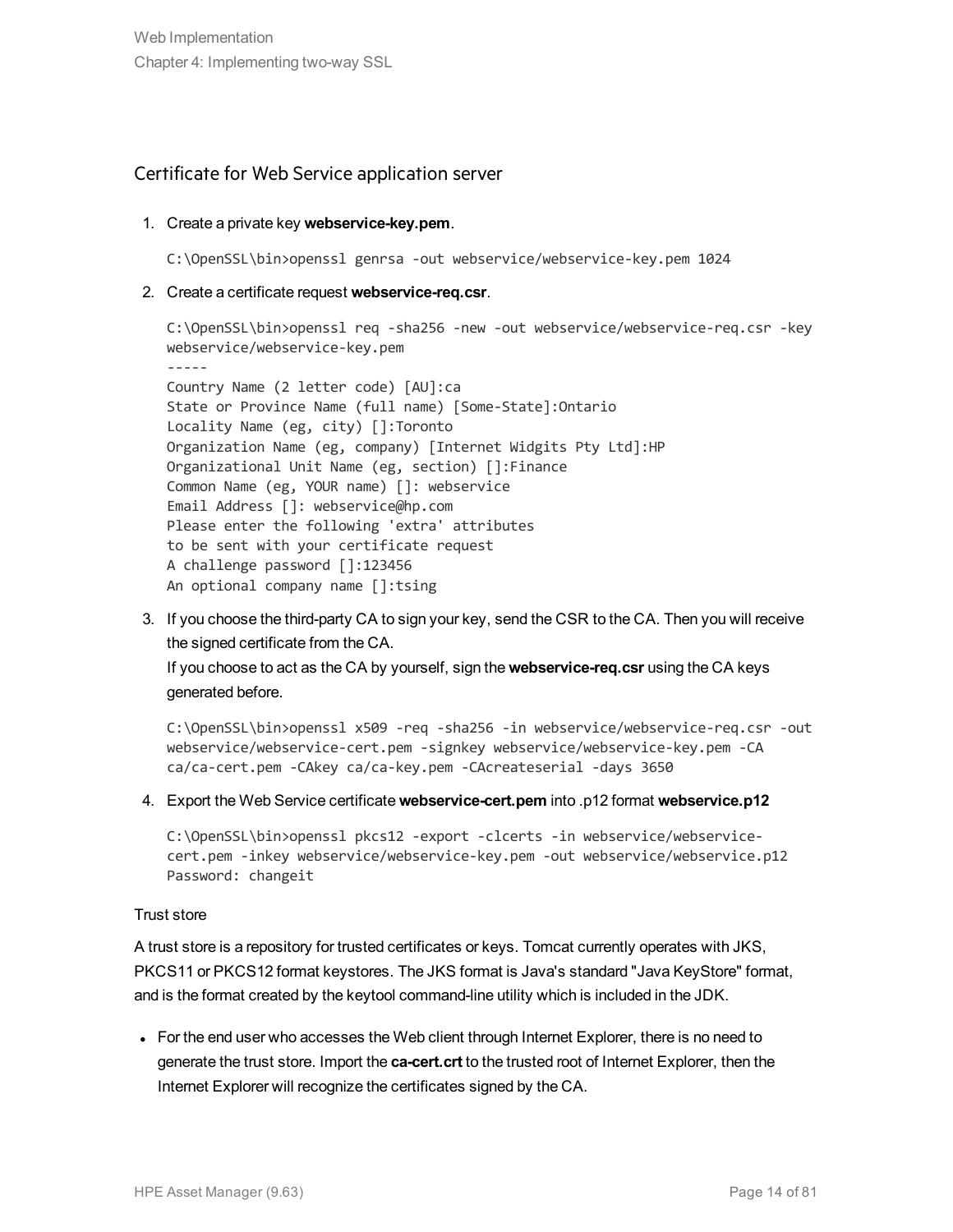- <sup>l</sup> For the Web Tier and Web Service, use the following command (where **C:\Java\jdk** is the <JDK installation folder>, you can replace it with the directory in your own environment.) to import the **cacert.pem** to the trust store, so that they can recognize all certificates issued by the CA.
	- a. Generate the trust store for Web Tier.

```
C:\Java\jdk\bin>keytool -keystore C:\jks\wt-truststore.jks -keypass 222222 -
storepass 222222 -alias ca -import -trustcacerts -file C:\ca\ca-cert.pem
```
b. Generate the trust store for Web Service.

```
C:\Java\jdk\bin>keytool -keystore C:\jks\ws-truststore.jks -keypass 222222 -
storepass 222222 -alias ca -import -trustcacerts -file C:\ca\ca-cert.pem
```
## <span id="page-14-0"></span>Configuring the Web Tier and Web Service application server

The following instructs how to configure your Web Tier and Web Service application server if they are deployed in seperate Tomcat instances.

- 1. Copy the **webtier.p12** and **wt-truststore.jks** file to your <Web Tier Tomcat instance installation folder>.
- 2. Add the following scripts into <Web Tier Tomcat instance installation folder>\conf\server.xml.

```
<Connector port="8443" protocol="HTTP/1.1" SSLEnabled="true"
               maxThreads="150" scheme="https" secure="true"
               clientAuth="true" sslProtocol="TLS"
               keystoreFile="<Web Tier Tomcat instance installation
folder>\webtier.p12" keystorePass="changeit" keystoreType="PKCS12"
               truststoreFile="<Web Tier Tomcat instance installation
folder>\wt-truststore.jks" truststorePass="222222" truststoreType="JKS"/>
```
- 3. Copy the **webservice.p12** and **ws-truststore.jks** file to your <Web Service Tomcat instance installation folder>.
- 4. Add the following scripts into <Web Service Tomcat instance installation folder>\conf\server.xml.

```
<Connector port="8442" protocol="HTTP/1.1" SSLEnabled="true"
               maxThreads="150" scheme="https" secure="true"
               clientAuth="true" sslProtocol="TLS"
               keystoreFile="<Web Service Tomcat instance installation
folder>\webservice.p12" keystorePass="changeit" keystoreType="PKCS12"
               truststoreFile="<Web Service Tomcat instance installation
folder>\ws-truststore.jks" truststorePass="222222" truststoreType="JKS"/>
```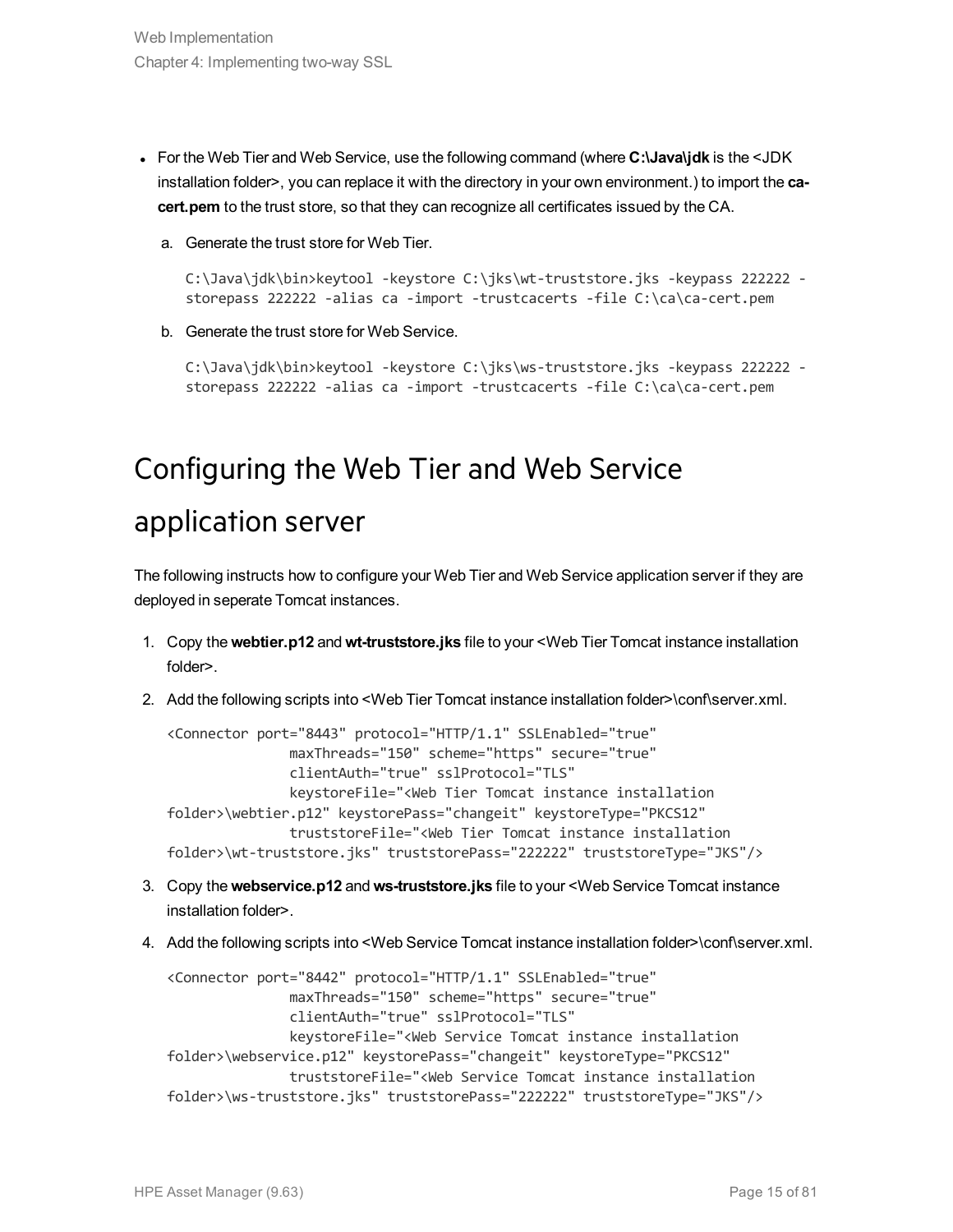**Note:** If your Web Tier and Web Service share the same Tomcat instance, you only need to generate one keystore and one truststore file, copy them to the shared Tomcat instance installation folder and configure the shared **server.xml** file correspondingly.

### <span id="page-15-0"></span>Configuring the Internet Explorer

You need to import the root certificate and client certificate into your Internet Explorer.

#### Import the root certificate

Internet Explorer maintains a list of trusted root certificates issued by the mainstream registered CAs. If your certificates are issued by these CAs, you do not need to import the root certificate.

However, if your CA is not included in the list or you are using the self-signed certificate, you need to import the public key of your CA into the list of Trusted Root Certification Authorities.

- 1. Select **Tools/ Internet Options** from Internet explorer.
- 2. Select the **Content** tab.
- 3. Click **Certificates**.
- 4. In the **Trusted Root Certification Authorities** tab, import the root certificate (the **ca-cert.crt** file if you followed this document to sign your own certificates ).

**Tip:** You do not always need to follow the foregoing steps to import the root certificate. Some certification authorities might prompt you whether you want to trust the certificates issued by them, you only need to follow the promptings and then the root certificate is automatically added to the list of Trusted Root Certification Authorities.

#### Import the client certificate

- 1. Select **Tools/ Internet Options** from Internet explorer.
- 2. Select the **Content** tab.
- 3. Click **Certificates**.
- 4. In the **Personal** tab, import the client certificate **client.p12**.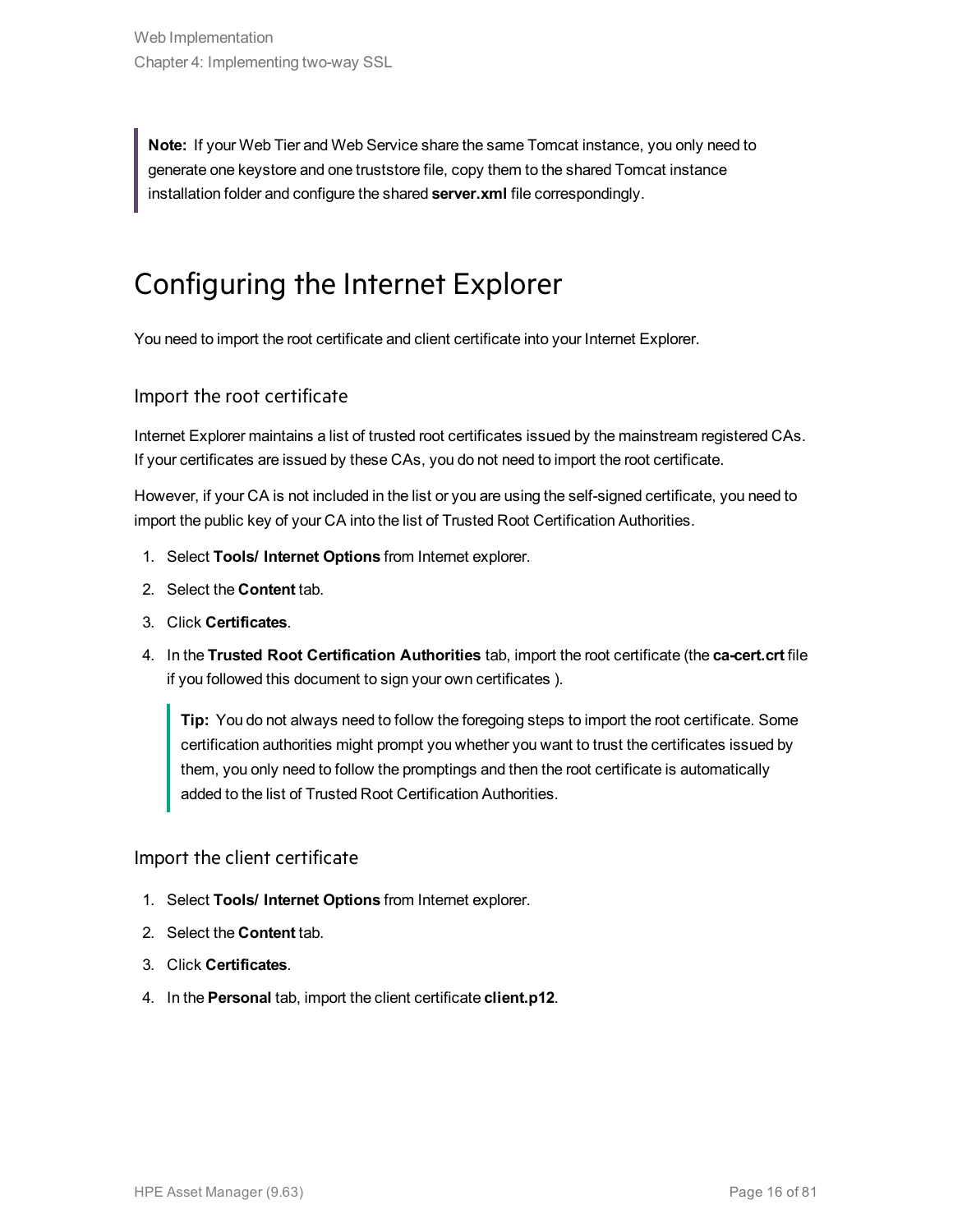### <span id="page-16-0"></span>Validating the configuration

After you have finished the configuration, any page of Asset Manager Web client can be requested over a secure socket by prefixing the address with **https:** instead of **http:**. Launch your Web client by accessing **https://<IP of your Web Tier application server>:8443/AssetManager**, note that there is a lock icon beside the address bar.

**Note:** If you have enabled Level 1 two-way SSL and you are redirected to login page, you can simply leave the user name and password empty and click the **Log in** button to log in with client certificate.

### <span id="page-16-1"></span>References

|                                              | <b>Internet Explorer</b>                                                    | <b>Web Tier</b>                                                                      | <b>Web Service</b>                                                                      |
|----------------------------------------------|-----------------------------------------------------------------------------|--------------------------------------------------------------------------------------|-----------------------------------------------------------------------------------------|
| Certificates                                 | Client.p12                                                                  | Webtier.p12                                                                          | Webservice.p12                                                                          |
| Trust stores                                 | (Optional) Import the CA<br>public key (ca-cert.crt) to<br>the trusted root | wt-truststore.jks                                                                    | ws-truststore.jks                                                                       |
| Tomcat<br>instance<br>configuration<br>files | <b>NA</b>                                                                   | <web tier="" tomcat<br="">instance installation<br/>folder&gt;\conf\server.xml</web> | <web service="" tomcat<br="">instance installation<br/>folder&gt;\conf\server.xml</web> |

The following table lists a reference of the files used in the Level 1 two-way SSL configuration.

## <span id="page-16-2"></span>Configuring Level 2 two-way SSL

There are two phases of authentication in Level 2 two-way SSL. Phase one is the authentication between the end user and the Web Tier; Phase two is the authentication between the Web Tier and Web Service.

This section includes: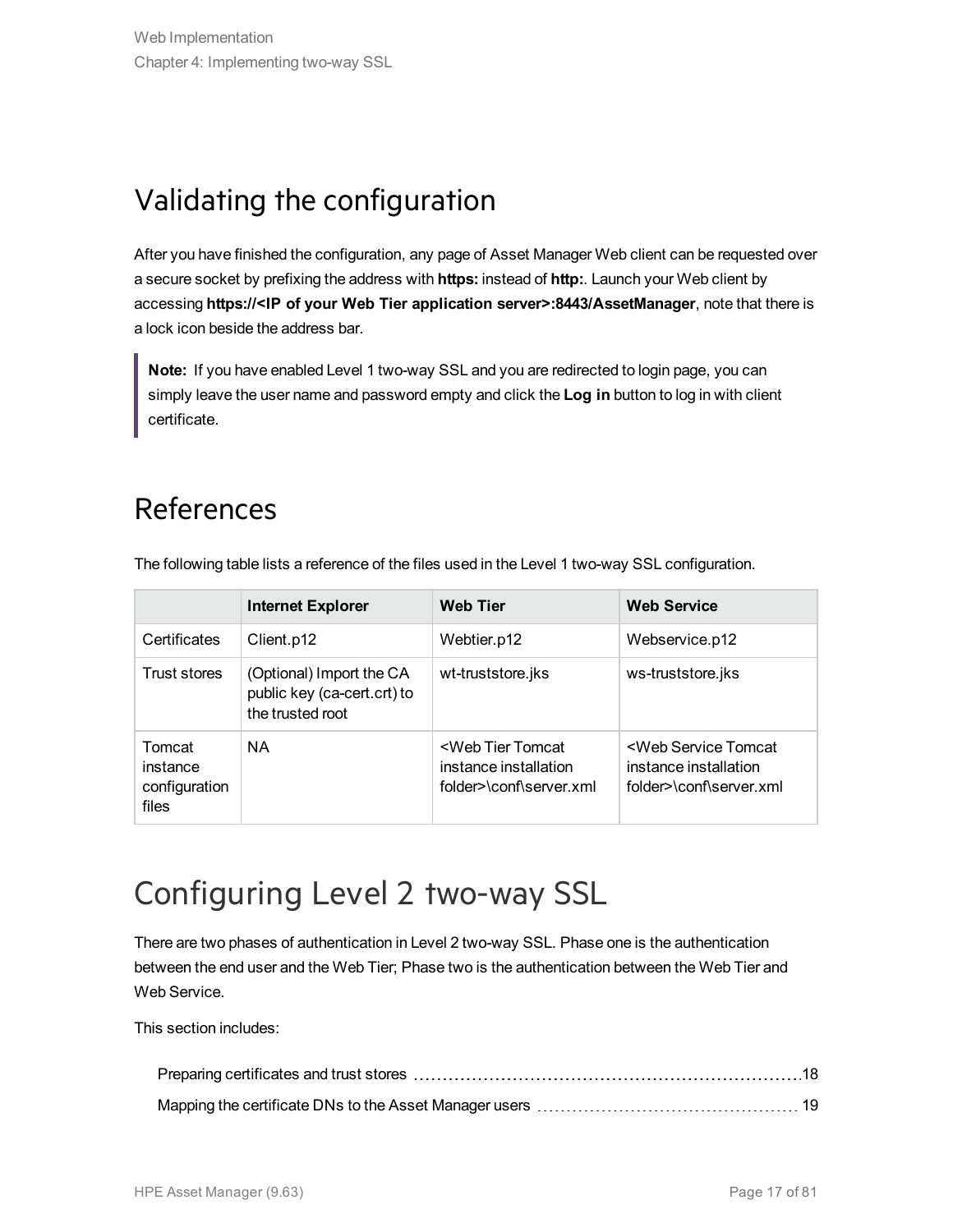### <span id="page-17-0"></span>Preparing certificates and trust stores

### Certificate for end users

The certificate for the end user in Level 2 two-way SSL authentication is generated in the same way as that in the Level 1 two-way SSL authentication.

See ["Certificate](#page-11-1) for end users" on page 12.

#### Certificate for Web Tier application server

Web Tier holds two certificates which are used in the two phases of authentication respectively. One is for the end user to recognize the Web Tier, and the other is for the Web Service to verify its identity and allow its access. If you have more than one Web Tier application server, you have to generate two certificates for each of them.

#### **Certificate to prove identity to the end user**

This certificate is generated in the same way as the Web Tier certificate in Level 1 two-way SSL authentication.

See ["Certificate](#page-12-0) for Web Tier application server" on page 13.

#### **Certificate to prove identity to the Web Service**

Generate the certification using the following command:

keytool -genkey -v -alias tomcat -keyalg RSA -keystore "C:\apachetomcat\wtws.keystore" -dname "CN=webtierwebservice,OU=Finance,O=HP,L=Toronto,ST=Ontario,C=ca" -storepass password -keypass password

Where **C:\apache-tomcat** is the <Web Tier Tomcat instance installation folder>, you can replace it with the directiory in your own environment.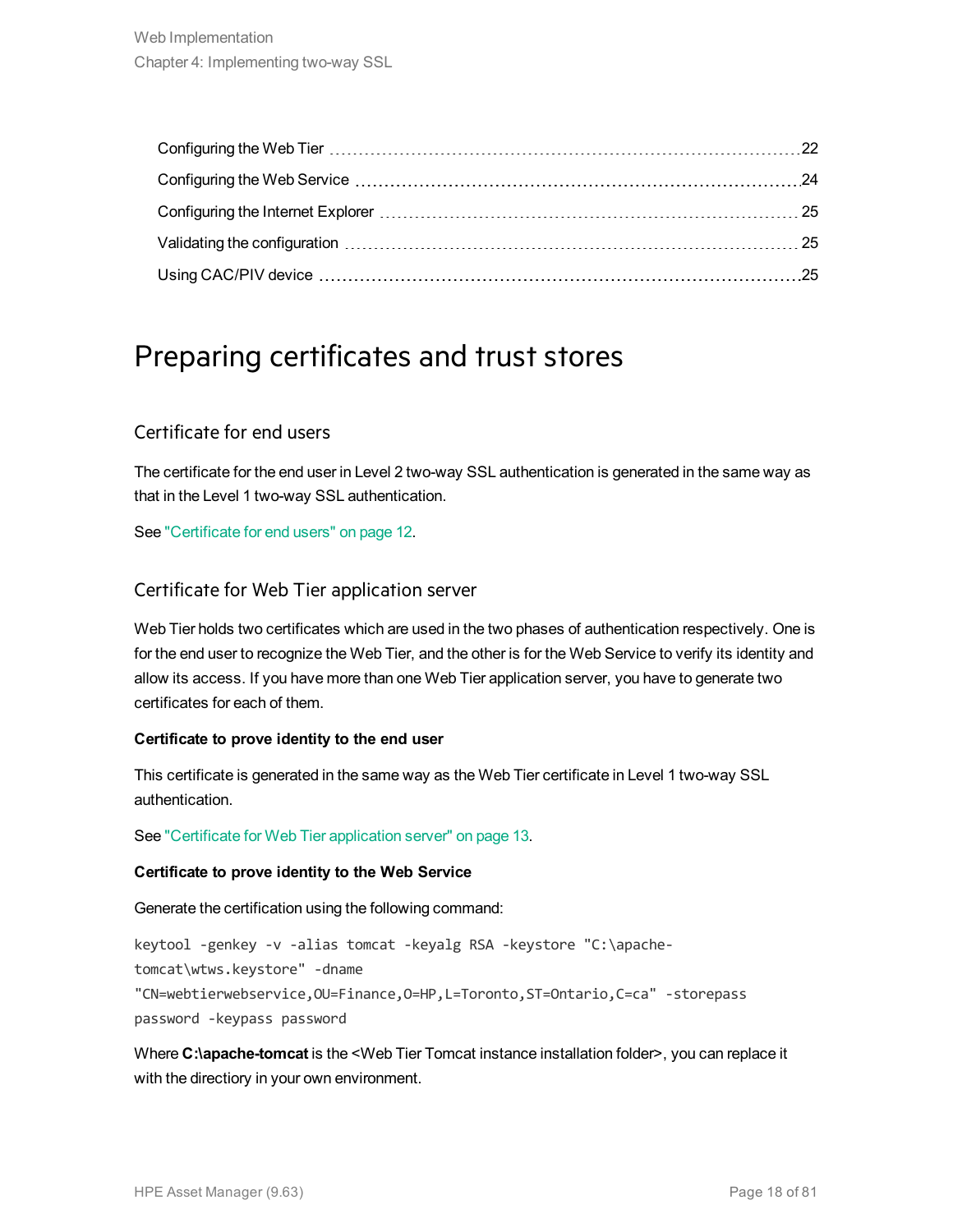#### Certificate for Web Service application server

This certificate is generated in the same way as the Web Service certificate in Level 1 two-way SSL authentication.

See ["Certificate](#page-13-0) for Web Service application server" on page 14.

#### Trust store

For the end user who accesses the Web client through Internet Explorer, there is no need to generate the trust store. Import the **ca-cert.crt** to the trusted root of Internet Explorer, then the Internet Explorer will recognize the certificates signed by the CA.

The trust stores for the Web Tier and Web Service are generated in the same way as those in the Level 1 two-way SSL authentication except that you have to import the **wtws.keystore** to the trust store of the Web Service **ws-truststore.jks**, so that Web Service can recognize the **wtws.keystore** certificate from Web Tier.

- 1. Refer to [Trust](#page-13-1) store to generate the **wt-truststore.jks** and **ws-truststore.jks**.
- 2. Import **wtws.keystore** to **ws-truststore.jks** using the following commands.

keytool -export -alias tomcat -file wtws.crt -keystore wtws.keystore keytool -import -alias wtws -file wtws.crt -keystore ws-truststore.jks

## <span id="page-18-0"></span>Mapping the certificate DNs to the Asset Manager

### users

To ensure that the end users can log in the Web client without entering their user name and password, you should map the certificate DNs to the Asset Manager users.

When end users attempt to log in, Asset Manager scans their certificate DNs and match them with the DN information stored in the database. If a matched DN information is found, then Asset Manager identifies the login user as the matched user in the database and allows the login.

By default, the DN information is stored in the **Ldap DN** field on the Employees and departments table (amEmplDept). You can specify other fields to contain the DN information.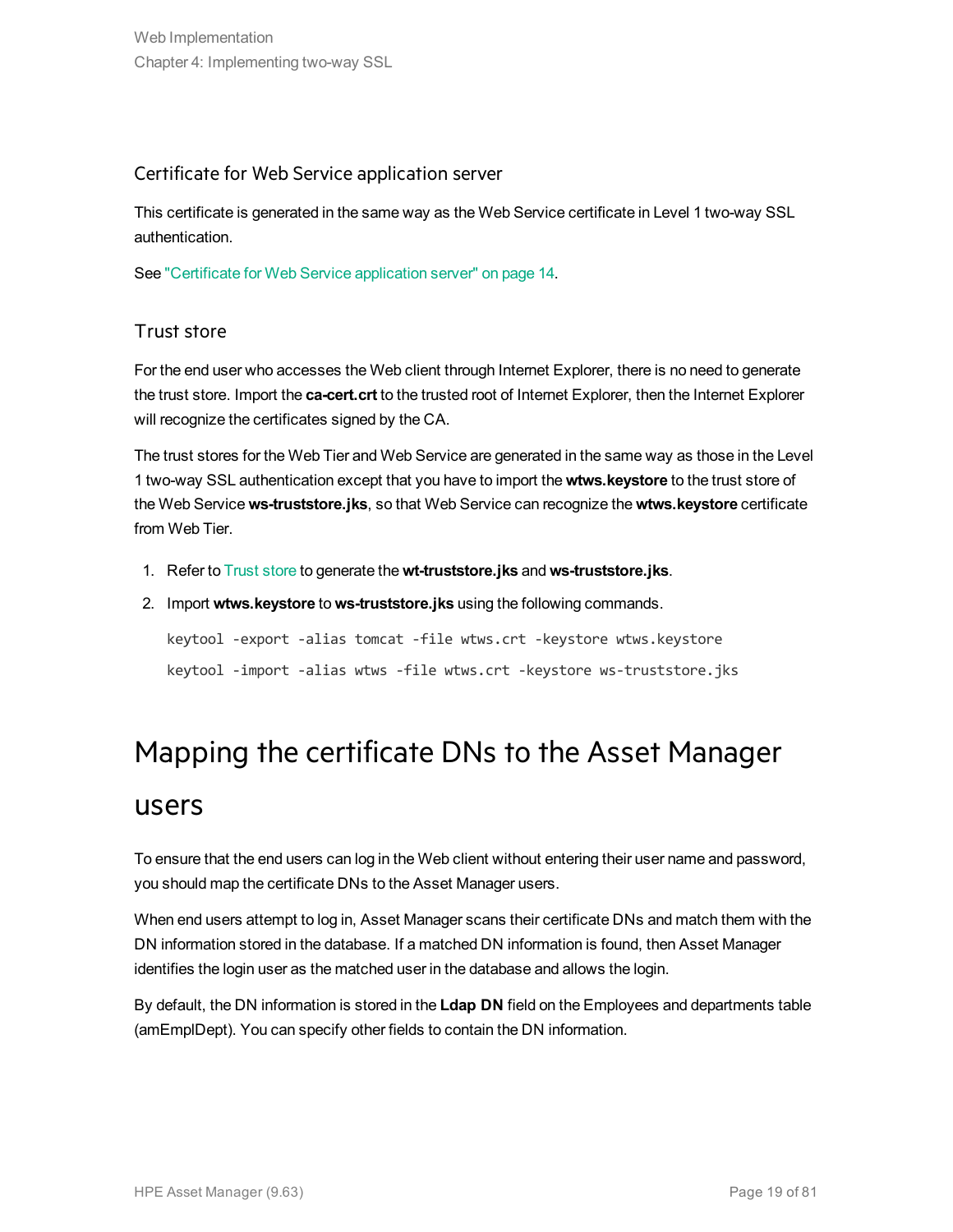- 1. Log in Asset Manager Windows Client as 'Admin'.
- 2. Select **Administration/ Database options** from the main menu.
- 3. Select the **HTTPS** section from the **Edit options** window.
- 4. Select **Field1** (for example) for the **Current value** property.

**Note:** If you leave the **Current value** property of the **HTTPS** section as default, you can either use the **sync\_dn.scn** scenario to automatically import the DNs from LDAP server to the Asset Manager database in batch or manually populate the DN for each Asset Manager user one by one.

#### Mapping the Web Tier certificate (webtier.p12) DN to an employee with

#### Administration rights

Choose an existing employee or create a new employee record in the employee list to act as the Web Tier role, and map the Web Tier certificate DN to this record. The employee recognized as the Web Tier should be entitled with the Administration rights. If you have more than one Web Tier application server, select or create several employee records and map them with each of the Web Tier DNs. The following takes the 'Admin' record as an example.

- 1. Log in Asset Manager Windows Client as 'Admin'.
- 2. Select **Organization management/ Organization/ Employees and departments** from the navigation bar.
- 3. Select the 'Admin' record and populate **Ldap DN** in the **Profile** tab with 'CN=webtierwebservice,OU=Finance,O=HP,L=Toronto,ST=Ontario,C=ca', which is the same with keystore in wtws.keystore.

**Note:** The **Ldap DN** value should be consistent with the information in the Web Tier certification that is used to prove its identity to Web Service. You need to increase the length of Field1 in the Application Design to make sure it can contain the long DN information.

#### Mapping the end user certificate (client.p12) DNs to corresponding employees

• Manual mapping

For each end user, map the certificate DN to the corresponding employee record. The following takes the 'Gerald Colombo' record as an example.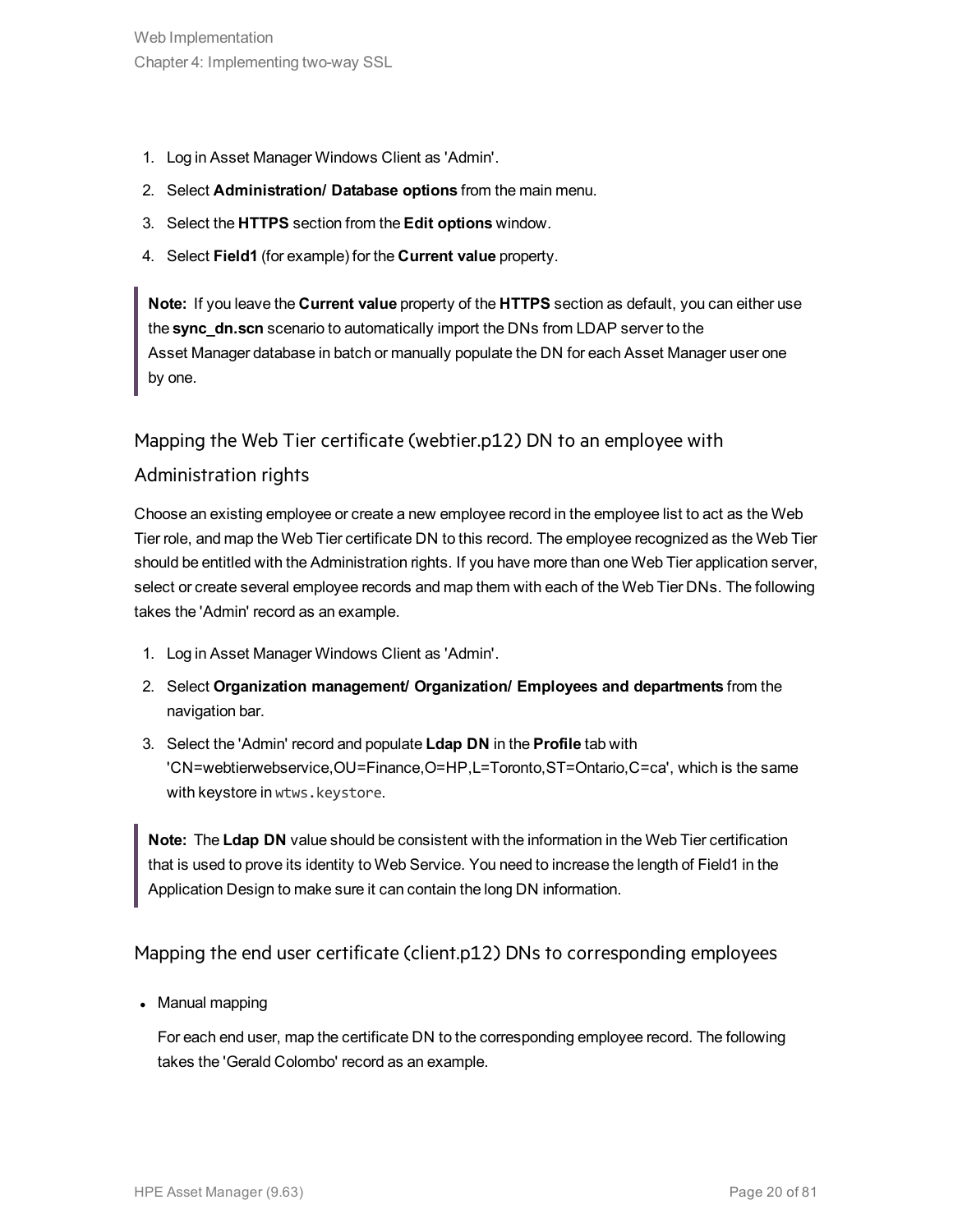- a. Log in Asset Manager Windows Client as 'Admin'.
- b. Select **Organization management/ Organization/ Employees** from the navigation bar.
- c. Select the Gerald Colombo record and populate **Ldap DN** in the **Profile** tab with 'EMAILADDRESS=Gerald.Colombo@hp.com, CN=GeraldColombo, OU=Finance, O=HP, L=Toronto, ST=Ontario, C=ca'.
- **.** Using the **sync\_dn.scn** scenario
	- <sup>o</sup> Rules

The **sync\_dn.scn** scenario first imports the department DNs then the user DNs. It applies the following rules when reconciling the DNs from the LDAP server to the Asset Manager users.

- Departments
	- <sup>l</sup> **Rule 1**: the **Ldap DN** is the reconciliation key.

If a record with the same **Ldap DN** is found in the amEmplDept table, update this record. Otherwise, turn to **Rule 2**.

- <sup>l</sup> **Rule 2**: the **Name** and the link **Parent** are combined as the reconciliation key. The **Name** and **Parent** are extracted from the 'OU' (Organizational Unit Name) and 'O' (Organization Name) property of the DN respectively. The **Parent** link is reconciled based on its **Ldap DN**. If the **Ldap DN** of the **Parent** is null, the **lParentId** is set to 0, indicating that the department has no parent. Otherwise, the parent is reconciled using **Rule 1** and **Rule 2** iteratively until the department has no parent.
- Employees
	- <sup>l</sup> **Rule 1**: the **Ldap DN** is the reconciliation key. **Rule 1** of Employees reconciliation is the same as that of the Department reconciliation.
	- **Rule 2**: the **Name** and the link **Parent** are combined as the reconciliation key. The **Name** and **Parent** are extracted from the 'CN' (Common Name) and 'OU' (Organizational Unit Name) property of the DN respectively. The **Parent** link is reconciled based on its **Ldap DN**. Because the Department has been imported before, each employee should have a **Parent** link. Therefore, the **Parent** link can be reconciled successfully.
- <sup>o</sup> Process
	- i. Start the HPE Connect-It scenario builder.
	- ii. Open the **sync\_dn.scn** scenario, which is located in the **/scenario/ldap/ldapam<Asset Manager version number >/** sub-folder of the HPE Connect-It installation folder.
	- iii. Configure the LDAP connector.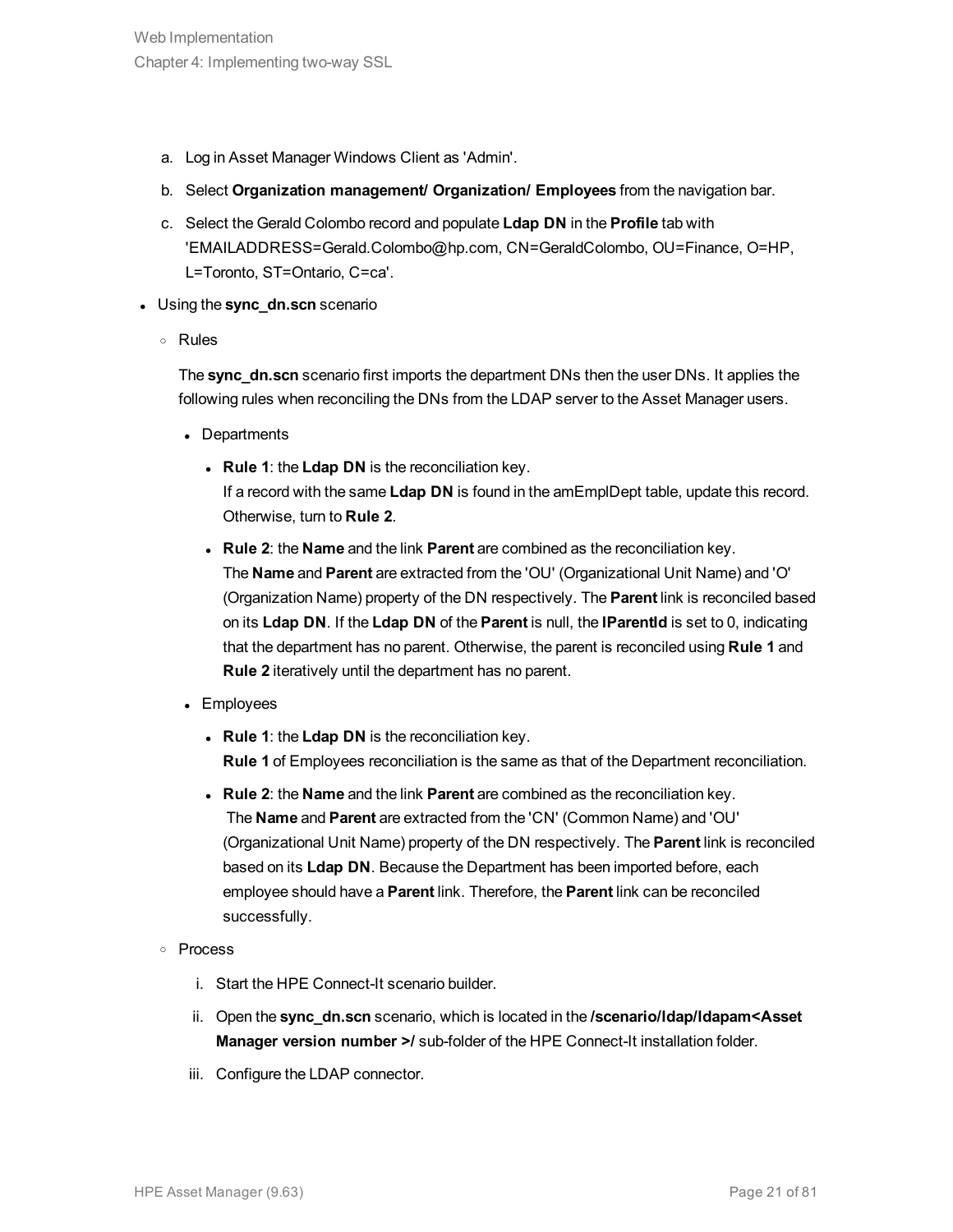- iv. Configure the Asset Manager connector.
- v. Launch the scenario.

### <span id="page-21-0"></span>Configuring the Web Tier

1. Specify the location of the certificate that Web Tier uses to prove its identity to the Web Service **wtws.keystore** and the location of the Web Tier trust store **wt-truststore.jks** by adding the following scripts in the <Web Tier Tomcat instance installation folder>\bin\catalina.bat.

```
set JAVA_OPTS=%JAVA_OPTS%
-Djavax.net.ssl.keyStore=C:\apache-tomcat\wtws.keystore
-Djavax.net.ssl.keyStorePassword=password
-Djavax.net.ssl.trustStore=C:\apache-tomcat\wt-truststore.jks
-Djavax.net.ssl.trustStorePassword=222222
```
2. Modify the Web service url and Rest Web service url in **<Web Tier Tomcat instance installation folder>\webapps\AssetManager\WEB-INF\web.xml** so that Web Tier will need certificate authentication when accessing the Web service through this url. Modify the Replace the value of Web service url and Rest Web service url as follows:

```
<env-entry>
<description>Web service url</description>
<env-entry-name>WebService.EndPoint.SOAP</env-entry-name>
<env-entry-type>java.lang.String</env-entry-type>
<env-entry-value>https://webservice:8442/AssetManagerWebService/services</env-
entry-value>
</env-entry>
<env-entry>
<description>Rest Web service url</description>
<env-entry-name>WebService.EndPoint.REST</env-entry-name>
<env-entry-type>java.lang.String</env-entry-type>
<env-entry-value>https://webservice:8442/AssetManagerWebService/rest</env-
entry-value>
</env-entry>
  <env-entry>
<description>Rest Web service url</description>
<env-entry-name>WebService.EndPoint.RS</env-entry-name>
<env-entry-type>java.lang.String</env-entry-type>
<env-entry-value>https://webservice:8442/AssetManagerWebService/rs</env-entry-
value>
  </env-entry>
```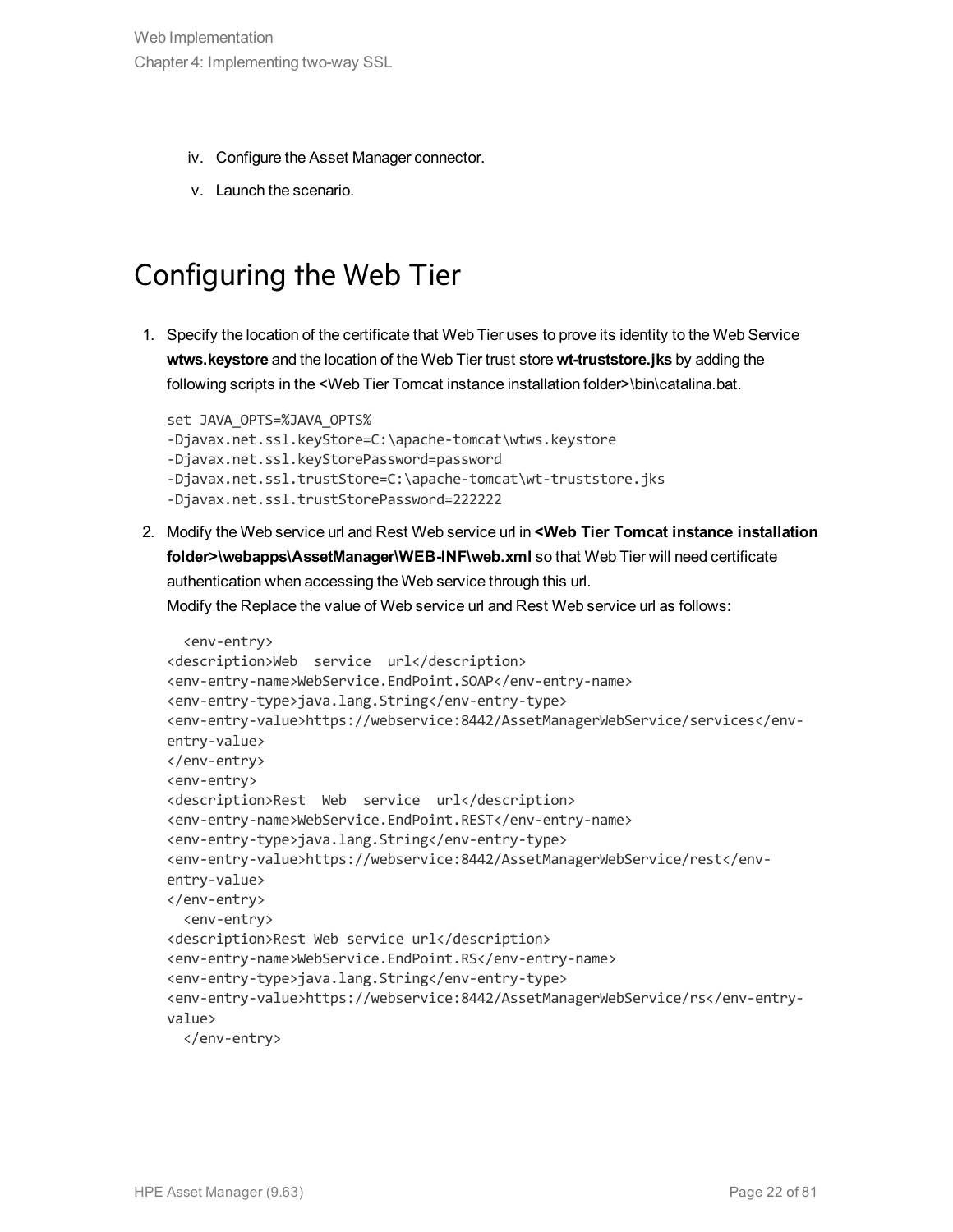3. Add the 'acwc:x509ProcessingFilter' value to the filterInvocationDefinitionSource property (located in **<Web Tier Tomcat instance installation folder>\webapps\AssetManager\WEB-INF\classes\application-context.xml**).

```
<bean id="acwc:filterChainProxy"
class="org.acegisecurity.util.FilterChainProxy">
    <property name="filterInvocationDefinitionSource">
      <value>
       CONVERT_URL_TO_LOWERCASE_BEFORE_COMPARISON
       PATTERN_TYPE_APACHE_ANT
       /**=
acwc:ACSesssionSerializationFilter,acwc:httpSessionContextIntegrationFilter,acw
c:x509ProcessingFilter,acwc:preAuthenticationFilter,acwc:authenticationProcessi
ngFilter,acwc:ACPostAndInternalUrlFilter,acwc:filterSecurityInterceptor
     </value>
    </property>
  </bean>
```
**Note:** Make sure that acws:x509ProcessingFilter must be between acws:httpSessionContextIntegrationFilter and acwc:preAuthenticationFilter.

4. **Optional**: Add the acwc:filterChainProxy value to the filterInvocationDefinitionSource property if you want to force the end users to access the Web client only on the security socket (through the https prefixed url).

**Note:** You can also choose not to add this value, then users can access the Web client through both http and https prefixed urls.

- 5. Copy the **webtier.p12** and **wt-truststore.jks** file to your <Web Tier Tomcat instance installation folder>.
- 6. Modify the SSL parameters in **<Web Tier Tomcat instance installation folder>\conf\server.xml** as following:

<Connector port="8443" protocol="HTTP/1.1" SSLEnabled="true" maxThreads="150" scheme="https" secure="true" clientAuth="true" sslProtocol="TLS" keystoreFile="<Web Tier Tomcat instance installation folder>\webtier.p12" keystorePass="changeit" keystoreType="PKCS12" truststoreFile="<Web Tier Tomcat instance installation folder>\wt-truststore.jks" truststorePass="222222" truststoreType="JKS"/>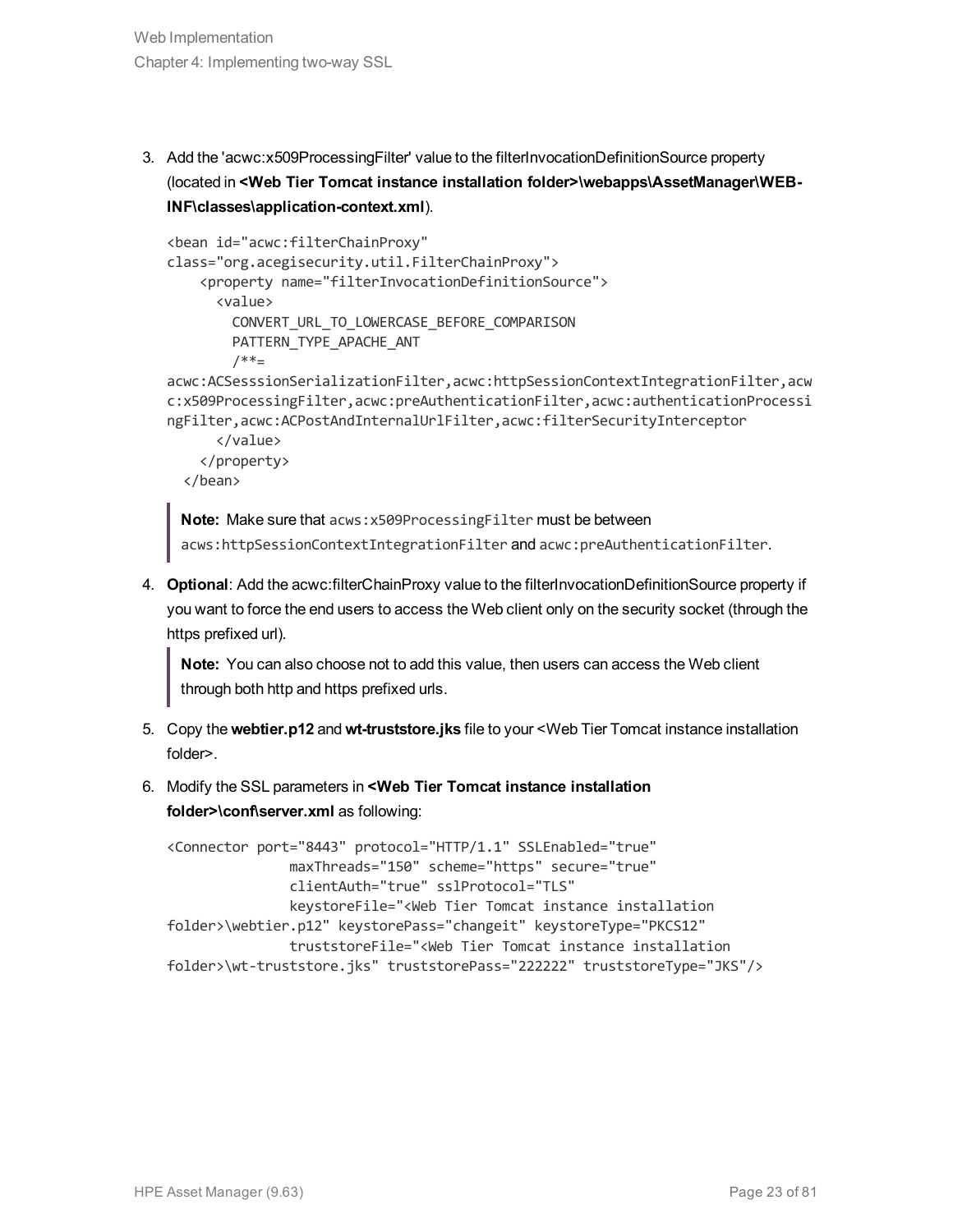### <span id="page-23-0"></span>Configuring the Web Service

1. Add an <env-entry> section in the **<Web Service Tomcat instance installation folder>\webapps\AssetManageWebSevicer\WEB-INF\web.xml**. This <env-entry> is to identify whether the request comes from Web Tier or other third-party applications. The value in the <env-entry-value> tag is the DN of the certificate that Web Tier uses to present its identity to Web Service **wtws.p12**. If you have more than one Web Tier application server, enter all of their DNs and separate them with semicolon.

```
<env-entry>
       <description>Whether the request comes from WebTier</description>
       <env-entry-name>Webtier.DN</env-entry-name>
       <env-entry-type>java.lang.String</env-entry-type>
       <env-entry-
value>CN=webtierwebservice,OU=Finance,O=HP,L=Toronto,ST=Ontario,C=ca</env-
entry-value>
     </env-entry>
```
2. Add the 'acws-x509ProcessingFilter' value to the filterInvocationDefinitionSource property (located in **<Web Service Tomcat instance installation folder>\webapps\AssetManagerWebService\WEB-INF\spring\application-context.xml**).

```
<bean id="acws-filterChainProxy"
class="org.acegisecurity.util.FilterChainProxy">
   <property name="filterInvocationDefinitionSource">
     <value>
       CONVERT_URL_TO_LOWERCASE_BEFORE_COMPARISON
       PATTERN_TYPE_APACHE_ANT
       /**=acws-httpSessionContextIntegrationFilter,acws-
x509ProcessingFilter,acws-DNValidateFilter,acws-basicProcessingFilter,acws-
ExceptionTranslationFilter,acws-FilterSecurityInterceptor
     </value>
   </property>
</bean>
```
**Note:** Make sure that acws-x509ProcessingFilter must be between acwshttpSessionContextIntegrationFilter and acws-DNValidateFilter.

3. **Optional**: Add the acws-filterChainProxy value to the filterInvocationDefinitionSource property if you want to force the end users to access the Web client only on the security socket (through the https prefixed url).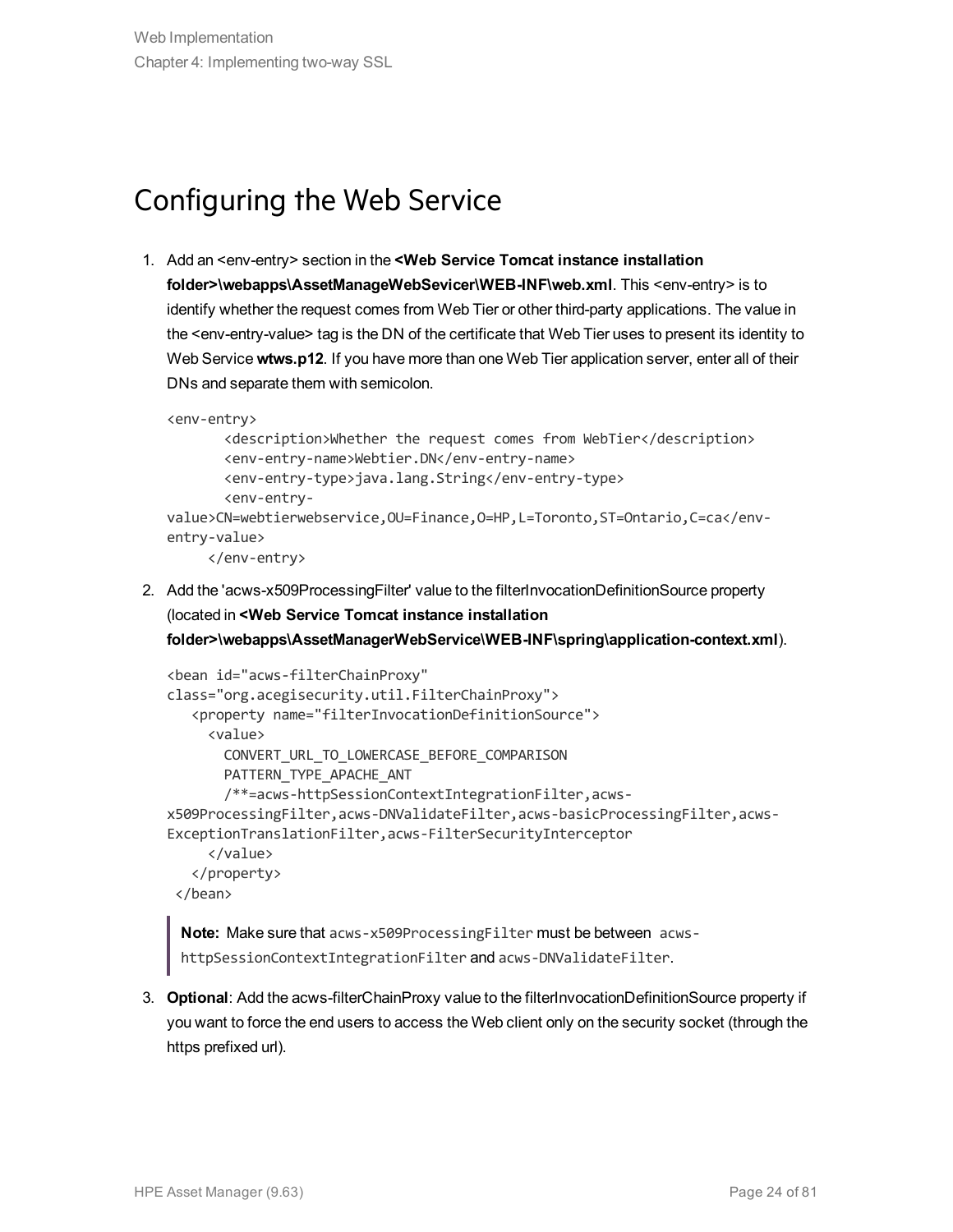**Note:** You can also choose not to add this value, then users can access the Web client through both http and https prefixed urls.

- 4. Copy the **webservice.p12** and **ws-truststore.jks** file to your <Web Service Tomcat instance installation folder>.
- 5. Add the following scripts into <Web Service Tomcat instance installation folder>\conf\server.xml.

```
<Connector port="8442" protocol="HTTP/1.1" SSLEnabled="true"
               maxThreads="150" scheme="https" secure="true"
               clientAuth="true" sslProtocol="TLS"
               keystoreFile="<Web Service Tomcat instance installation
folder>\webservice.p12" keystorePass="changeit" keystoreType="PKCS12"
               truststoreFile="<Web Service Tomcat instance installation
folder>\ws-truststore.jks" truststorePass="222222" truststoreType="JKS"/>
```
### <span id="page-24-0"></span>Configuring the Internet Explorer

<span id="page-24-1"></span>See ["Configuring](#page-15-0) the Internet Explorer" on page 16 to configure the Internet Explorer.

### Validating the configuration

Startup Tomcat and launch your Web client by accessing **https://<IP of your Web Tier application server>:8443/AssetManager** in Internet Explorer. Then, you can log in as Gerald, Colombo without entering the username and the password.

### <span id="page-24-2"></span>Using CAC/PIV device

CAC/PIV devices are often used in a mutual authentication.

You do not need to import the client and ca (optional) certificates manually to Internet Explorer. Instead, with a proper smart card reader such as ActivClient of ActivIdentity software, Internet Explorer will read your CAC/PIV device for client certificate and you only need to enter the SmartCard password.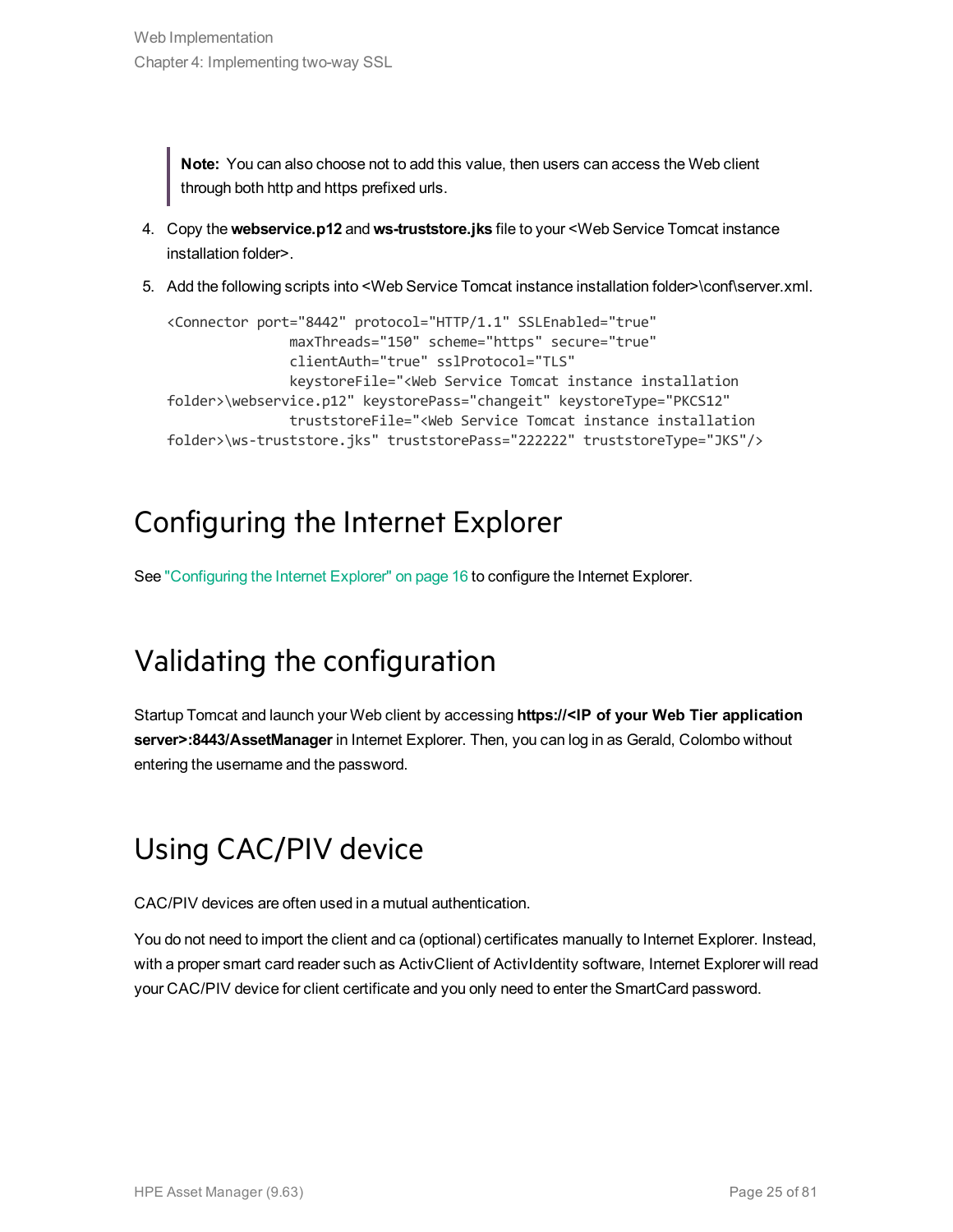## <span id="page-25-0"></span>Chapter 5: Customizing Asset Manager Web

Web client customization is fully described in the **Tailoring** guide, part **Customizing Web clients**.

In this part of the **Tailoring** guide, you will learn how to:

- Modify the Web client's default behavior
- Use business home pages
- Aggregate Asset Manager Web and HPE Service Manager Web menus

Tasks you need to do once the database has been customized are described in the **Tailoring** guide, part **Customizing the database**, chapter **Development best practices**, section **Tag the Web services**.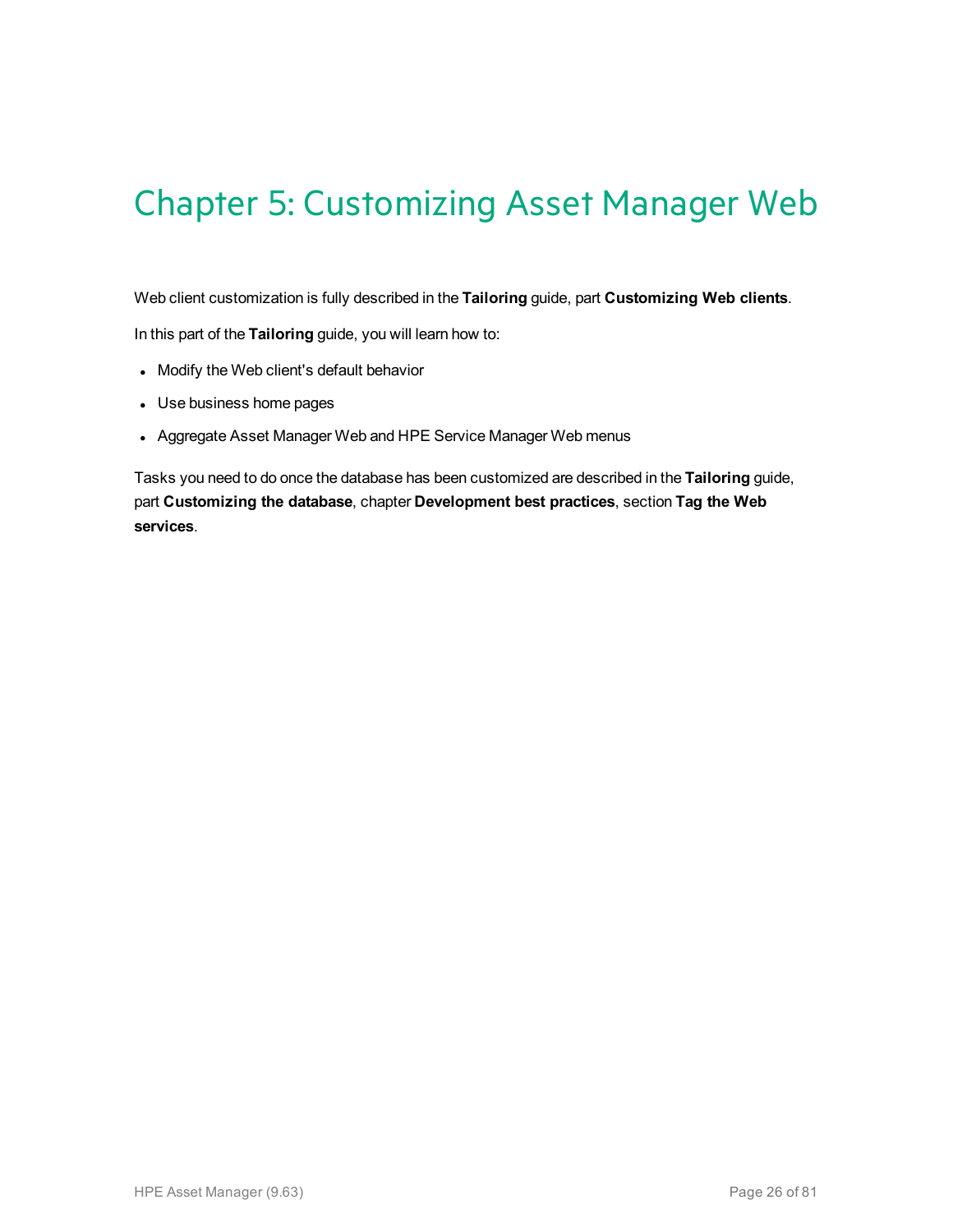## <span id="page-26-0"></span>Chapter 6: Differences between the Windows client and the Web client

A user can access the Asset Manager database in different ways:

- Via the Windows client
- Via the Web client

This chapter describes the main differences that exist between both clients and includes:

## <span id="page-26-1"></span>**Overview**

For a standard user, working with Asset Manager consists mainly of managing information stored in the Asset Manager database.

In most cases, the database is stored on a server where it can be accessed by many users.

The Windows client and the Web client are components that allow users to access the Asset Manager database.

The main differences are presented in the following table. More details are given further in the guide.

|                               | <b>Windows client</b>      | Web client                                                                                                 |
|-------------------------------|----------------------------|------------------------------------------------------------------------------------------------------------|
| <b>Supported</b><br>platforms | Windows                    | Platforms listed in the Asset Manager Support Matrix                                                       |
| <b>Installation</b>           | User's workstation         | Any Internet browser listed in the Asset Manager<br>Support Matrix                                         |
| Available<br>functions        | All available<br>functions | Some functions are not available.<br>More functions will be added to the Web client in future<br>versions. |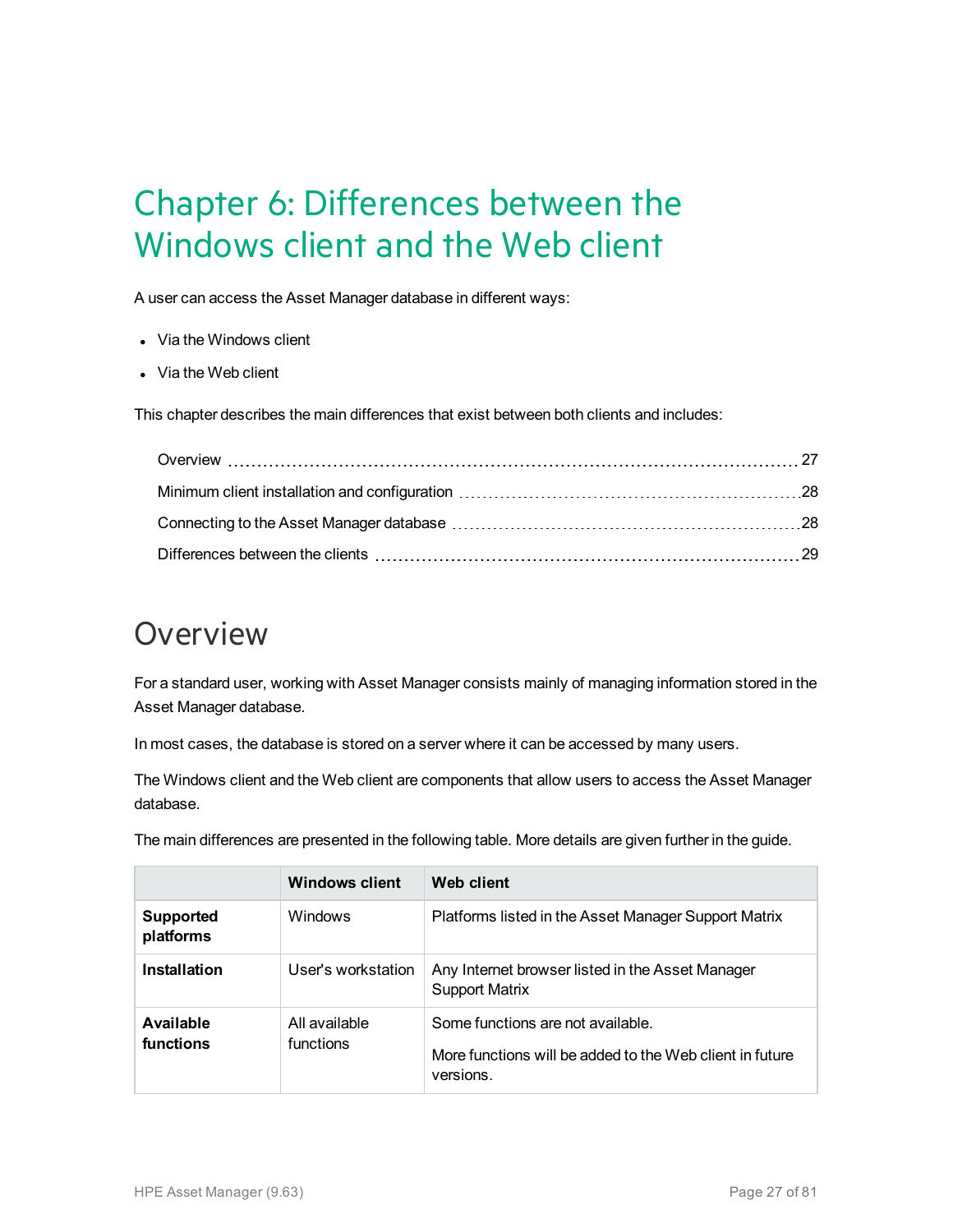|           | <b>Windows client</b>    | Web client                                 |
|-----------|--------------------------|--------------------------------------------|
| Interface | Traditional<br>interface | Interface similar to common Web interfaces |

### <span id="page-27-0"></span>Minimum client installation and configuration

• Windows client

On each client station:

- a. Install the Windows client.
- b. Start the Windows client (**Start/ Programs/ HPE/ Asset Manager 9.63 <language>/ Client** Windows menu).
- c. Create the connection to the database (**File/ Manage connections** menu).
- Web client

On each client station:

- a. Check that each station has one of the Internet browsers listed in the Asset Manager Support Matrix.
- b. Create a shortcut or bookmark that points to the desired language version of Asset Manager Web Tier.

### <span id="page-27-1"></span>Connecting to the Asset Manager database

• Windows client

To connect to the Asset Manager database:

a. Start the Windows client (**Start/ Programs/ HPE/ Asset Manager 9.63 <language>/ Client** Windows menu).

The **Connect to database** window is displayed.

- b. Enter information provided by your company's Asset Manager administrator in the fields.
- Web client

To connect to the Asset Manager database: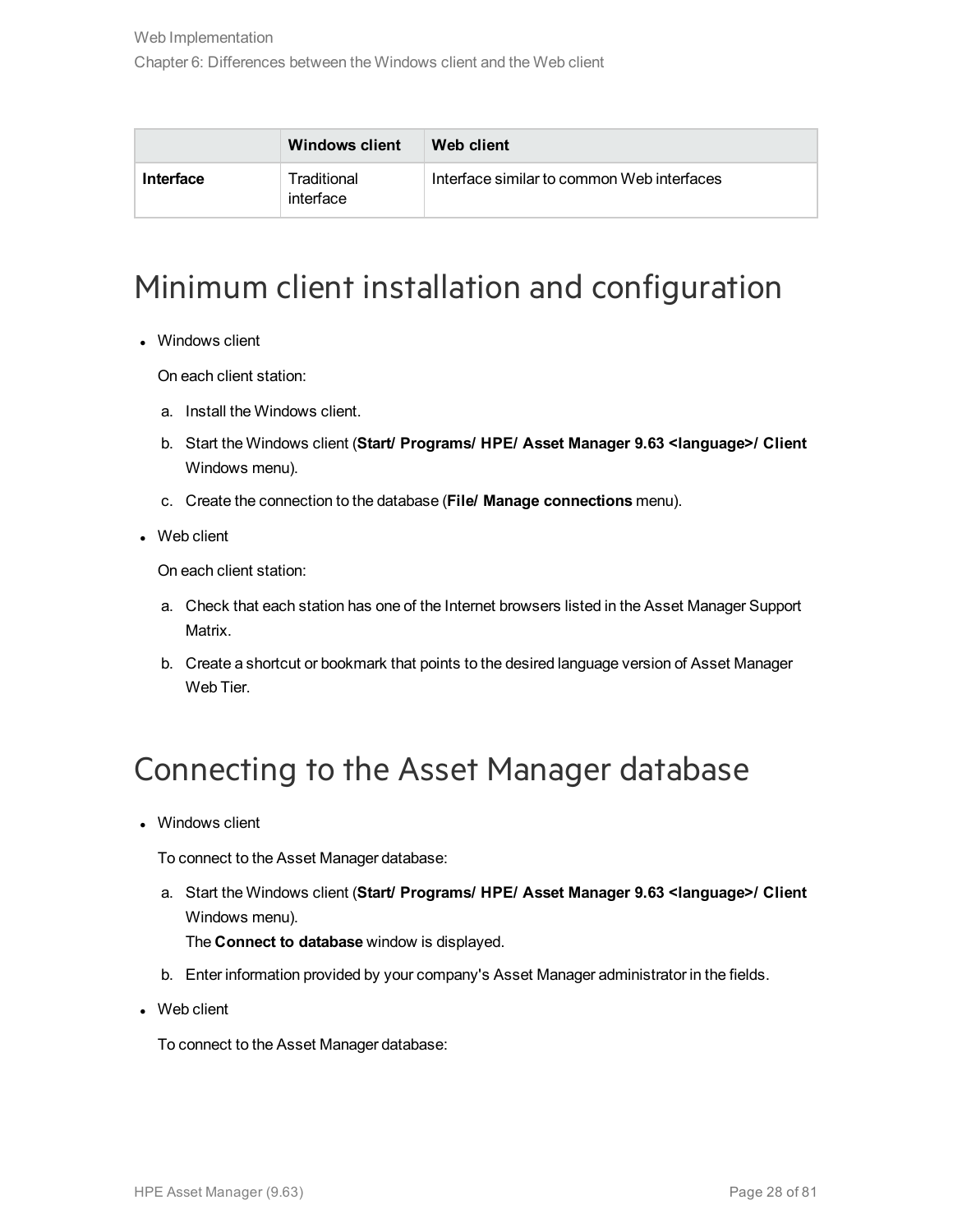- a. Start one of the Internet browsers listed in the Asset Manager Support Matrix.
- b. Connect to Asset Manager Web Tier via the URL provided by your company's Asset Manager administrator.

### <span id="page-28-0"></span>Differences between the clients

This section describes the differences between the Web client and the Windows client.

This list is subject to change in future versions of Asset Manager.

This section includes:

### <span id="page-28-1"></span>Graphical interface

Select the display language for multilingual objects

Examples: Menu entries, labels of fields and links, error messages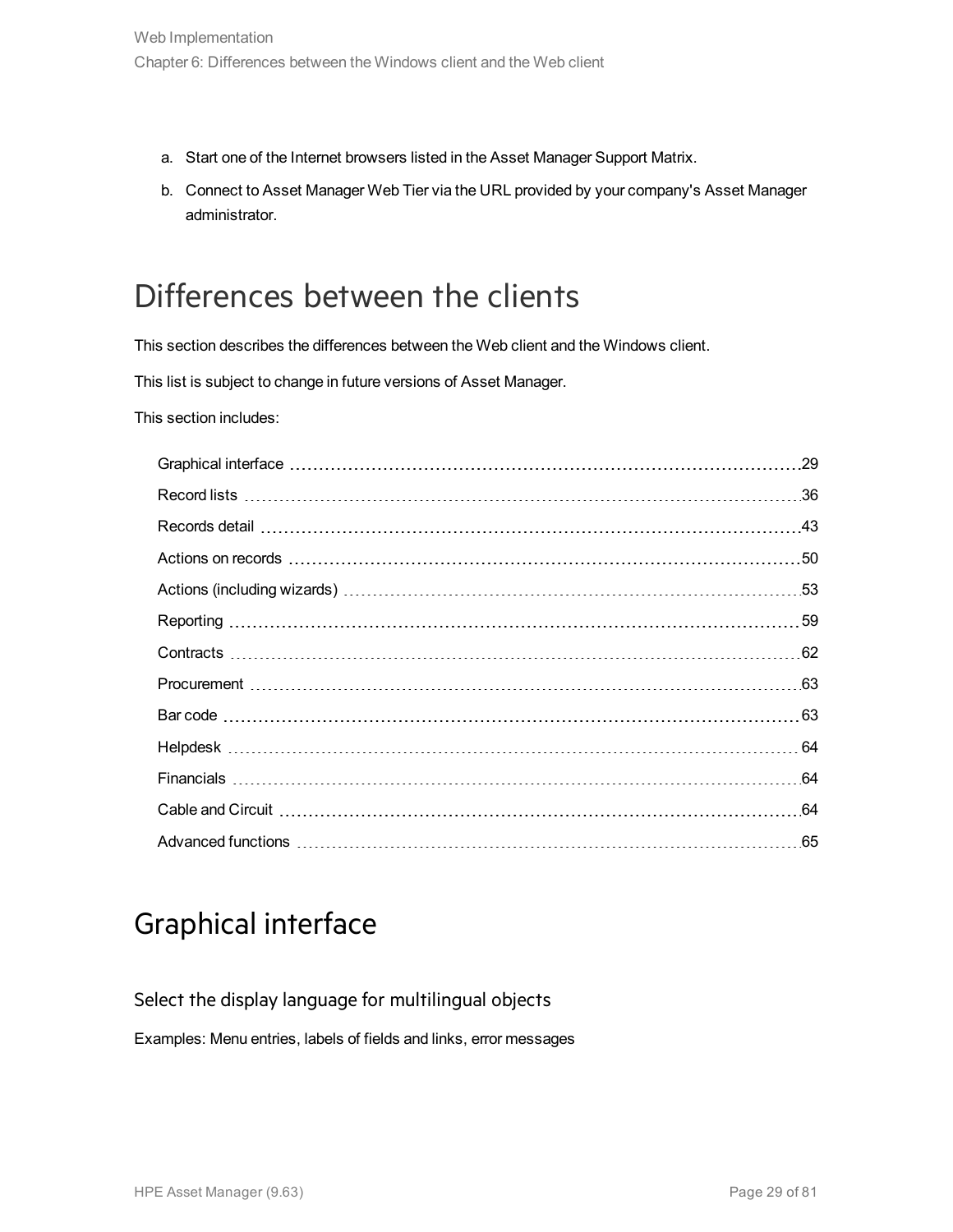- Windows client
	- a. Add the parameters for the desired language in the Asset Manager database via Asset Manager Application Designer.
	- b. Install the Asset Manager client in the desired language.
	- c. Start the Windows client of the desired language.
- Web client
	- a. Add the parameters for the desired language in the Asset Manager database via Asset Manager Application Designer.
	- b. Install the desired language version of Asset Manager Web Tier and Asset Manager Web Service.
	- c. Start a supported Internet browser.
	- d. Connect to the desired language version of the Asset Manager Web Tier application.

**Note:** You will need to install an Asset Manager Web Tier / Asset Manager Web Service combination in each of the desired languages.

#### **Use shortcut menus**

• Windows client

When you right-click, a shortcut menu is displayed. Menu items on the shortcut menu depend on where the cursor is on the screen when you right-click.

For example, in a list, a **Tree view** shortcut menu is available.

• Web client

Shortcut menus are available in certain areas of the Web client, the menu items are equivalent to those drop-down lists that contain actions, filters and statistics which are valid for a given table or list.

#### Display multiple windows

• Windows client

You can display several windows in the Asset Manager workspace.

• Web client

Only one window at a time of the Asset Manager workspace can be displayed in the Internet browser.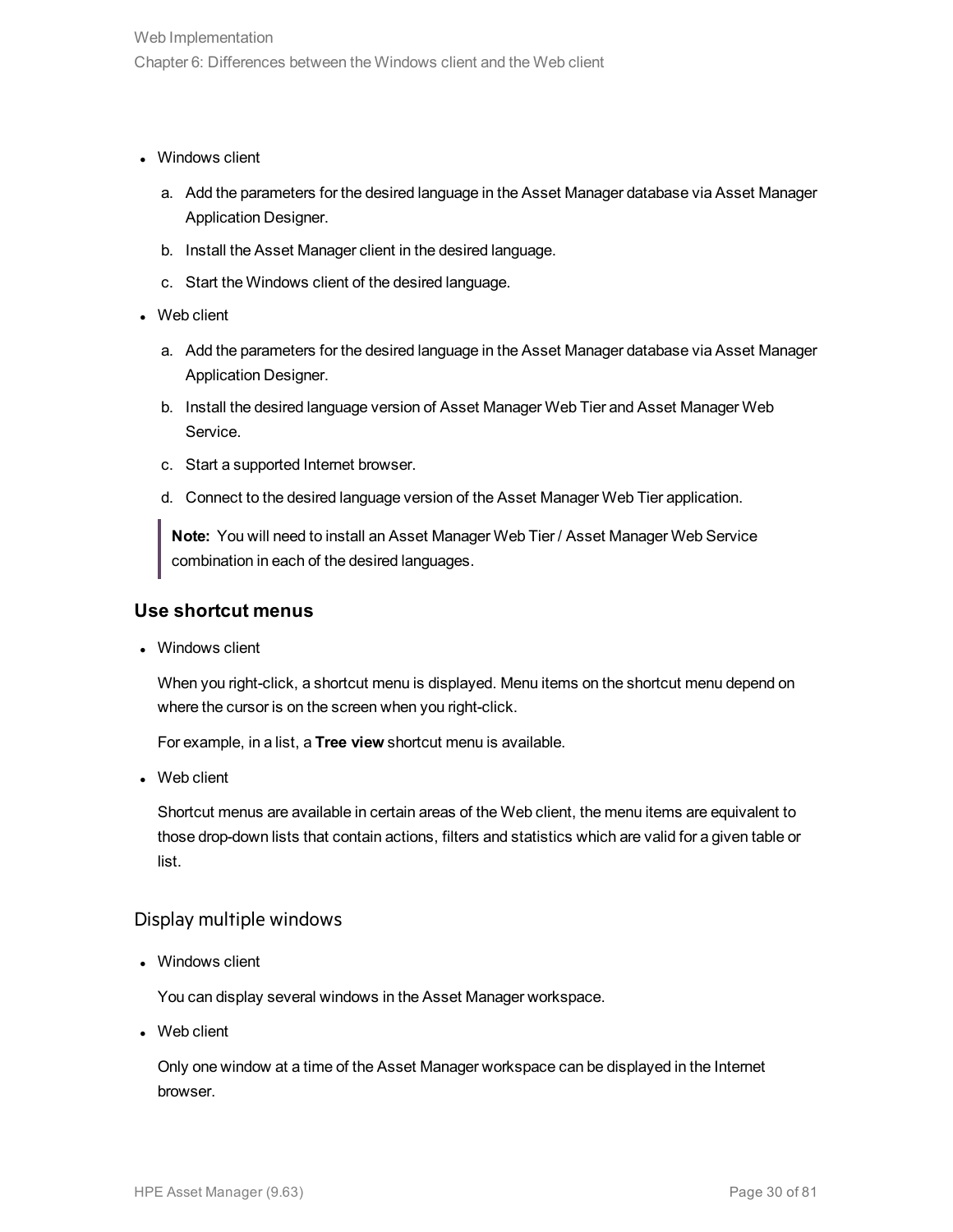### Define interface options

• Windows client

The **Edit/ Options** menu allows you to configure the behavior of the Windows client interface.

• Web client

You can modify some of the web client's display parameters.

See **Tailoring** guide, section **Customizing Web clients**, chapter **Modifying the Web client's default behavior**

#### Display a window

For example: Display the list and/or details for locations

• Windows client

Windows are displayed via menu items:

- <sup>o</sup> On the menu bar For example: **Organization management/ Locations** menu
- <sup>o</sup> On the toolbar. For example: The **Locations** icon
- <sup>o</sup> On the navigation bar For example: **Organization management/ Organization/ Locations**
- Web client

Windows are displayed by clicking the links on the navigation bar.

For example: **Organization management/ Organization/ Locations**

#### Use Internet browser buttons

Example using Microsoft Internet Explorer. **Back** and **Forward** buttons

• Windows client

This functionality is not available.

 $\bullet$  Web client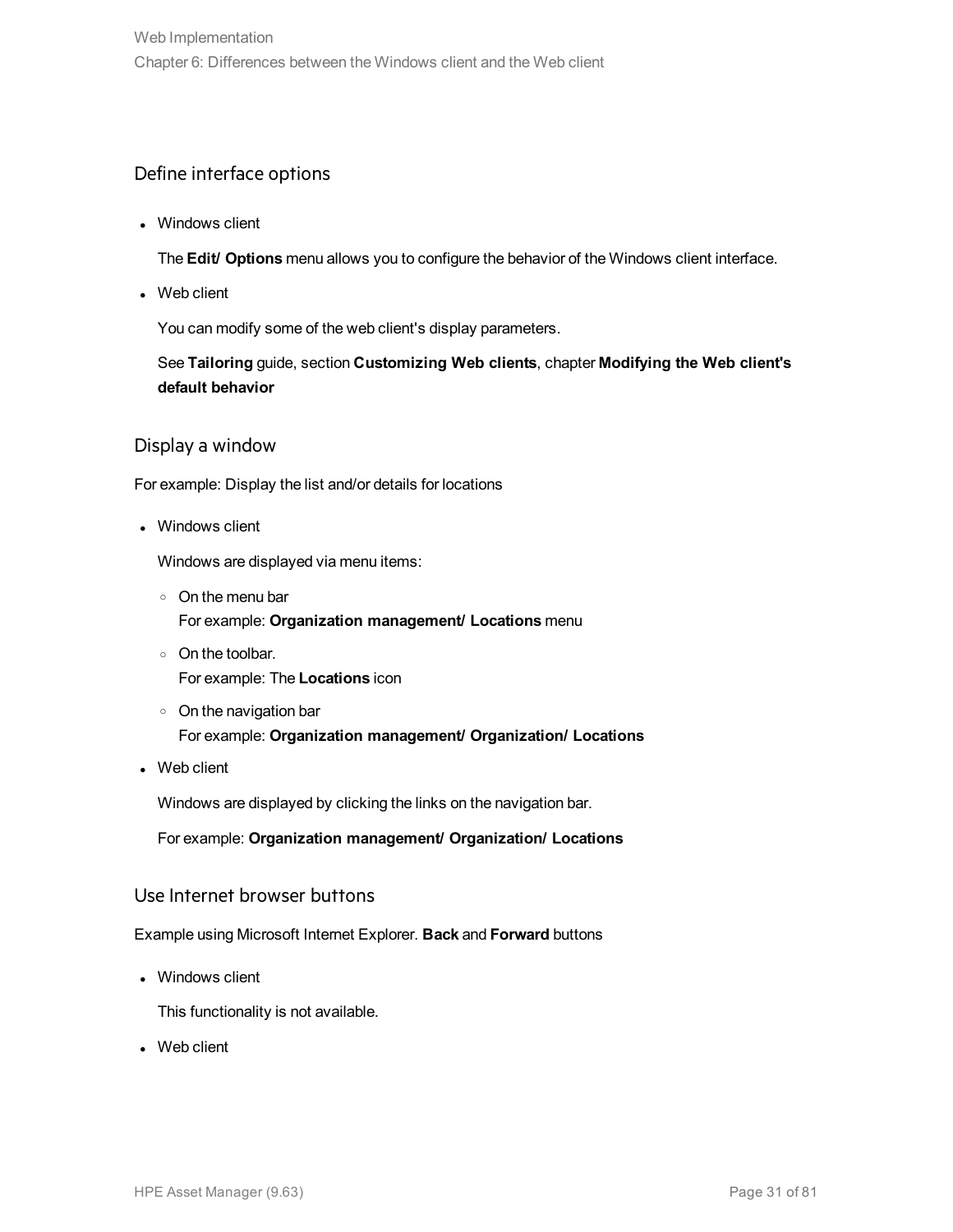Imagine that you want to change the value of the **FieldLinkX** field or link.

If you click one of the Internet Explorer browser buttons before clicking the **Save** button or before having selected another field or link, changes to **FieldLinkX** will not be saved when other changes are saved (using the **Save** button).

List and detail of records: Available display types

• Windows client

The following display modes are available:

- <sup>o</sup> List only
- <sup>o</sup> Detail only
- <sup>o</sup> List and detail
- Web client

The following display modes are available:

- <sup>o</sup> List only
- <sup>o</sup> Detail only

List and detail of records: Going from one display mode to another

• Windows client

You have the following possibilities:

- <sup>o</sup> **Window/ List only**, **Window/ Detail only** and **Window/ List and detail** menus
- <sup>o</sup> Corresponding icons on the toolbar
- <sup>o</sup> **Detail** button
- $\bullet$  Web client
	- <sup>o</sup> To go from list to detail: Click the link of the record to display in the list.
	- <sup>o</sup> To go from detail to list: Click the **Return to list** in the detail.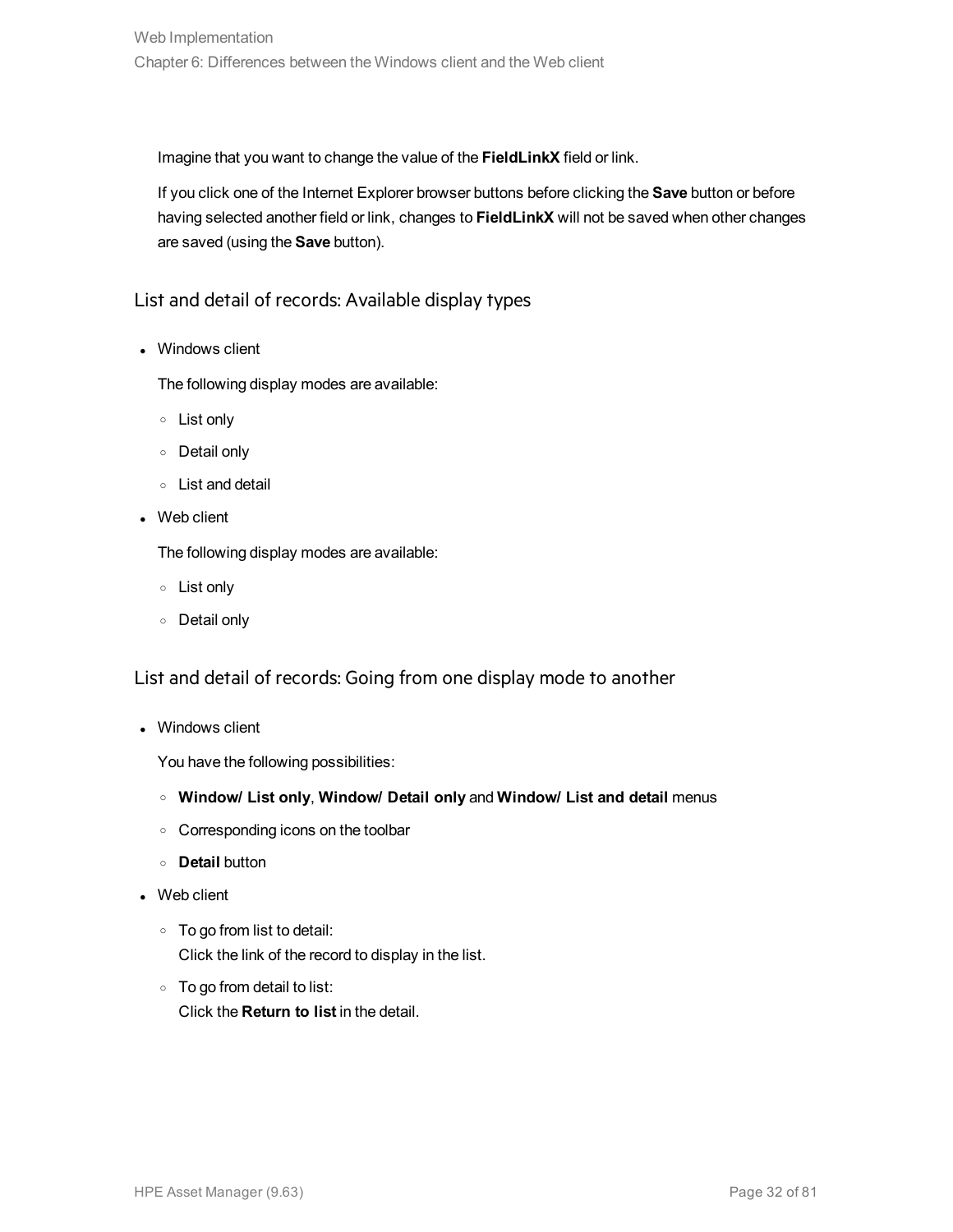#### Display new internal messages automatically

• Windows client

A dialog box is displayed when new messages are received and asks the user if they would like to read them:

- <sup>o</sup> When connecting to the database
- <sup>o</sup> During the connection

Click **Yes** and a wizard will open to display the messages.

• Web client

When connecting to the database, a link informs the user that they have new messages.

A wizard will open when the user clicks the link to read the messages.

#### Enable/ Disable modules

• Windows client

The modules are activated/deactivated from the **File/ Manage modules** menu.

• Web client

This functionality is not available.

Display icons and graphics associated with the records in list and detail screens

Examples: Icon at the upper left of the records' detail, **General** tab for the floor plans.

This functionality is available only in the Windows client.

#### Display news marquee

• Windows client

The news marquee is displayed by selecting the **Window/ Display news marquee** menu.

• Web client

This functionality is not available.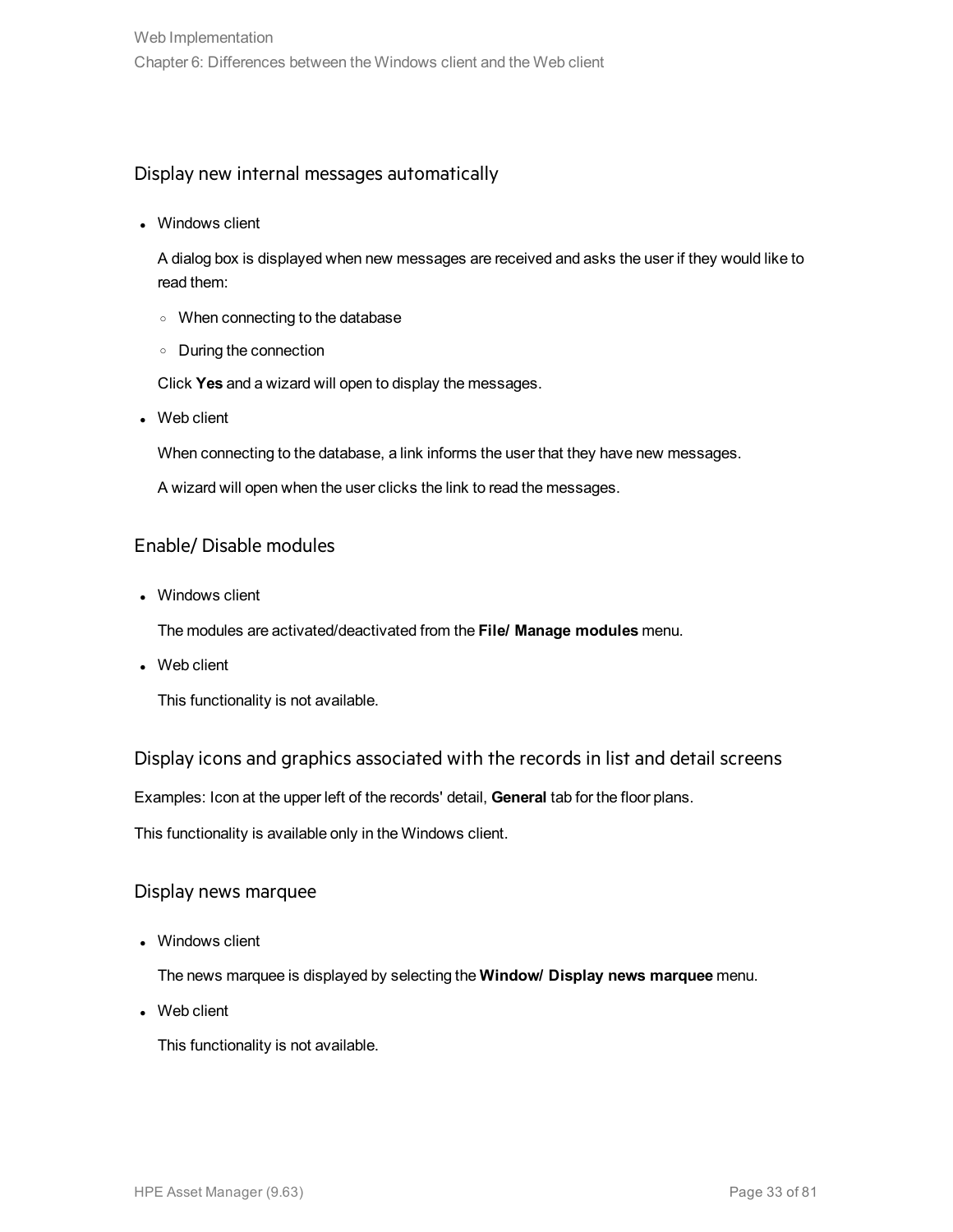Web Implementation Chapter 6: Differences between the Windows client and the Web client

### Use views

• Windows client

Views can be created, changed, deleted and displayed (**Tools/ Views** menu).

 $\bullet$  Web client

Views cannot be created, changed, deleted or displayed. However, You can create an equivalent **screen** instead.

#### Use screens

• Windows client

Screens can be created, modified and deleted using Asset Manager Application Designer. They are displayed in the navigation bar.

See **Tailoring** guide, chapter **Customizing screens**.

• Web client

Screens can be displayed in the navigation bar but cannot be created, modified or deleted.

See **Tailoring** guide, chapter **Customizing screens**.

#### Activate accessibility options(for users with visual impairments)

• Windows client

This functionality is available in the Windows client itself.

• Web client

Use the accessibility options of your Internet browser.

#### Create a favorite

- Windows client
	- a. On the navigation bar, select the link to add to your favorites.
	- b. Right-click.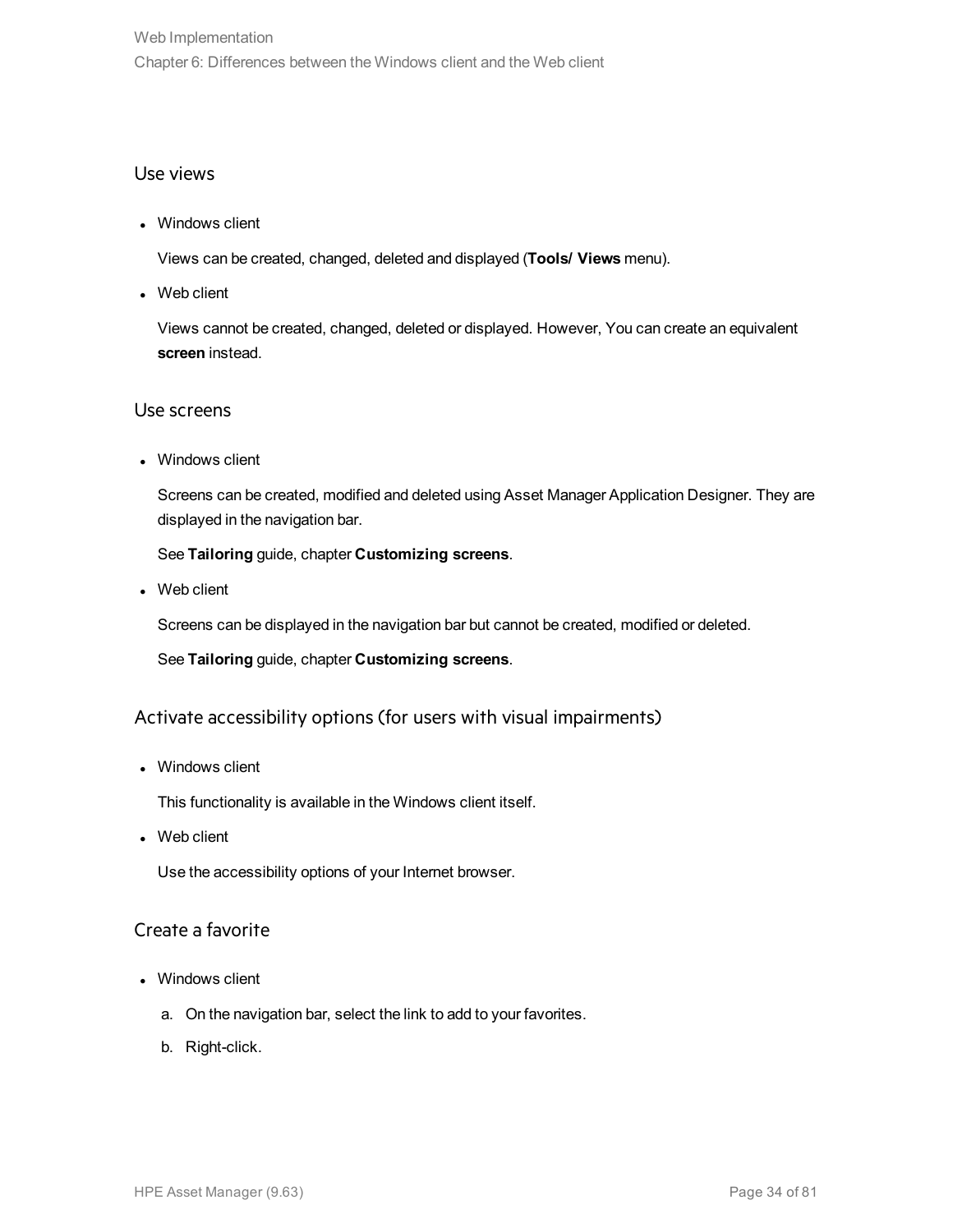- c. Select **Add to favorites** from the shortcut menu that is displayed.
- Web client

To create a favorite in the Web browser:

- a. Display the screen that you want to add to the browser's favorites.
- b. Click the **Add link to my favorites** icon in the upper right corner of the Web client's workspace.
- c. Save the page to **My Favorites**.

You can click **My Favorites** to open the saved page later.

Print the contents of the current window (list detail, wizard page, and so on)

• Windows client

This functionality is not available.

• Web client

Using Microsoft Internet Explorer:

- a. Display the screen that you want to print.
- b. Click the  $\blacksquare$  icon at the upper right of the Web client's workspace. A new Internet Explorer window is displayed.
- c. Print the window using Internet Explorer's print functions.

#### The format of list boxes

The format of a list box on the Web client differs from the format of a list box on the Windows client.

• Windows client

The format on the Windows client is as follows:

 $A\|B\|C\|$ 

• Web client

The format on the Web client is as follows:

A|B|C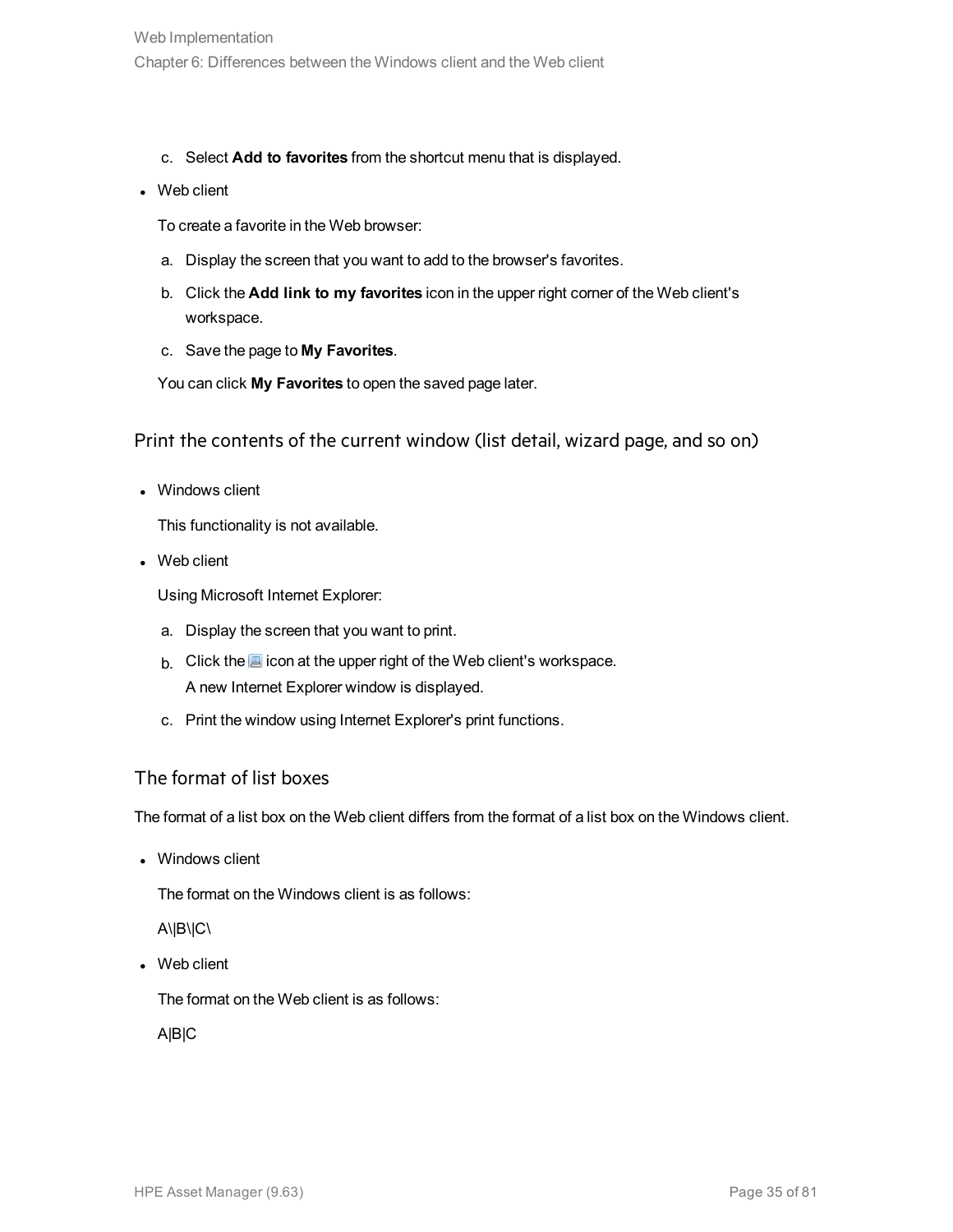### <span id="page-35-0"></span>Record lists

### Filter records in a list

• Windows client

You can filter records in all lists.

You have the following possibilities:

- $\circ$   $\bullet$  icon at the bottom of the lists
- <sup>o</sup> For main lists only: **<Table name>/ No filter**, **<Table name>/ Simple filter** and **<Table name>/ Query filter** menus
- <sup>o</sup> For main lists only: **Filter on this field** and **Filter on this link** shortcut menus
- <sup>o</sup> For main lists only: Filter saved in the views
- Web client

You can filter records in main lists and tab lists.

Filters can be selected from the **Filters...** drop-down list that is located above the lists.

For main lists, you can control the contents in the **Filters...** drop-down list through the **Disable extended web filters** option (in the **List/Detail** tab of the screen's detail in Asset Manager Application Designer). By "extended web filters", it points to all filters except "QBE filters" and "query filters".

This option is selected by default, which indicates that only "QBE filters" and "query filters" are displayed in the drop-down list.

If you deselect this option for a screen, the **Filters...** drop-down list of this screen list contains:

 $\circ$  A table index filter, if the index is not on the primary key and only if one of the fields or links is part of the screen.

If an administrator adds an index that follows these rules to a table using Asset Manager Application Designer, then this new index will appear in the list of filters.

 $\circ$  A query filter whose context is the table for which the list displays the records. If a user adds a query, it will appear in the list of filters.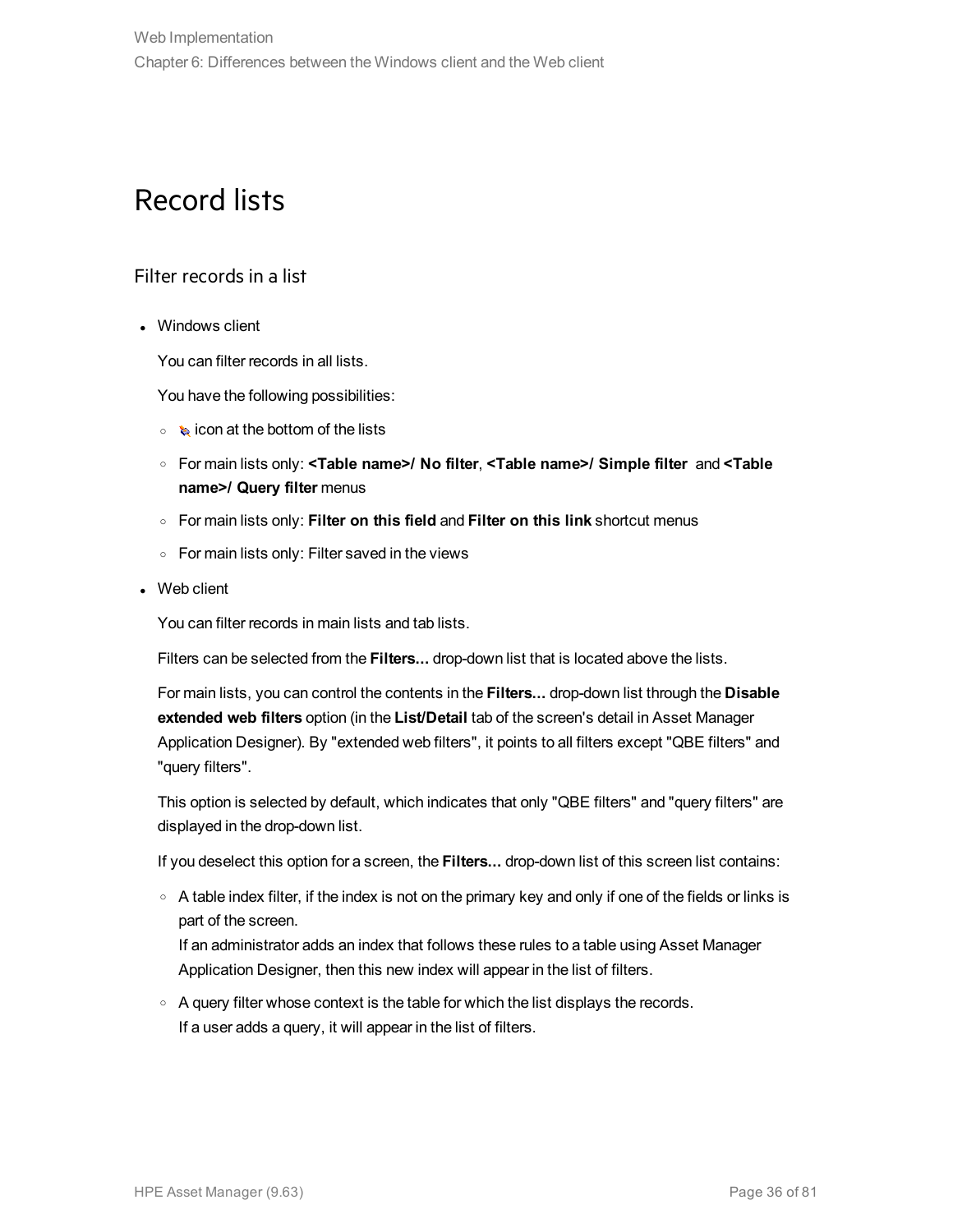<sup>o</sup> A filter if pre-filtering was defined for the screen (**QBE Fields** of the screen's detail in Asset Manager Application Designer)

#### Sort the records on a given column

• Windows client

Both the main lists and the secondary lists (lists under the tabs) can be sorted.

To sort a list for a given column, click the column's name.

The sort order changes each time you click:

- a. Not sorted
- b. Ascending
- c. Descending
- d. **Not sorted**
- e. Ascending
- f. Descending
- Web client

The main lists can be sorted but not the secondary lists (lists under the tabs).

In order to sort a column, a field or link corresponding to the column must:

- Be part of the table to which the screen belongs.
- Be either the unique field or link of an index of the table to which the screen belongs.

To sort a list for a given column, click the column's name.

The sort order changes each time you click:

- a. Not sorted
- b. Ascending
- c. Descending
- d. Ascending
- e. Descending

It is not possible to return to the **Not sorted** status in the Web client.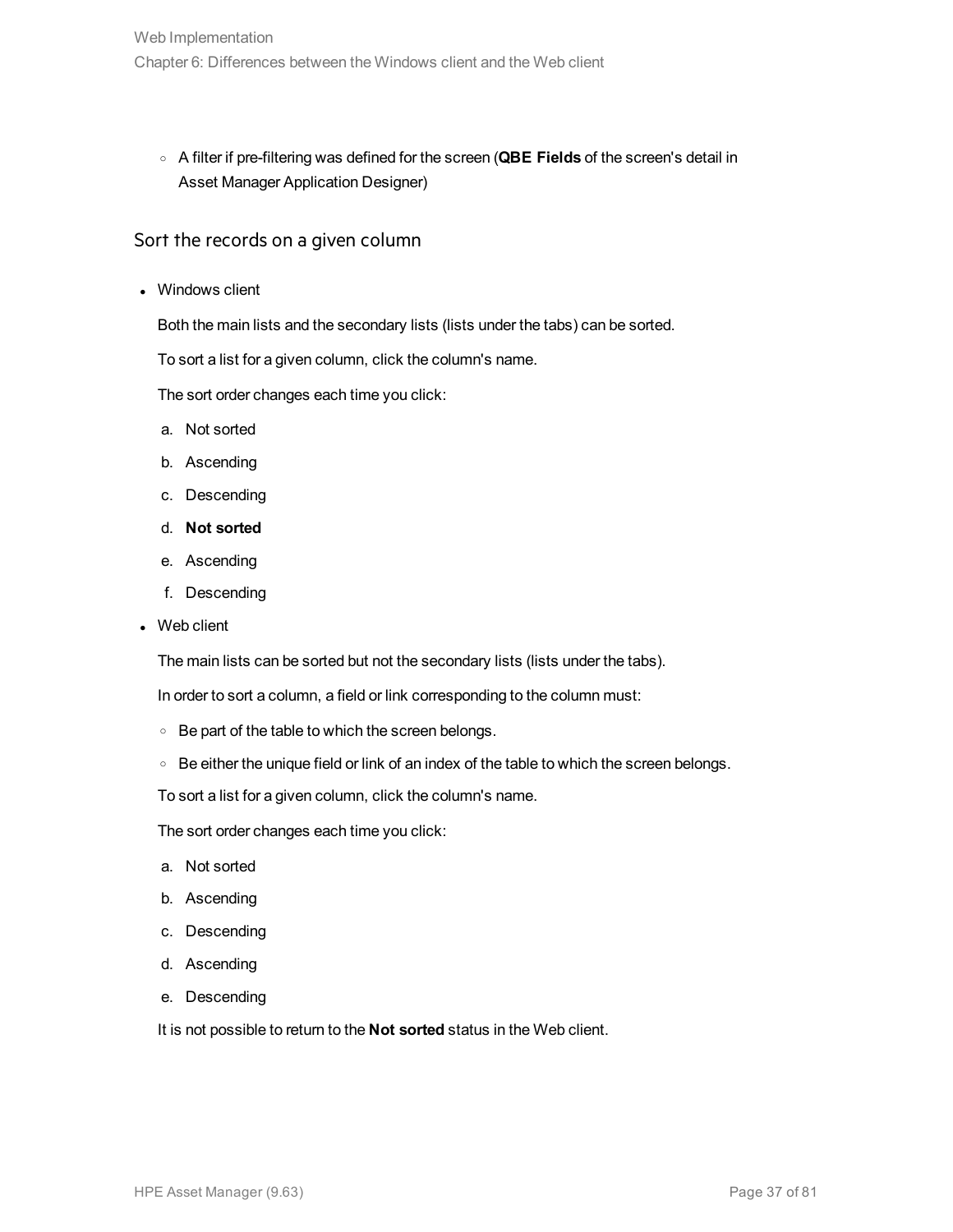### Customize the number of records displayed in the lists and how they are displayed

• Windows client

The number of records in the lists and how they are displayed is set in the **Edit/ Options/ Lists/ Main lists** or **Edit/ Options/ Lists/ Others lists**.

• Web client

By default, lists display 20 records per page.

To modify this number:

See **Tailoring** guide, section **Customizing Web clients**, chapter **Modifying the Web client's default behavior**, section **Defining the number of lines to display in lists**.

The **Number of rows per page in list** option on the Web client Preferences pane is equivalent to the **Edit/ Options/ Lists/ Main lists** option from the Windows client menus. However, the **Edit/ Options/ Lists/ Other lists** option is not implemented in the Web client.

#### Calculate the total number of recordsin a list

• Windows client

Click the **x / ?** button at the lower right of the records lists (main and secondary lists) to calculate.

• Web client

Click the  $\overline{z}$  icon at the upper or lower right of the records lists (main lists only).

#### Select all records in a list

. Windows client

All records in both the main lists and the secondary lists (lists under the tabs) can be selected (**Edit/ Select all** menu).

 $\bullet$  Web client

All records in both the main lists and the secondary lists (lists under the tabs) can be selected by selecting the check box to the left of the column names.

**Note:** Only those records that are visible are selected.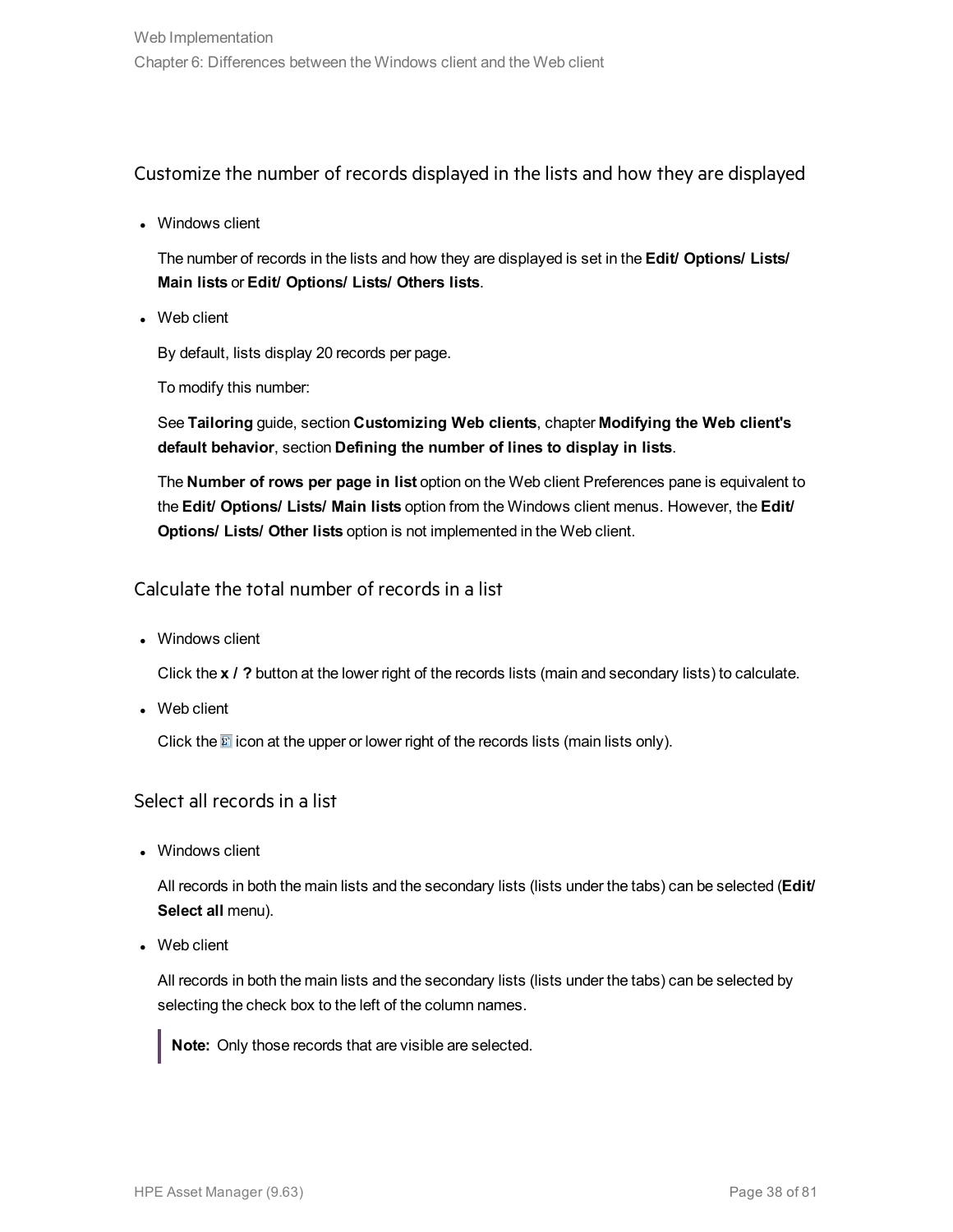### Display a list in tree view

• Windows client

The list of records from a hierarchical table can be displayed in tree view (**Window/ Tree view** menu).

• Web client

The list of records from a hierarchical table can be displayed in tree view  $($  $\cdot$  $\cdot$  $\cdot$  $\cdot$  icon above the list).

**Note:** In a filtered list, the number of nodes displayed in the tree view is defined by the preference property Number of rows per page in lists. This number is the sum of all parent and child nodes displayed in the list.

In an unfiltered list, the number of nodes displayed in the tree view is defined by both the preference property Number of rows per page in lists and the installation package property Lists.Tree.ChildNode.Count.Maximum. The Number of rows per page in lists property defines the number of parent nodes to be displayed, while the Lists.Tree.ChildNode.Count.Maximum property defines the number of the child nodes to be displayed.

### Find a record in a list quickly

• Windows client

To find a record in a list quickly, sort the list on the desired column, then use the **Go to** shortcut menu.

• Web client

The Go to command is not currently available for the Web client.

### Export the contents of a list

• Windows client

Use the **Utilities/ Export the list** shortcut menu item (main lists only).

- Web client
	- $\circ$  Use the **i** icon above the list (main lists, lists in tabs and lists in wizards).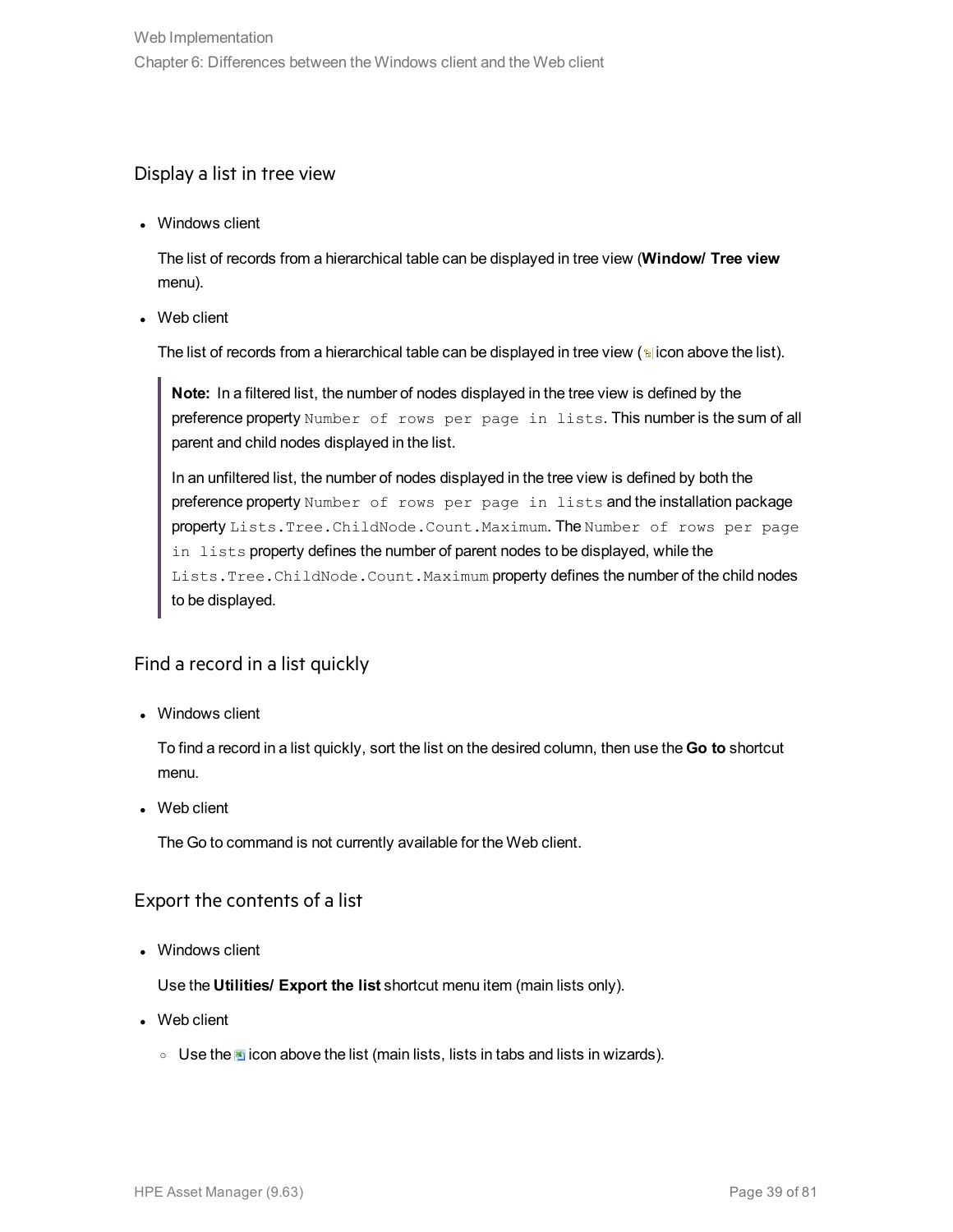#### Select columns to display in a list

• Windows client

By default, the columns that are displayed in a list correspond to the fields and links that are defined for the screen via Asset Manager Application Designer (**Columns in the list** field).

The **Utilities/ Configure list** shortcut menu is used to modify the default column selection.

• Web client

The default columns that are displayed in a list correspond to the fields and links that are defined for the screen via Asset Manager Application Designer (**Columns in the list** field).

Which columns display for the current list, and in which order, can be defined for the current user. See **Tailoring** guide, section **Customizing Web clients**, chapter **Modifying the Web client's default behavior**, section **User defined customizations/ Configuring list columns**.

#### Group records from a list

• Windows client

Use the **Group by this field** shortcut menu.

• Web client

This functionality is currently not available.

#### Display statistics for a list

• Windows client

Main lists and tab lists only:

- a. Display the list.
- b. Sort on the column for which you want to display statistics.
- c. Select the **Utilities/ Statistics on this column** shortcut menu.
- Web client

Main lists, tab lists and wizard lists:

To view statistics for a displayed list: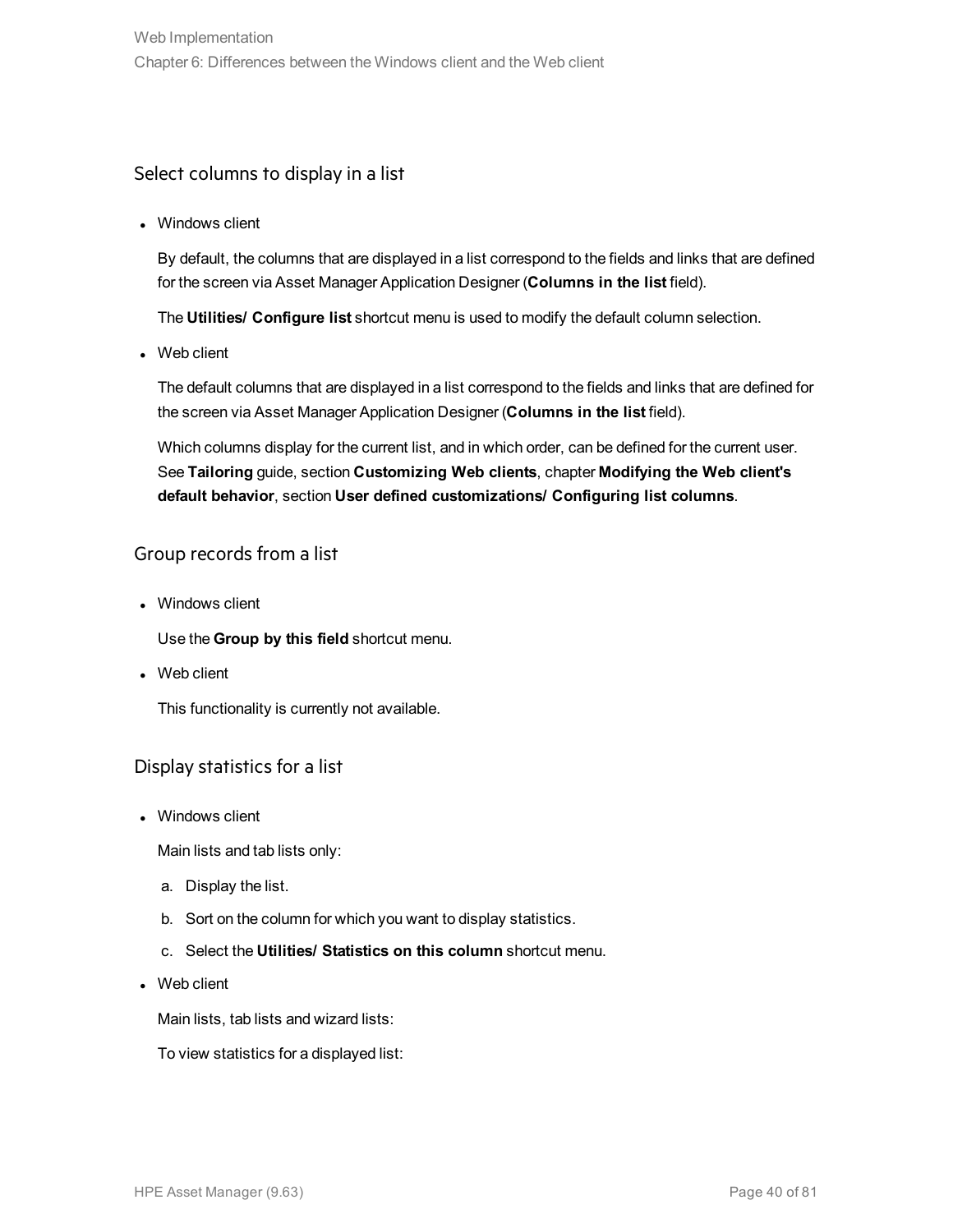<sup>o</sup> Select the statistic from the **Statistics** drop-down list. (Note that this will not be available if the **Display statistics dropdown in lists toolbar** option has been unchecked on the **Preferences** pane.

For further details, see the **Tailoring** guide, section **Customizing Web clients**, chapter **Modifying the Web client's default behavior**, section **User defined customizations/ Preferences pane**.)

The list displays an entry by:

- $\circ$  Table index, except if the index is on the primary key
- <sup>o</sup> Statistic whose context is on the table

#### Add the numbers of a column in a list

• Windows client

Click the calculation icon at the lower left of the list.

• Web client

This functionality is currently not available.

#### Display a record prefilter window

• Windows client

This functionality is availble.

• Web client

This functionality is currently not availble.

#### Cut, copy or paste records from a detail list

• Windows client

Under some conditions, you can use the **Edit** menu or equivalent shortcuts.

• Web client

This functionality is currently not available.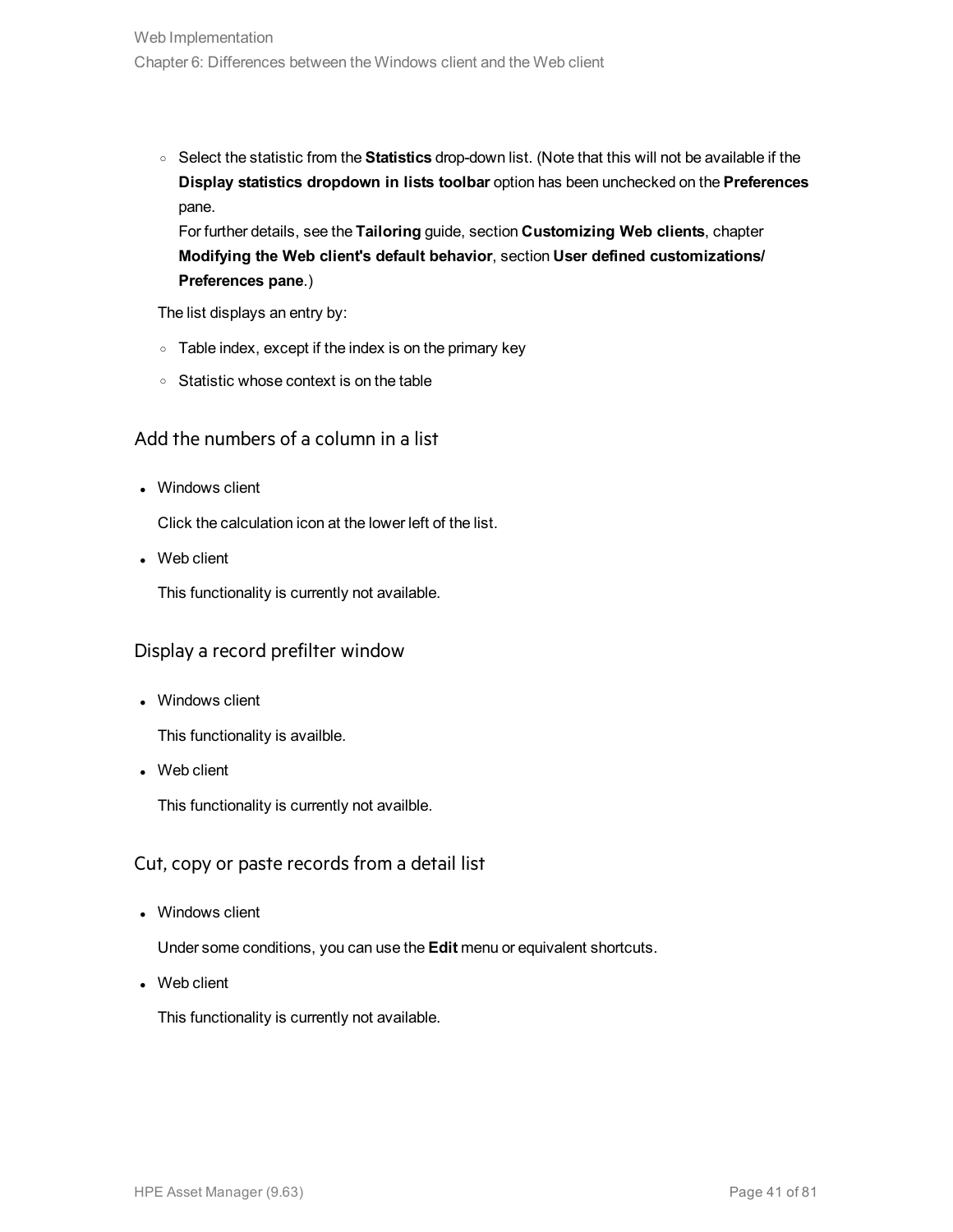### Text field length restriction

When entering text to a field, you are not allowed to enter more characters than what is defined by the **Size** property for that field in Asset Manager Application Designer

• Windows client

The **Size** restriction is enforced in the Windows client.

• Web client

You can enter more characters than what is defined. However, when you click **Save**, your entry will be truncated to the maximum size allowed

#### Modify a selection of records

#### **Windows client**

1. Display the list in **List and details** mode and simultaneously select the records to be modified in the list.

Asset Manager then displays in the detail window:

- The fields that can be modified: White background.
- <sup>o</sup> The fields that cannot be modified: Gray background.
- 2. Modify the files or links that must have the same value for all of the selected records.
- 3. Click **Modify** to update the records in the database.

**Tip:** The other solution, more complex but more powerful, involves exporting the records to modify them outside of Asset Manager, then re-importing them. Refer to Export a list in section Record lists for more information.

Selected records are displayed as being highlighted in the list. The first record is selected by default. You can select another record by moving the cursor with the arrow keys or clicking the item itself. You can select several items by using the CTRL or SHIFT key with the mouse.

#### **Web client**

Select the check boxes next to the records. After you select the records, you can click **Edit** to edit the records as a batch.

If a field cannot be modified, the corresponding box will gray out. A field can be modified for multiple records only when: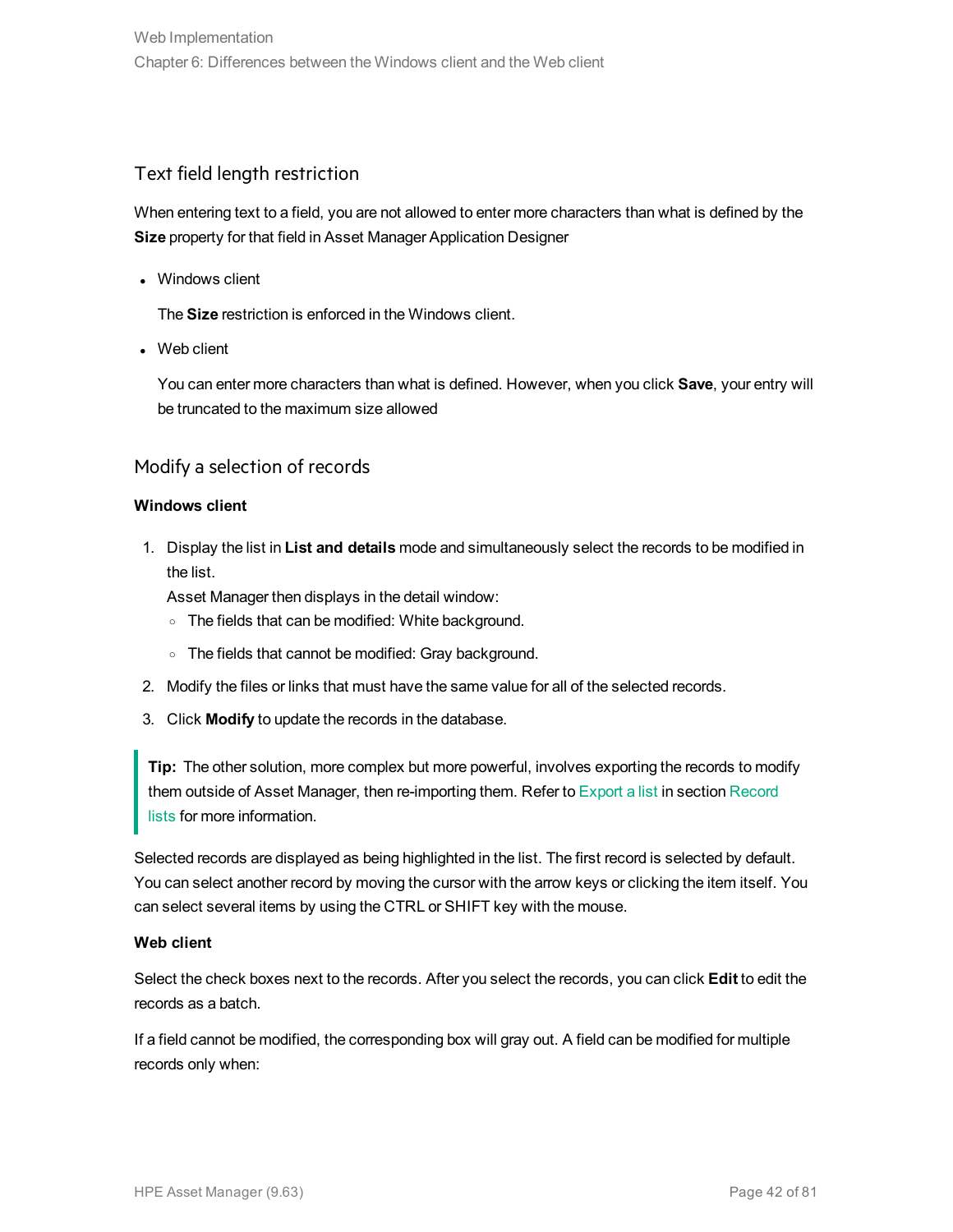- The field does not have a unique constraint.
- The field must exist in all the records you selected.
- The value of the following properties must be the same:
	- <sup>o</sup> ReadOnly
	- <sup>o</sup> Irrelevant
	- <sup>o</sup> Mandatory
	- <sup>o</sup> Readable
- For a field with options such as a drop-down list, the options of the field must be the same.

#### Authorize display of all fields and links in the lists

• Windows client

By default, a user can only add the fields he/she can access to a list. If the **Authorize display of all fields and links** checkbox is enabled, the user can add all the fields in the **Configure the list** window.

• Web client

The **Authorize display of all fields and links** checkbox does not take effect on the web client.

## Records detail

Create a record on the fly when editing a link in a record's detail

- Windows client
	- a. In the link edit zone, enter a value instead of selecting a record in the list.
	- b. Place the cursor outside of the link edit zone. The Windows client allows you to create a record in the target table of the link.
- Web client

The Web client returns an error when you enter a nonexistent value when editing the link.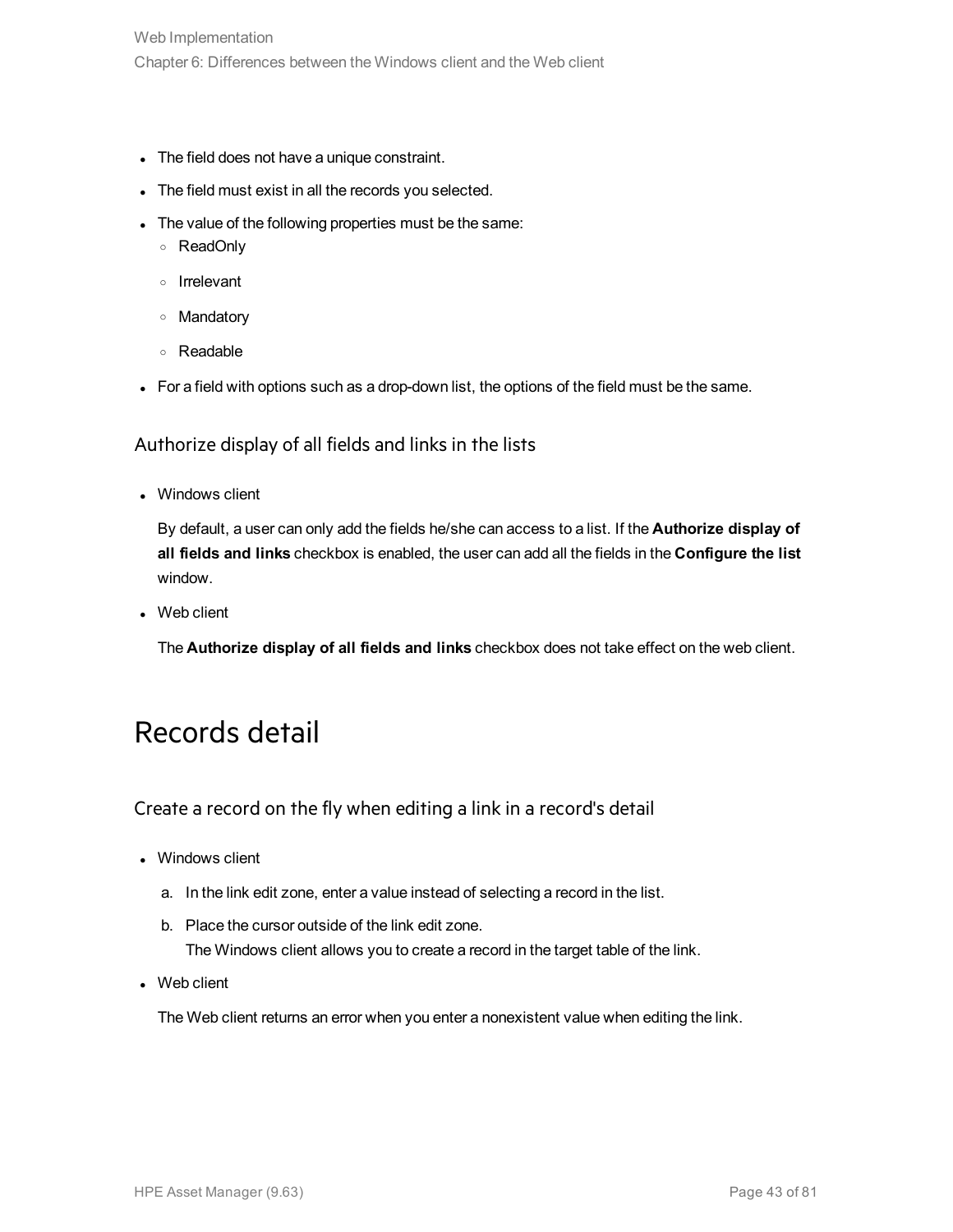Organization of fields and links within tabs, when these fields are part of the main table or when these links are type 1

For example: detail of a portfolio item, **Acquis.** tab.

• Windows client

These tabs contain sub-tabs.

For example: The **Acquis.** tab of the detail of a portfolio item contains the sub-tabs **Price and conditions** and **Procurement**.

• Web client

These tabs contain frames that correspond to sub-tabs of the Windows client.

For example: The **Acquis.** tab of the detail of a portfolio item contains the frames **Price and conditions** and **Procurement**.

#### Organization of links within tabs, when these links are type n

For example: detail of an asset or batch, **Portfolio** tab

• Windows client

Linked records can be displayed as lists or as a series of tabs.

 $\bullet$  Web client

Linked records can be displayed only as lists.

#### Display monetary fields

• Windows client

Exchange values can be displayed for the reference currencies by clicking an icon to the right of the monetary field.

• Web client

Exchange values for the reference currencies cannot be displayed.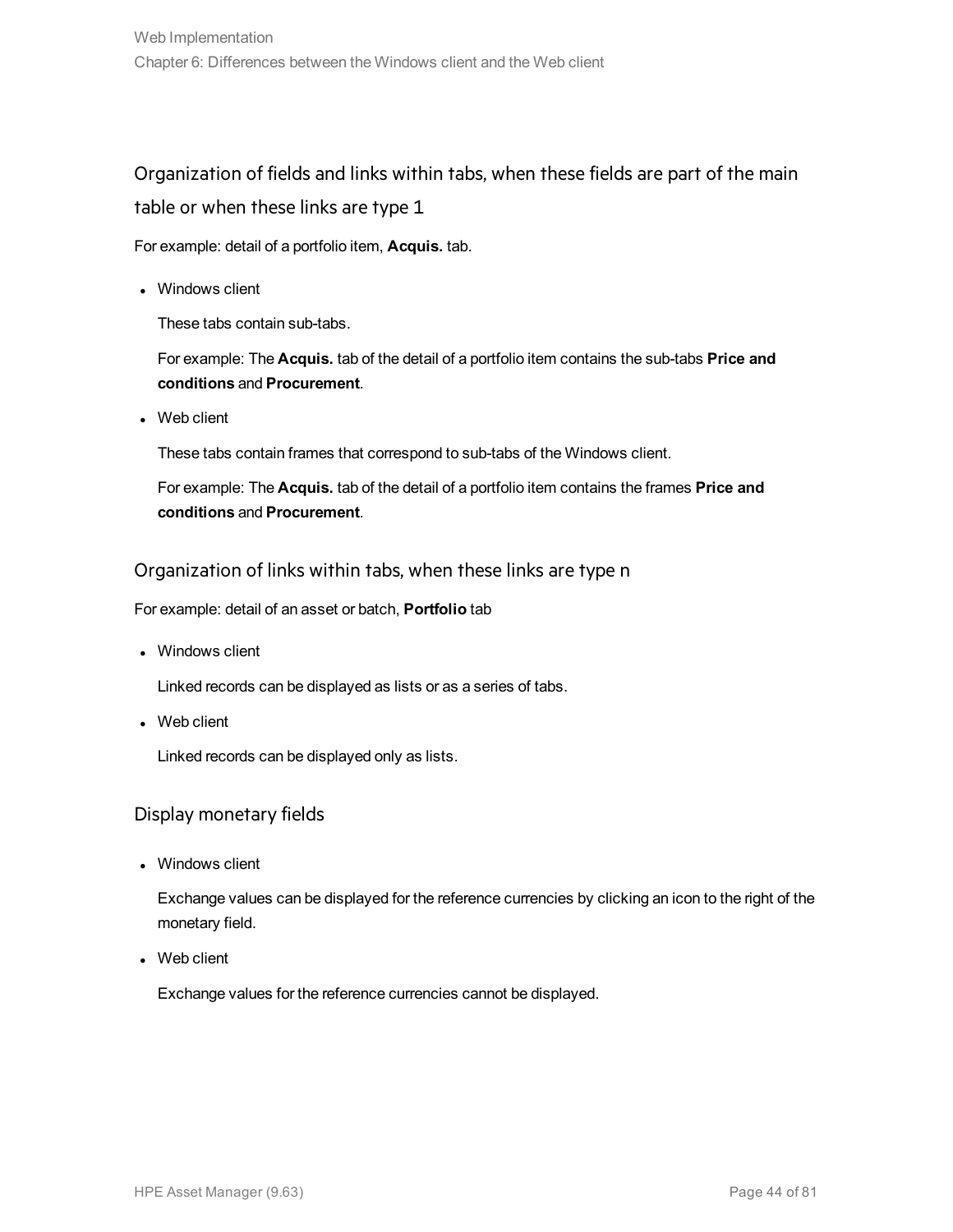### Use customizable itemized lists

• Windows client

Fields populated via customizable itemized lists have an icon to their right. You can click it to display the list of values.

You can select a value from the list or enter a value that does not already exist.

If you enter a nonexistent value, it will be added if the itemized list is open (list of values can be modified by users).

• Web client

Fields populated via customizable itemized lists do not have an icon to their right. You can place the cursor in the field edit zone to display the list of values.

You can select a value from the list or enter a value that does not already exist.

The value will be added if the itemized list is open (list of values can be modified by users).

#### Configure the list under the tabs to display in a detail screen

• Windows client

Use the **Configure tabs** shortcut menu.

 $\bullet$  Web client

This functionality is currently not available.

#### Display planner viewer pages

For example: Detail of work orders, **Preview** tab.

This functionality is available only in the Windows client.

### Display the **Tracking** tab for requests, orders, receipts and invoices

This functionality is available only in the Windows client.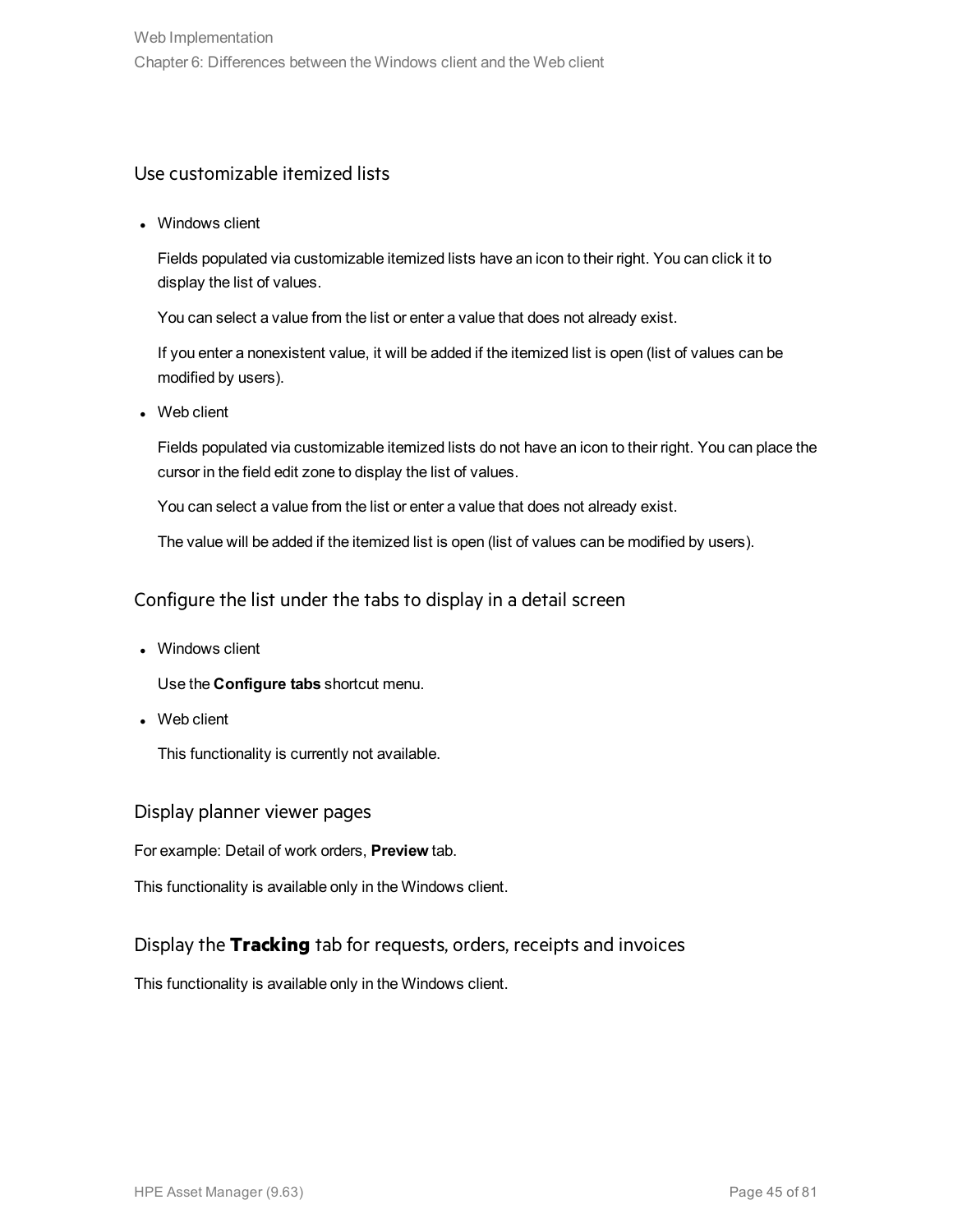#### Define an alarm for a **Date** type field

• Windows client

Click the icon to the right of the **Date** type field.

 $\bullet$  Web client

Click the **c** icon to the right of the **Date** type field.

#### Use the Basic script editor

• Windows client

Click the icon to the right of the **Basic Script** type fields.

• Web client

This functionality is currently not available.

#### Zoom in on the workflow diagram

This operation is performed in the **Workflow** tab of the records detail

This functionality is available only in the Windows client.

#### View activites to be carried out in a workflow scheme

• Windows client

The boxes representing these activities blink.

 $\bullet$  Web client

The boxes representing these activities are colored **light** blue while other boxes are colored **dark** blue.

#### Populate the fields that designate a table in the Asset Manager database.

For example: In the detail of a calculated field, the **Table** (TableName) field.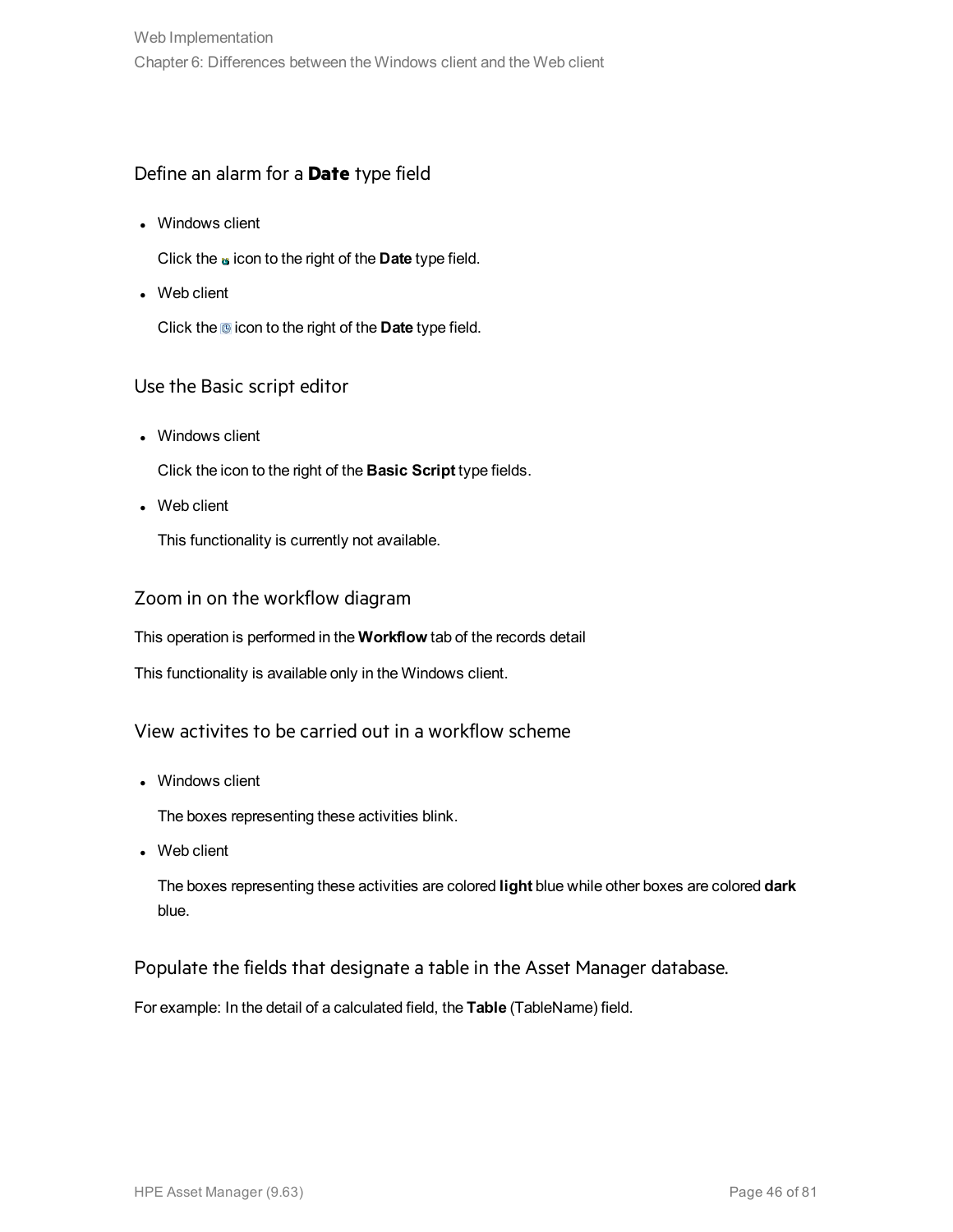Web Implementation

Chapter 6: Differences between the Windows client and the Web client

• Windows client

Select the table from a list.

• Web client

You can only view the table's SQL name.

#### Configure fields or links

• Windows client

Use the **Configure object** shortcut menu.

 $\bullet$  Web client

This functionality is currently not available.

#### Save the new creation and continue creating another record

Save the information in the detail window as a new record and start creating another record using the current information.

• Windows client

Click the  $C_1$ <sub>Create</sub>  $\infty$  button.

• Web client

This functionality is currently not available.

### Populate a link by selecting a record from a drop-down list

. Windows client

Click ...

• Web client

Type the first letters in the link edit zone and select the value from the drop-down list.

#### Cut, copy, paste, delete text in the fields

• Windows client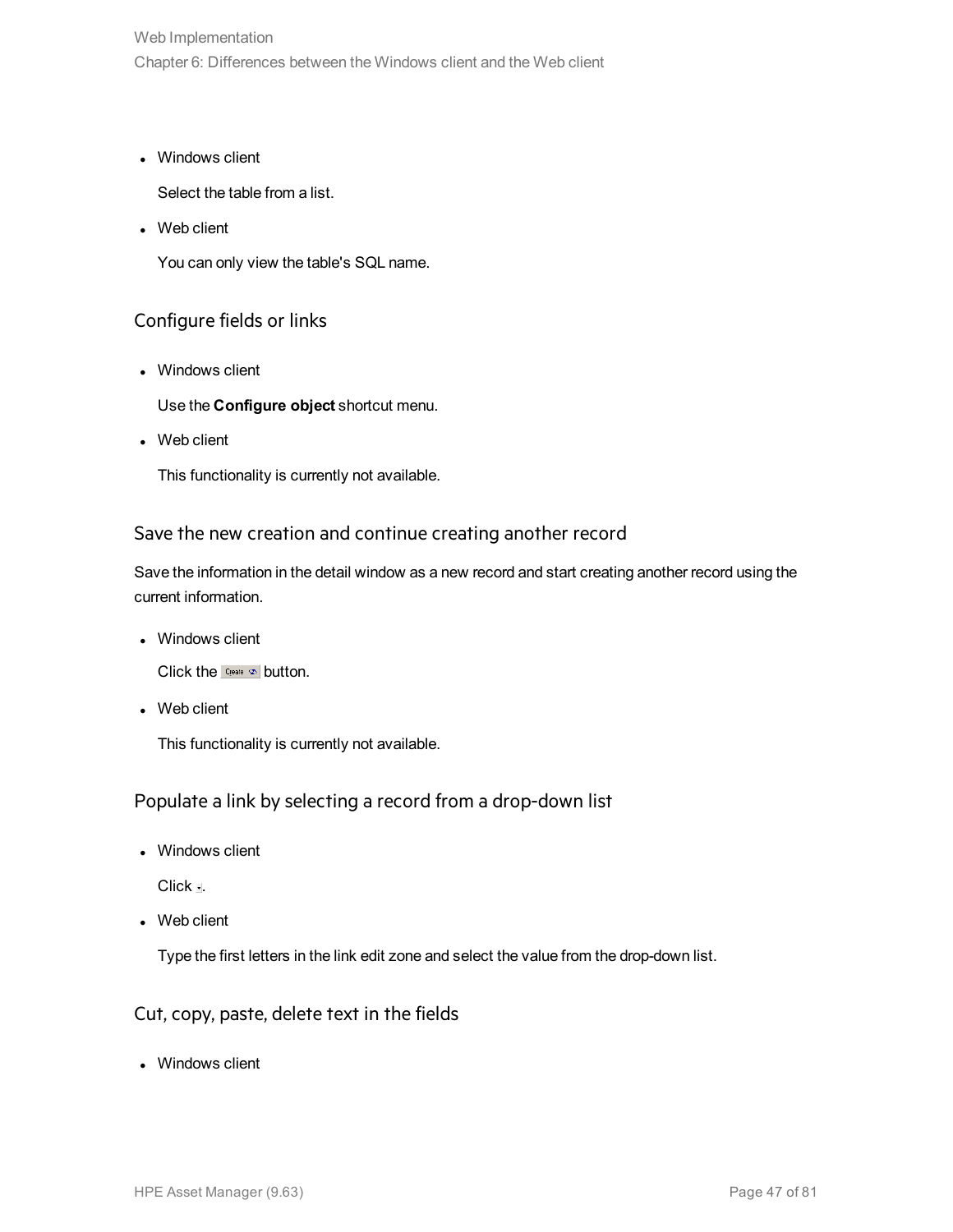Web Implementation

Chapter 6: Differences between the Windows client and the Web client

Use the **Edit** menu or equivalent shortcuts.

 $\bullet$  Web client

Use the commands of your operating system or browser.

#### Modify a document stored in the database

- Windows client
	- a. Display the detail of the record to which the document is attached.
	- b. Display the **Documents** tab.
	- c. Display the detail of the document to modify.
	- d. Click **Run**.
	- e. When the **Would you like to integrate the changes that you are going to make to the document into the database?** message appears, click **Yes**.
	- f. Modify the document.
	- g. Save the changes made to the document.
	- h. Close the document.
	- i. Go back to the **Documents** tab of the record to which the document is attached.
	- j. Click **Modify**.
- Web client
	- a. Display the detail of the record to which the document is attached.
	- b. Display the **Documents** tab.
	- c. Display the detail of the document to modify.
	- d. Click **Export**.
	- e. Save the document to your local disk (somewhere outside of the Asset Manager database).
	- f. Edit and modify the document you just saved.
	- g. Save your changes made to the document.
	- h. Close the document.
	- i. Go back to the **Documents** tab of the record to which the document is attached.
	- j. Click **Detach**.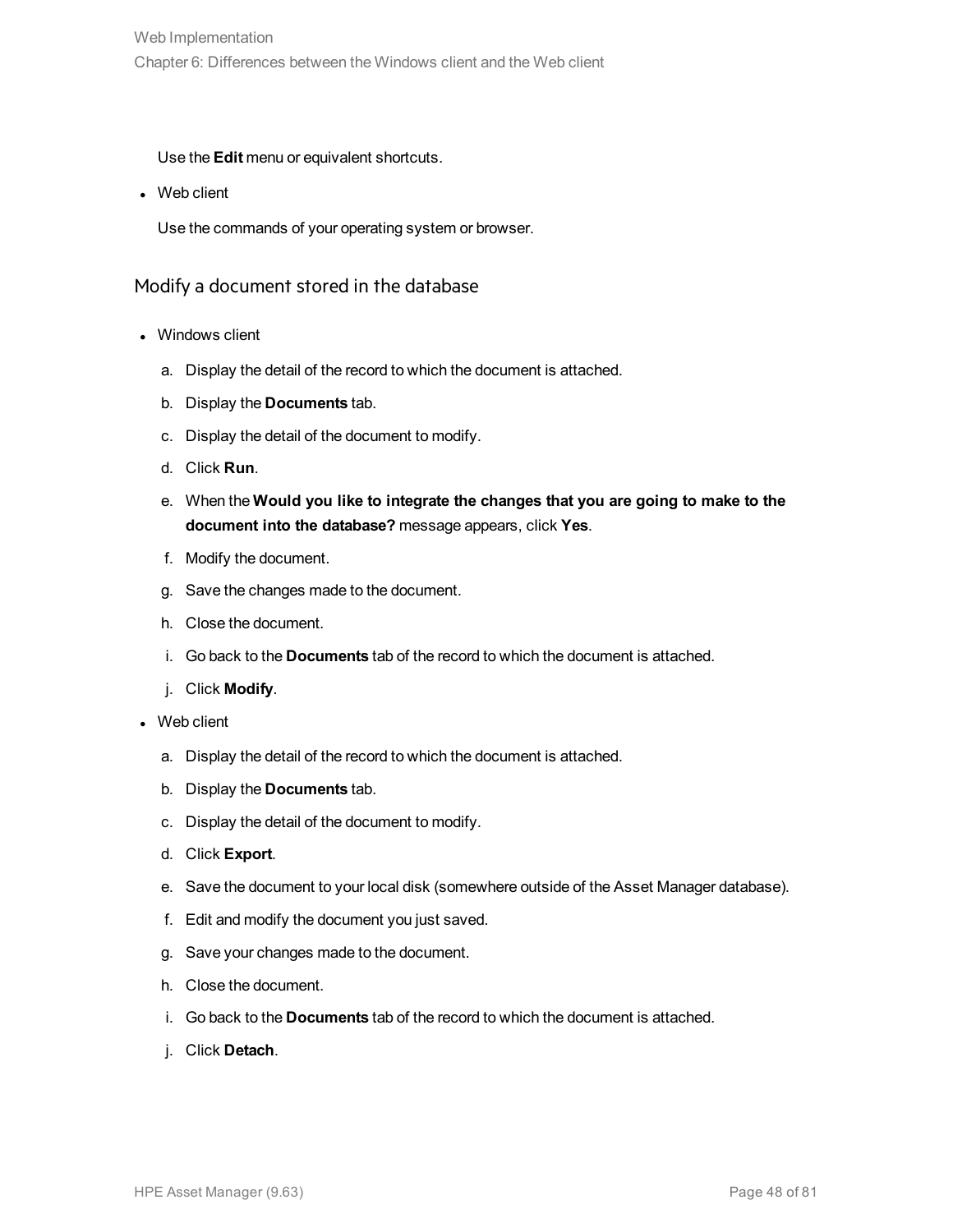- k. Select the modified document (button to the right of the **Upload** field).
- l. Click **OK**.

#### Enter a duration

- Windows client
	- $\circ$  You may leave a space between the quantity and its unit.
	- The following decimal separators are valid:
		- $\bullet$  .
		- $\bullet$
	- o If you enter a value without a unit, Asset Manager applies the default unit of the field.
	- <sup>o</sup> When entering a value with no integer, you may enter:
		- $.0,1$
		- $.0.1$
		- $\bullet$  ,1
		- $\cdot$  .1
	- o Do not enter any separator between the figures (no periods, commas or spaces).
- Web client
	- $\circ$  You must leave at least one space between the quantity and its unit.
	- o The decimal separator that is used is the one that is defined in the application server's regional settings.
	- <sup>o</sup> You cannot enter a number without a unit.
	- You can enter units in any order.

#### Fields on sub-tabs

• Windows client

The sub-tabs are located at the bottom of the window.

**Note:** If a sub-tab contains only read-only fields and none of the read-only fields has a value, the sub-tab is hidden.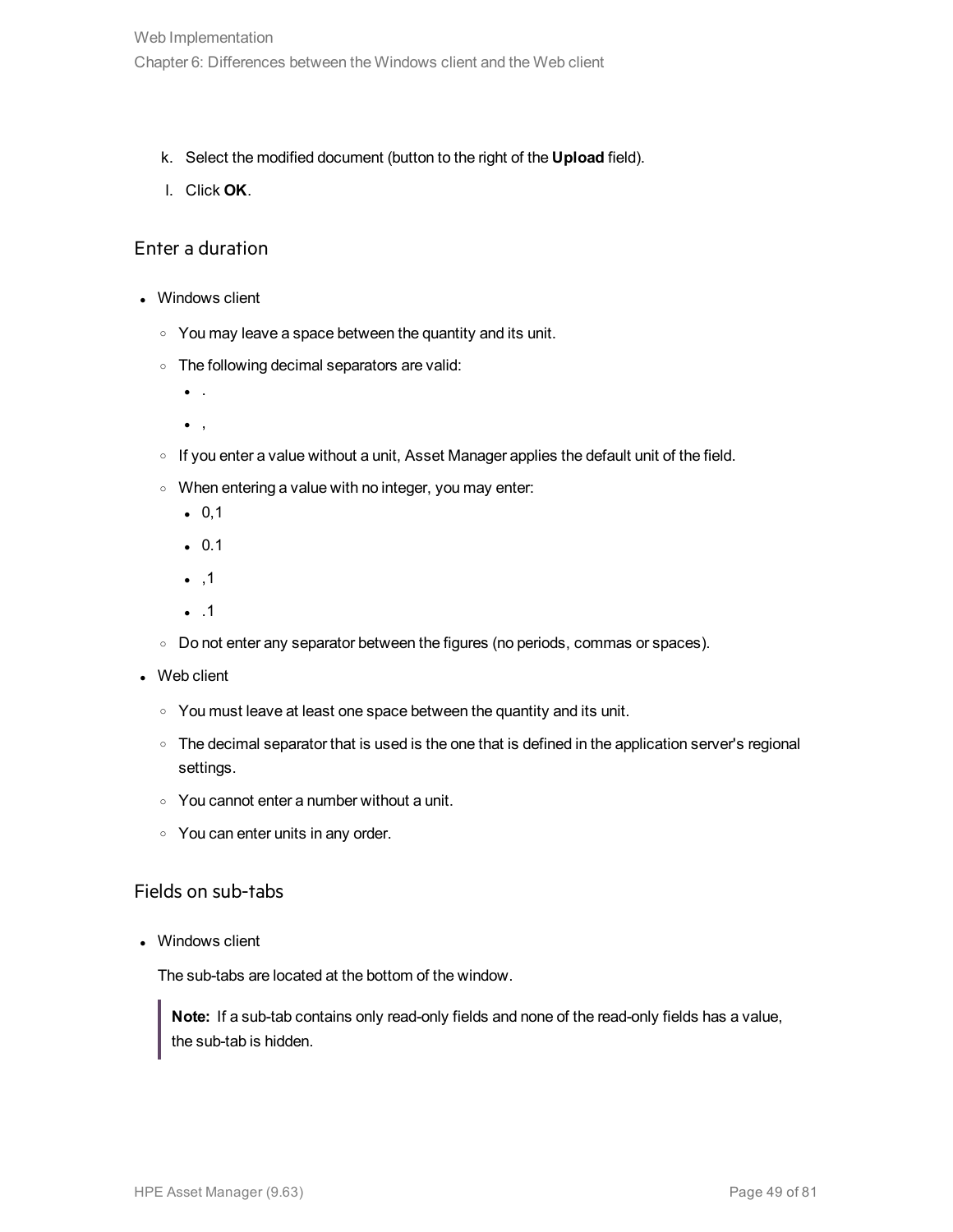. Web client

This functionality is currently not available. All fields (including the empty read-only fields) are displayed on the main page.

## Actions on records

Create a record composed of another table's sub-records

For example: create an order made up of order lines.

- Windows client
	- a. Display the list of orders (**Asset lifecycle/ Procurement lifecycle/ Purchase orders and estimates/ Orders** link on the navigation bar).
	- b. Display the detail of a new order (**New** button). At this stage, the order is not created. You can cancel the order creation (**Cancel** button).
	- c. Populate all required fields and links.
	- d. Create the order (**Create** button). This is required if order lines are to be added. This creates the record. You cannot cancel the creation process. You can, however, delete the record (**Delete** button).
	- e. Display the **Composition** tab.
	- f. Add an order line (**+** button). At this stage, the order line is not created. You can cancel the order creation (**Cancel** button).
	- g. Add an order line to the order (**Add** button). The order line is created and added to the order. You cannot cancel the creation process. You can, however, delete the record (**-** button).
- Web client
	- a. Display the list of orders (**Asset lifecycle/ Procurement lifecycle/ Purchase orders and estimates/ Orders** link on the navigation bar).
	- b. Display the detail of a new order (**New** button). At this stage, the order is not created. You can cancel the order creation (**Cancel** button).
	- c. Populate all required fields and links.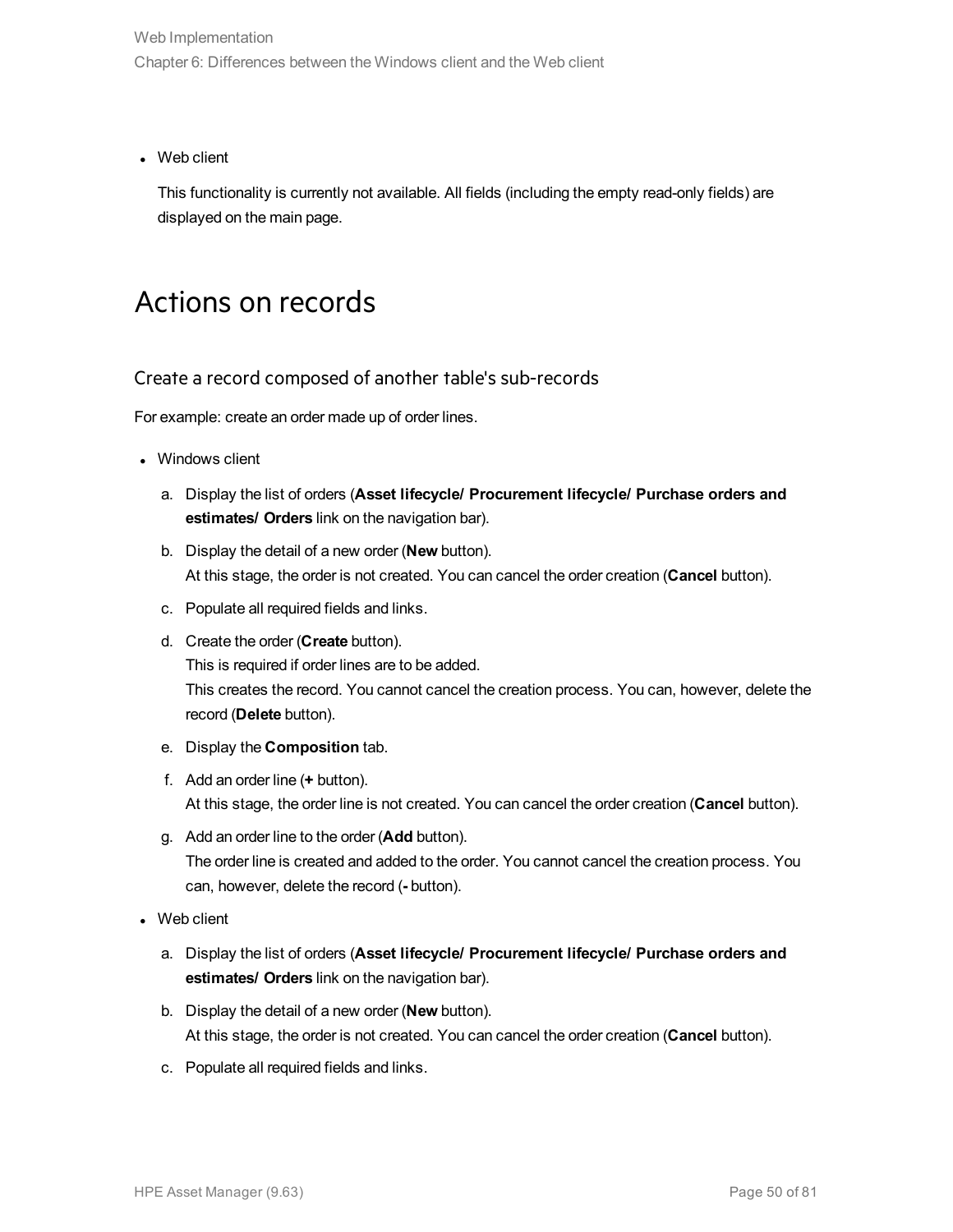d. Create the order (**Save** button).

This is required if order lines are to be added.

This creates the record. You cannot cancel the creation process. You can, however, delete the record (**Delete** button).

- e. Display the **Composition** tab.
- f. Add an order line (**Add** button). At this stage, the order line is not yet created. You can cancel the order creation (**Cancel** button).
- g. Add an order line to the order (**OK** button). The order line is created and added to the order. You cannot cancel the order creation but you can delete the order and its order lines (**Delete** button).

### Authorize extended deletions for records

For example: When you delete a location, Asset Manager provides you with the following possibilities:

- Delete employees linked to the location
- Delete the link to the location
- Assign employees to another location
- Windows client

To configure this possibility:

- a. Select the **Edit/ Options** menu.
- b. Assign the value **Yes** to the **Authorize extended deletions** option.
- . Web client

This functionality is currently not available.

### Modify a record (multiple users working on the same record)

• Windows client

A warning message is displayed for the last user who clicks **Modify**. The user is prompted to either overwrite the other user's changes or cancel their own changes.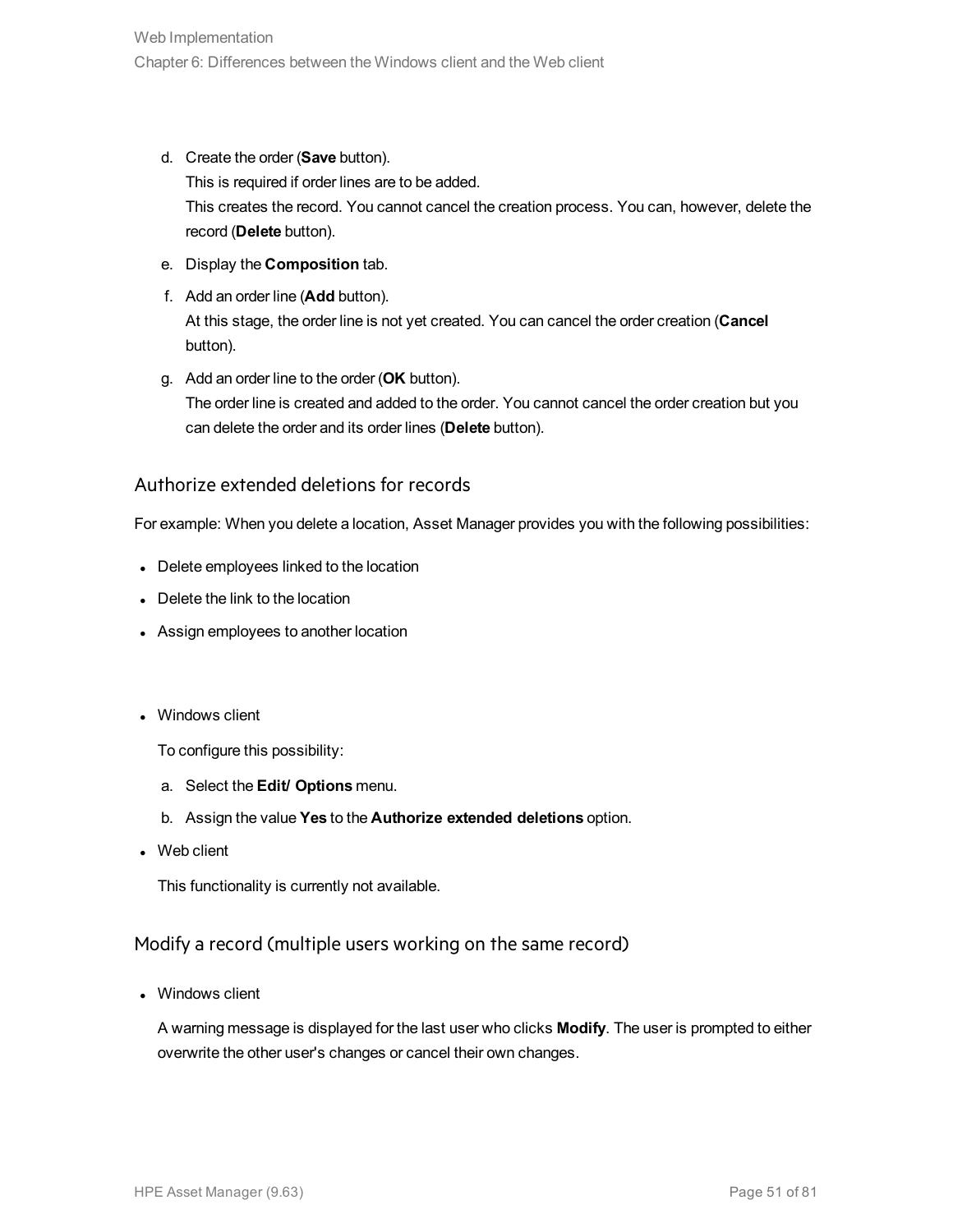Web Implementation Chapter 6: Differences between the Windows client and the Web client

• Web client

A warning message is displayed for the last user who clicks **Save**. The user cannot save his/her changes.

#### Duplicate a record n times

• Windows client

Use the **Edit/ Duplicate** menu.

• Web client

This functionality is currently not available.

#### Availability of certain controls

Use the following controls:

- ColorCombo
- DistantDet
- Edit
- MultilineLabel
- Notebook
- Picture
- QueryCalc
- ScrollablePicture
- TimerControl
- Windows client

This controls are supported.

• Web client

Not supported (In some cases they may display a value in read-only mode but this value cannot be edited)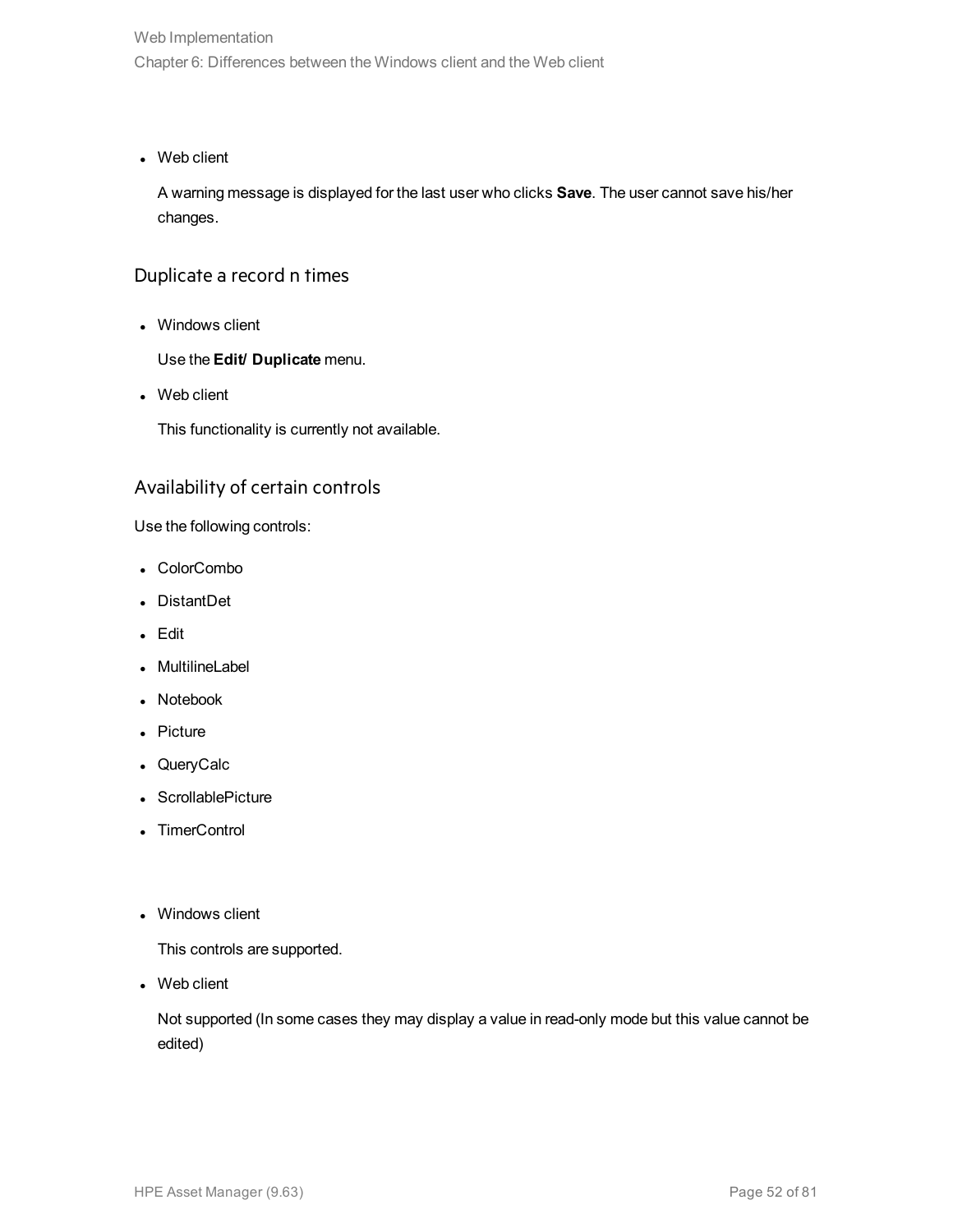# Actions (including wizards)

### Types of supported actions

• Windows client

All action types are supported in the Windows client.

 $\bullet$  Web client

**Dashboard**, **Printing**, **DDE**, and **Software distribution** type actions are not supported.

### Trigger a non-contextual action

• Windows client

A non-contextual action can be triggered from:

- <sup>o</sup> The **Tools/ Actions** menu
- <sup>o</sup> The **Functions** tab on the navigation bar, if the action is associated with a functional domain
- Web client

A non-contextual action can be triggered from the tree-structure of the navigation bar if the action is associated with a functional domain.

#### Trigger a contextual action

• Windows client

A contextual action can be triggered from:

- <sup>o</sup> The **Tools/ Actions** menu.
- <sup>o</sup> The shortcut menu associated with a table, **Actions** sub-menu.
- Web client

Actions are triggered by selecting the action from the **Actions** list at the top of the list screens.

For example: In the orders list, receipt of an order is done by selecting the **Receive** action from the **Actions** list.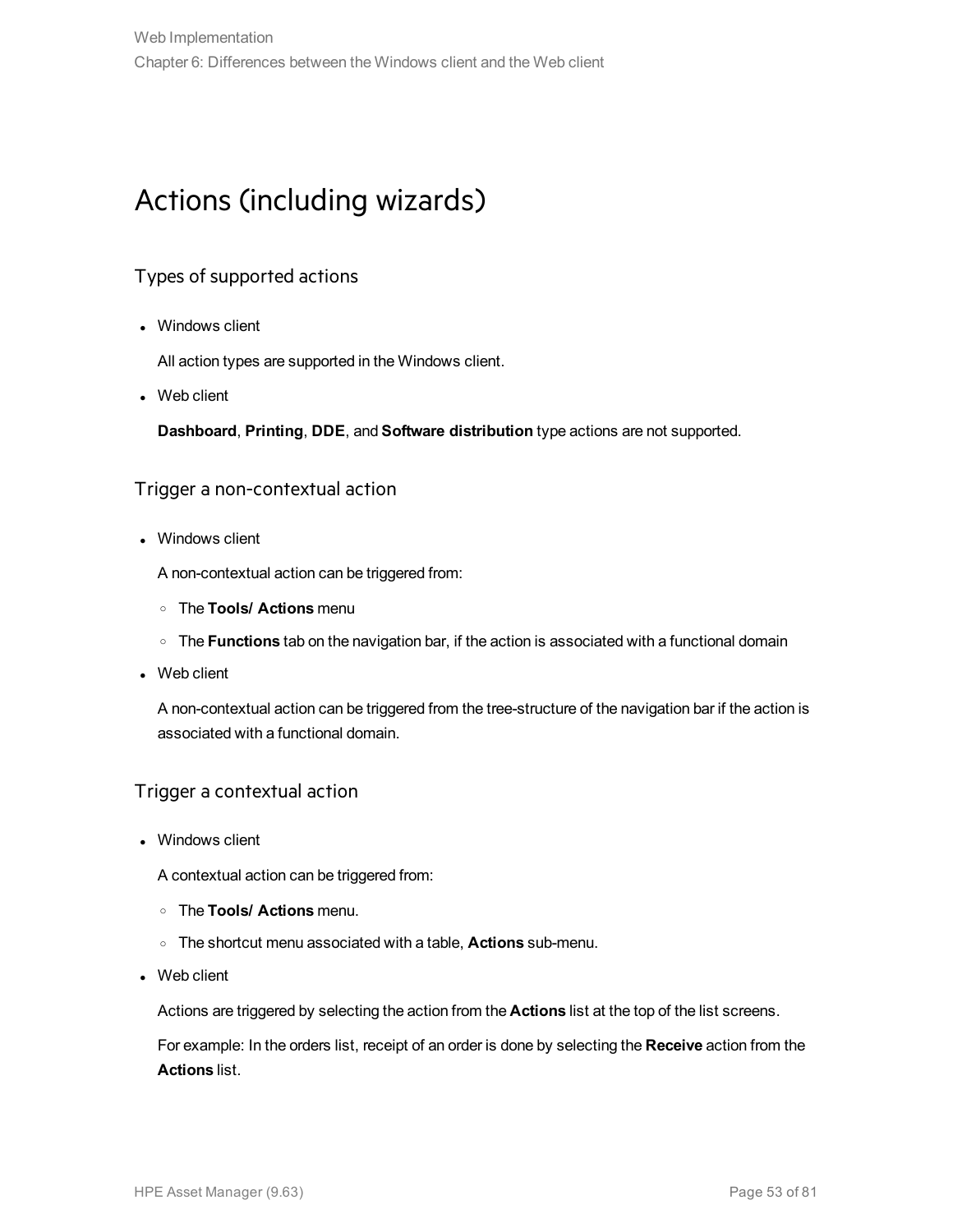### Complete wizard using action buttons appropriate to context

• Windows client

Wizard displays action buttons according to context.

 $\bullet$  Web client

**Next**, **Finish**, **OK**, and **Cancel** buttons are displayed in a wizard regardless of whether mandatory criteria for field content are satisfied.

Refresh a wizard page whose content is dependent on the value of a field from the same page

• Windows client

The refresh is automatic.

• Web client

The refresh is not automatic. You must display the wizard's previous or next page, and then return to the page that needs to be refreshed.

This is not always possible.

Specific example: The buttons cannot be activated via user activity (for example, when a user populates a required field). Also, most buttons are activated by default in the Web client. This makes them available for when they are needed. Consequently, if a user clicks on one of these buttons at an inappropriate time, an error message is displayed.

### Use global variables in the wizards

• Windows client

Global variables can be defined for the following nodes:

- <sup>o</sup> Root
- <sup>o</sup> Long
- <sup>o</sup> String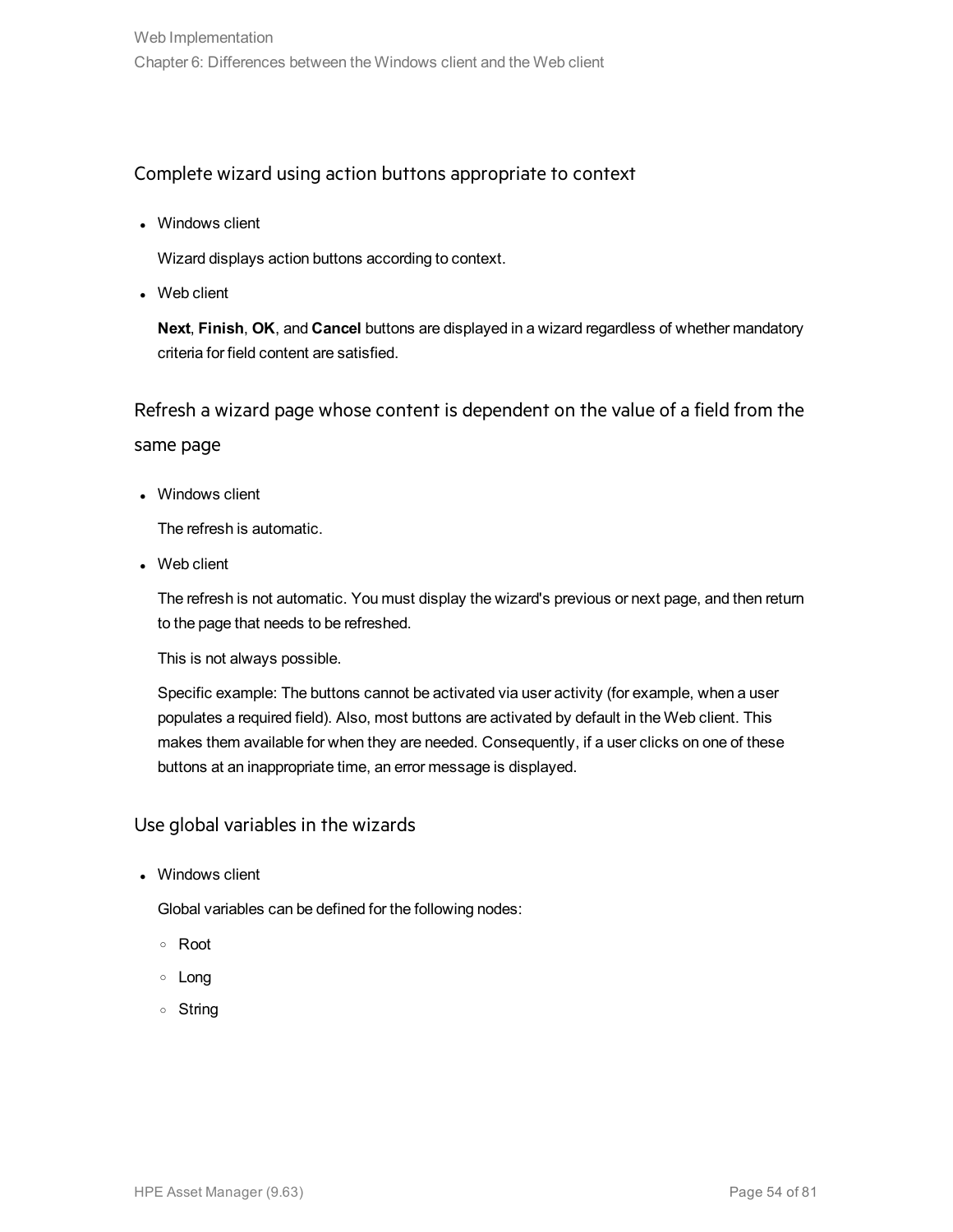Web Implementation

Chapter 6: Differences between the Windows client and the Web client

- <sup>o</sup> Double
- <sup>o</sup> Date
- Web client

Global variables can be defined for the following nodes:

- <sup>o</sup> Long
- <sup>o</sup> String
- <sup>o</sup> Double
- <sup>o</sup> Date

#### Support of BASIC functions used to handle files

• Windows client

All functions are supported.

. Web client

Only the storage of a file in the Asset Manager database is supported.

#### Display a Asset Manager window that is unrelated to the running wizard

• Windows client

This is possible with some wizards.

• Web client

This is not possible. If you try to do this, Asset Manager stops running the wizard and asks you for confirmation.

#### Use the lMode parameter from the AmMsgBox () API in a wizard

AmMsgBox(strMessage As String, lMode As Long) As Long

• Windows client

All the dialog box types displayed are supported: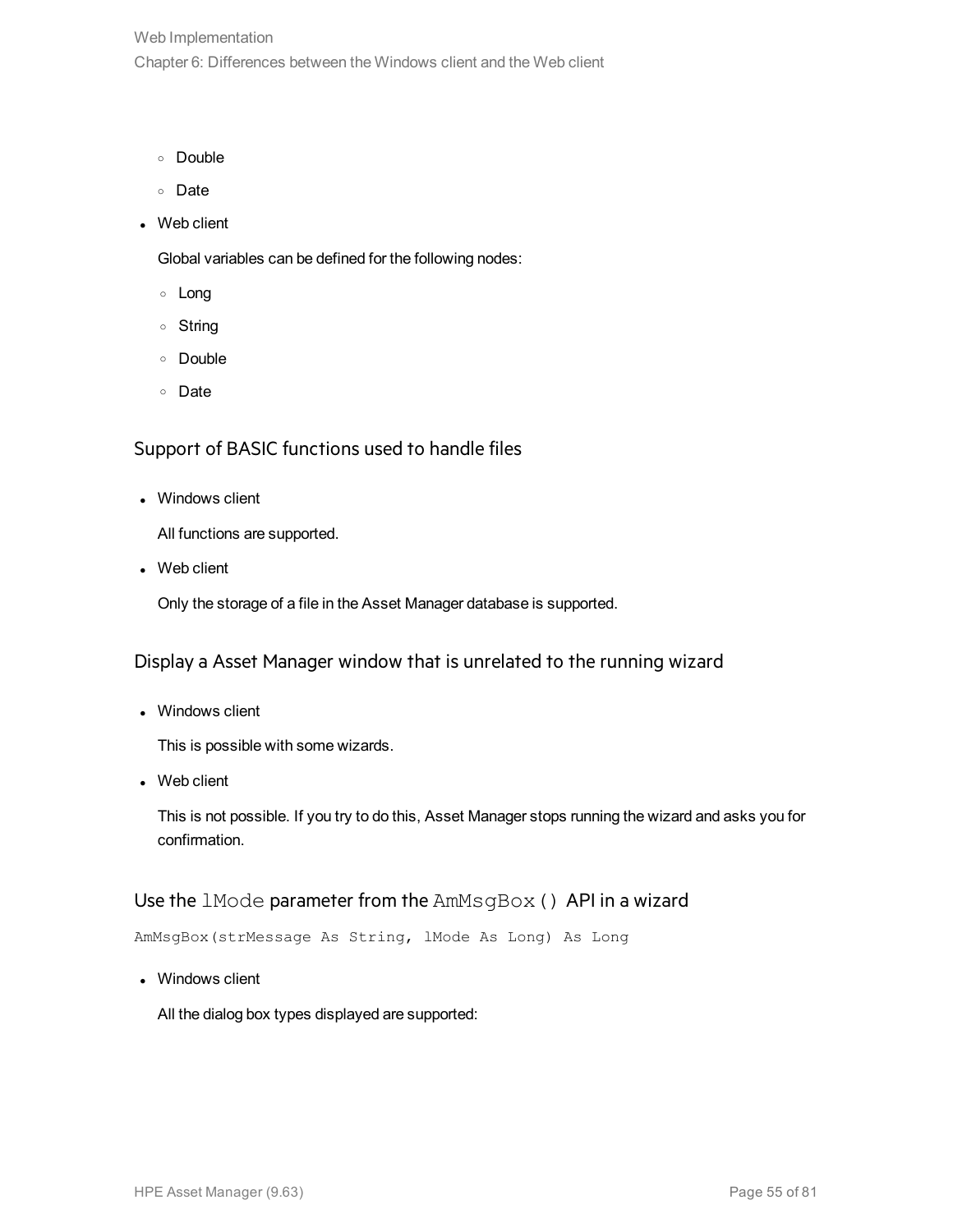Web Implementation Chapter 6: Differences between the Windows client and the Web client

- <sup>o</sup> **0** : Simple dialog box with an **OK** button.
- <sup>o</sup> **1** : Dialog box with **OK** and **Cancel** buttons.
- <sup>o</sup> **2** : Dialog box with a **Cancel** button.
- Web client

**OK** and **Cancel** buttons are not implemented.

Use the AmWizChain () API in a wizard

AmWizChain(strWizSqlName As String)

• Windows client

All wizard types referenced by the strWizSqlName parameter are supported.

• Web client

Only wizards whose "Root" node has a **MODAL=FALSE** property are supported (wizard referenced by the strWizSqlName parameter).

Wizards whose "Root" node has a **MODAL=TRUE** are considered as having a **MODAL=FALSE** property.

Use the AmExecTransition() API in a wizard

AmExecTransition(strTransName As String) As Long

This API can be used only in the Windows client.

## Define the **TABLE=**, **VALUE=**, and **FIELD=** properties of a **DBEDIT** control used by

#### a wizard

You can use a script to define these properties only in the Windows client.

#### Use the AmActionDde() function in a wizard script

long AmActionDde(long hApiCnxBase, char \*strService, char \*strTopic, char \*strCommand, char \*strFileName, char \*strDirectory, char \*strParameters, char \*strTable, long lRecordId);

#### You can only use this function in the Windows client.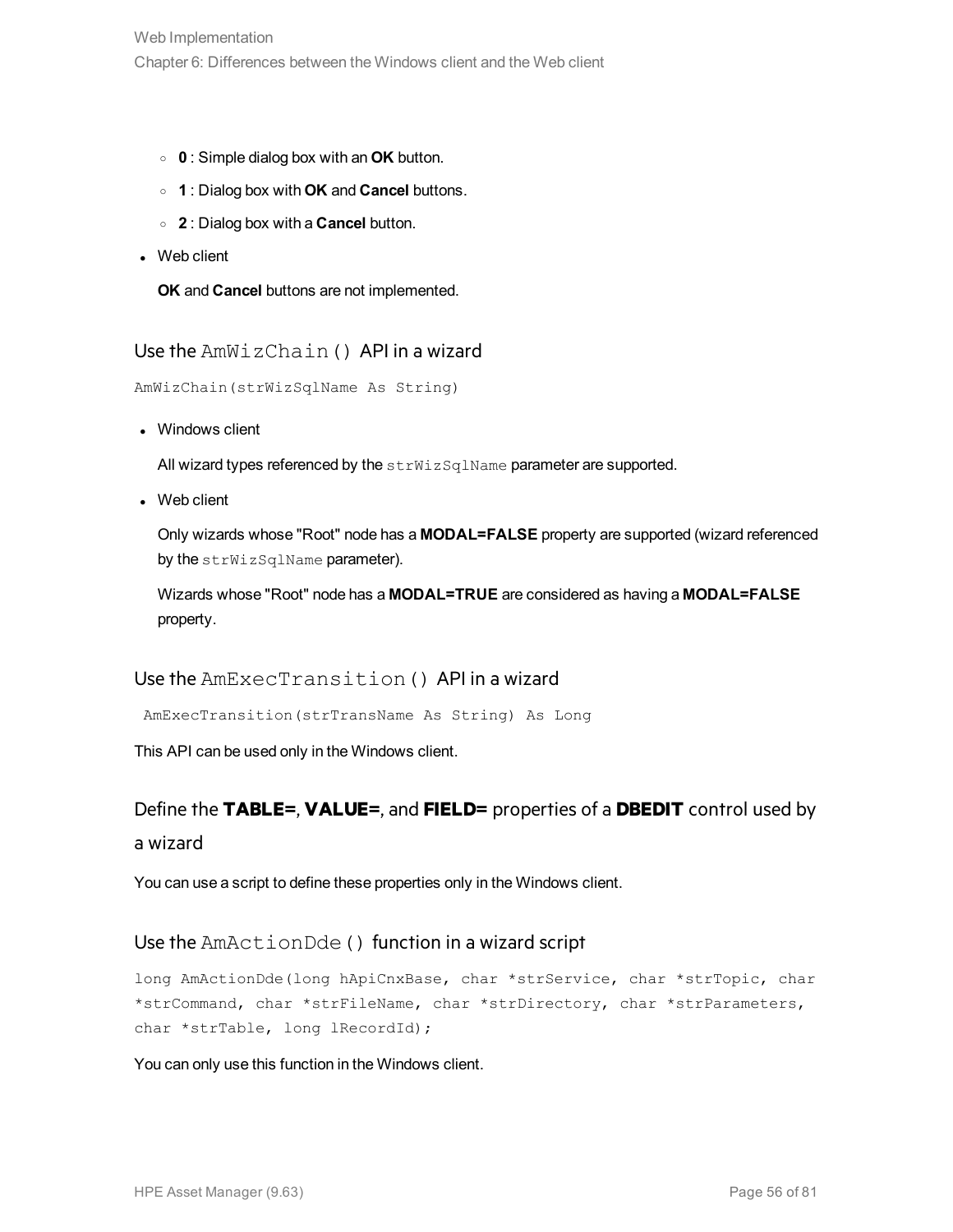### Use the **XOFFSET** and **YOFFSET** propertiesin a wizard

This property is only taken into account in the Windows client.

#### Use the **SERIALIZE** property

This property is only taken into account in the Windows client.

### Use the **EDITABLE** property of the **LISTBOX** control

You can only use this property in the Windows client.

### Use the **Zoom** property of the **LinkEdit** control

The **Zoom** property defines the visibility of the magnifying glass icon for the **LinkEdit** controls in the **Wizard** type of actions.

This property is not taken into account for wizards run in the Web client.

#### Use the **DBEDIT** control

. Windows client

This control can be used without restriction.

• Web client

This control can be used subject to the following restriction when the control is used on a field (there are no restrictions for links): The magnifier which is used to search for an existing value in the database is not available.

#### Use the **TickEdit** control

You can only use this control in the Windows client.

#### Use the **WizTickEdit** control

You can only use this control in the Windows client.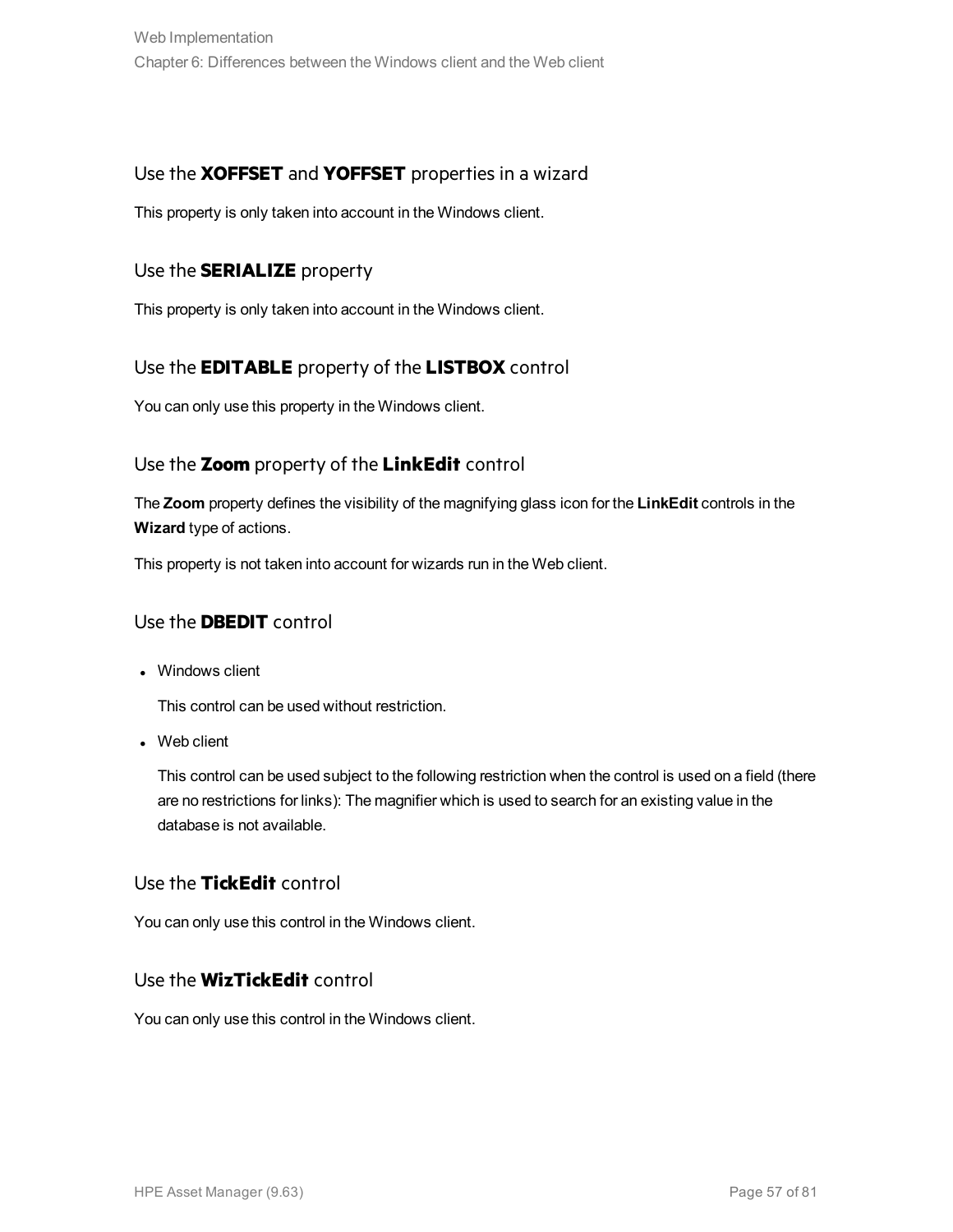#### Use the **WizProgressBar** control

You can only use this control in the Windows client.

#### Use the **ProgressBar** control

You can only use this control in the Windows client.

#### Associate a wizard or a script with a built-in button

• Windows client

You can associate a wizard or a script with an Asset Manager built-in button such as the **New**, **Modify**, or the **Delete** button.

• Web client

This functionality is currently not available. If you try to do this, an error will occur.

#### The Navigation property

. Windows client

If the **Navigation** property is set to **True**, the navigation bar is displayed. If the **Navigation** property is set to **False**, the navigation bar is hidden.

 $\bullet$  Web client

The **Navigation** property does not work for wizards on the Web client. The navigation bar is always displayed.

#### Launch a wizard with multiple records

• Windows client

You can select multiple records and launch a wizard for these records.

• Web client

This functionality is currently not available. If you try to do this, the following error message appears: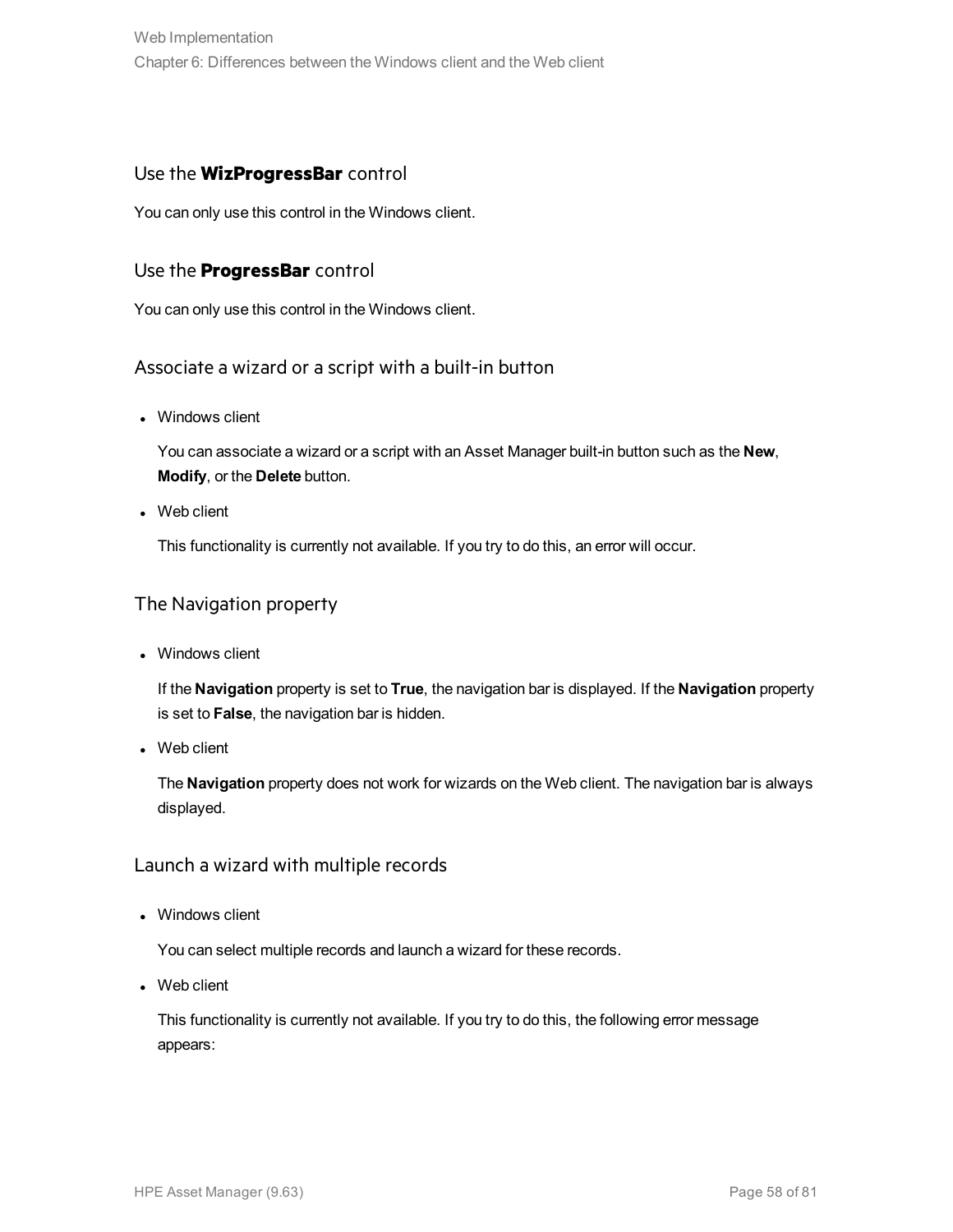This action is only possible when only one record is selected.

#### DBListbox control

• Windows client

In a DBListbox control, columns can be dynamically created by scripts.

• Web client

This functionality is currently not available. If columns are dynamically set, only the headings are created with no content.

# Reporting

#### Display reports that are automatically updated

• Windows client

Use the **Tools/ Reporting/ Crystal Reports statistics** menu.

• Web client

This functionality is currently not available.

### Display the software dashboard

• Windows client

Use the **Asset lifecycle/ Software Asset Management /Dashboards / Software dashboard** navigation menu link.

**Note:** All components of the dashboard are shown.

• Web client

Use the **Asset lifecycle/ Software Asset Management /Dashboards / Software dashboard** navigation menu link.

**Note:** Only one component of the dashboard is shown.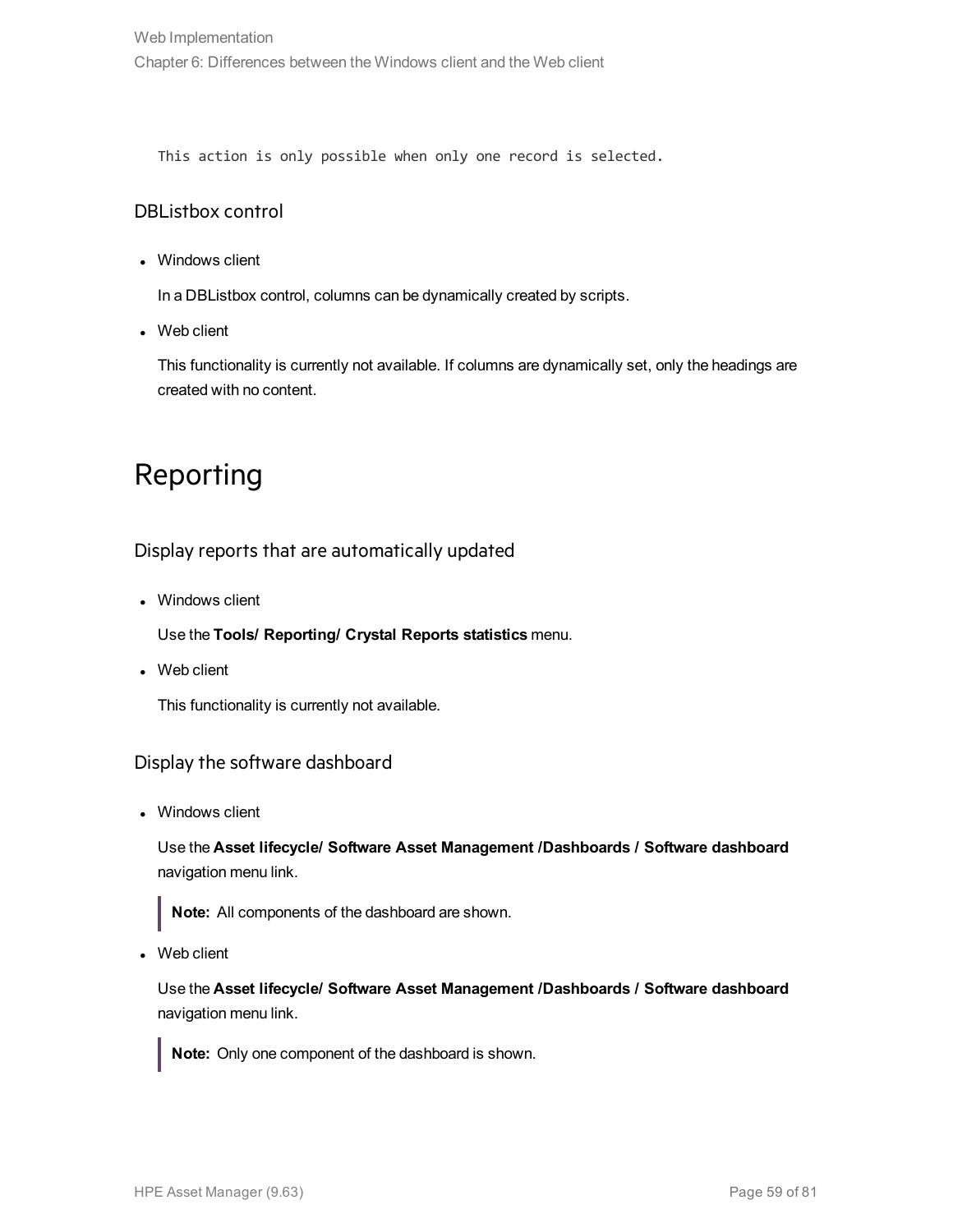## Display a detail report (a report that displays the detail information for one or more records selected in a list)

• Windows client

Display the list containing the record that is the object of the report.

- a. Select the record that is the object of the report.
- b. Expand the navigation bar link corresponding to the report's functional domain.
- c. Click the report name in the navigation bar.

#### Display the reports (**Administration/ Reporting/ Reports** link on the navigation bar).

- a. Display the report detail.
- b. Click **Preview**.
- c. Select the record that is the object of the report.
- d. Click **OK**.

Display the list of records that are the object of the report.

- a. Select the records that are the object of the report.
- b. Select the **File/ Print** menu item.
- c. Set the **Type** field to **Detail report (Crystal Reports)**.
- d. Select the report in the **Report** list.
- e. Click **Preview**.
- Web client

This functionality is currently not available.

#### Print a detail report

• Windows client

Method 1:

- a. Expand the navigation bar link corresponding to the report's functional domain (report detail, **Domain** (SQL name: Domain) field)).
- b. Click the **Print** icon.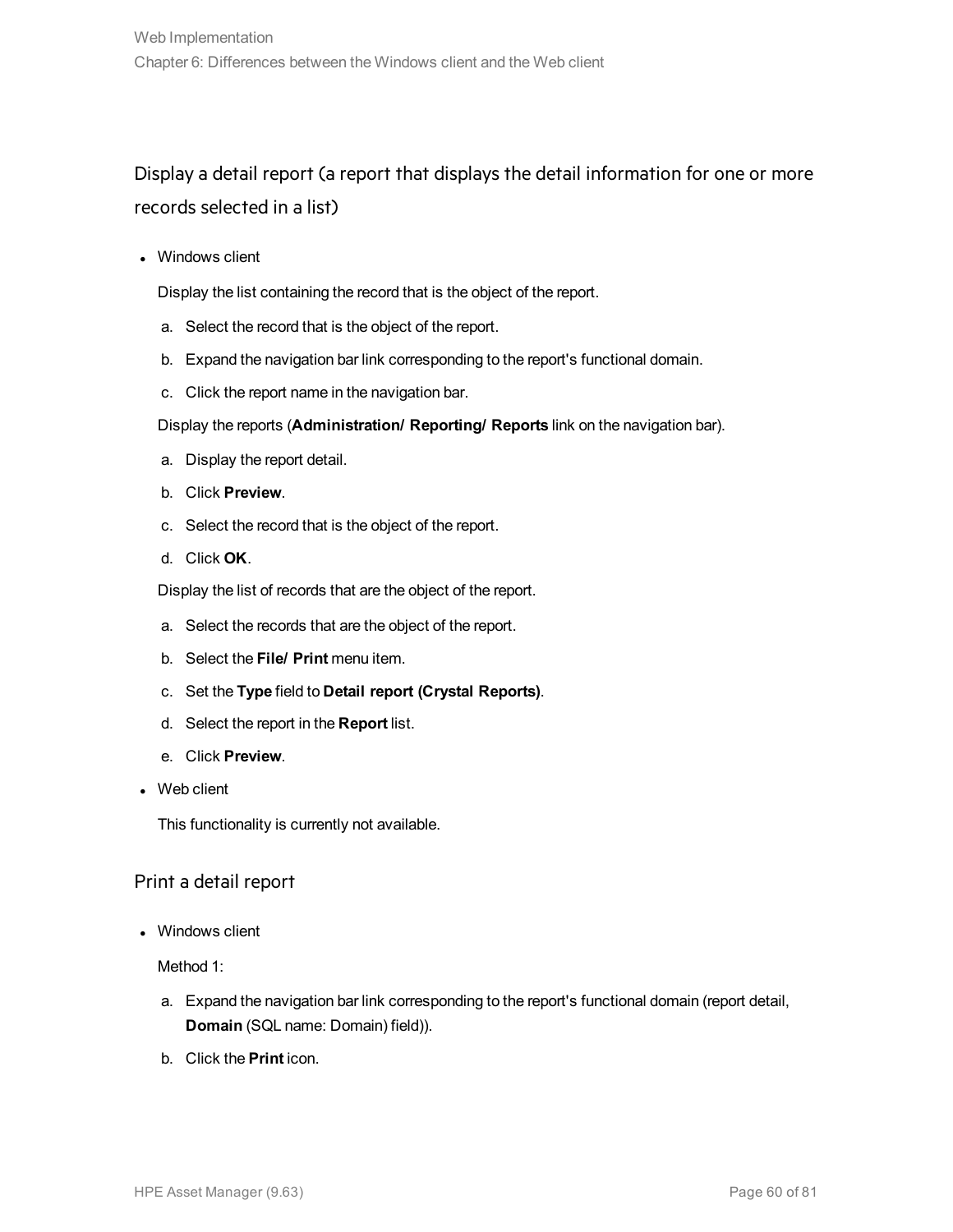#### Method 2:

- a. Display the report detail.
- b. Click **Preview**.
- c. Select the record that is the object of the report.
- d. Click **OK**.
- e. Click the  $\triangleq$  button.

#### Method 3:

- a. Select the record that is the object of the report.
- b. Select the **File/ Print** menu item.
- c. **Type**: **Detail report (Crystal)**.
- d. **Report**: Select the report.
- e. Click the **Print** button.
- Web client

This functionality is currently not available.

#### Use new possibilities available in SAP Crystal Reports version XI and above

For example: the possibility to select a record in a list generated when the request to display or print the report is sent.

• Windows client

Supported for both reports stored in the Asset Manager database and the SAP BusinessObjects Enterprise (or Crystal Reports server previously) database.

- Web client
	- o Not supported for reports stored in the Asset Manager database
	- Supported for reports stored in the SAP BusinessObjects Enterprise (or Crystal Reports server previously) database

#### Import an **.rpt** file into the Asset Manager database

• Windows client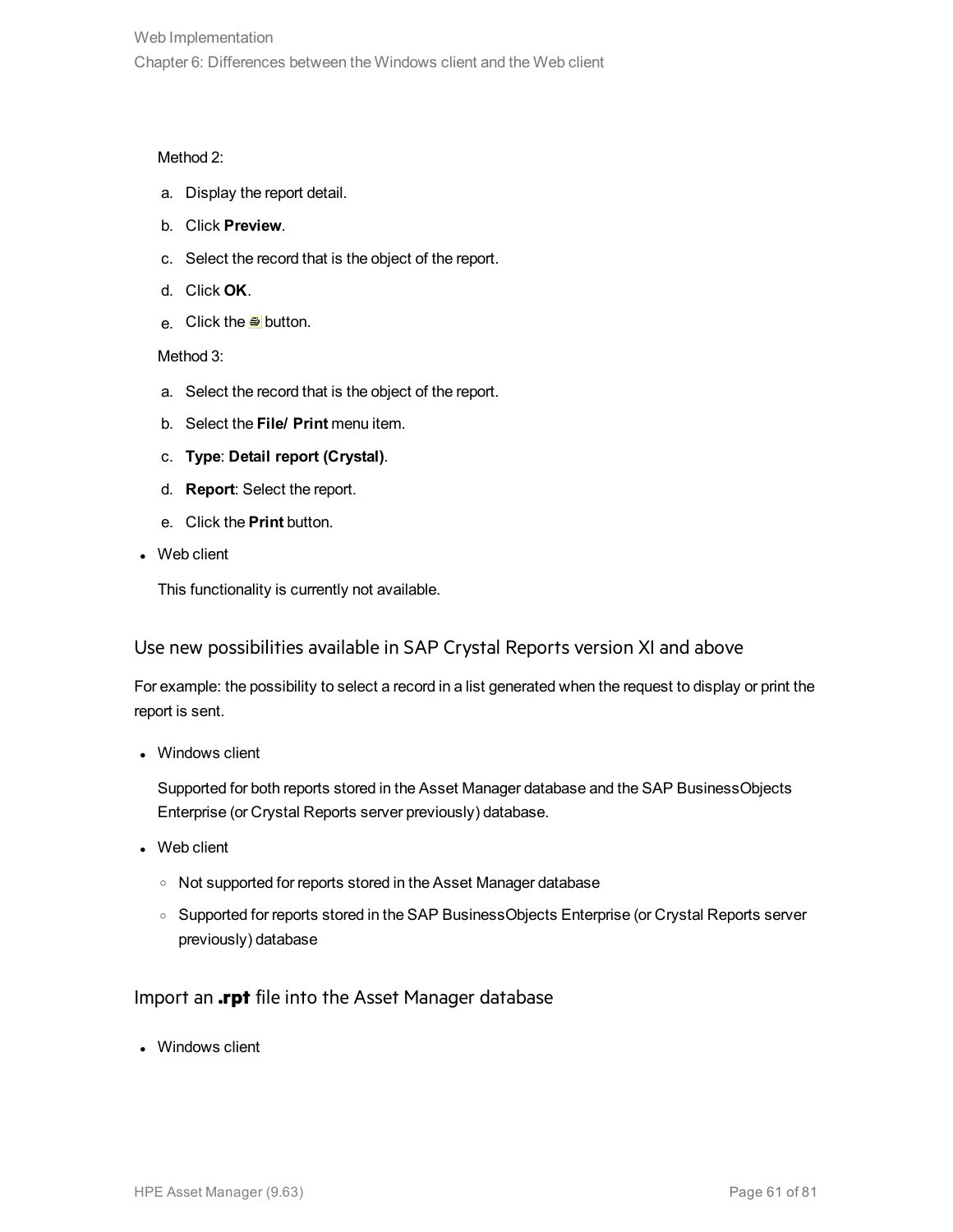- a. Display the report detail.
- b. Click the **Import** button.
- Web client

This functionality is currently not available.

### Export an **.rpt** file from the Asset Manager database

- Windows client
	- a. Display the report detail.
	- b. Click the **Export** button.
- Web client

This functionality is currently not available.

## **Contracts**

| <b>Desired action</b>                                              | <b>Using the Windows client</b>                                                                                                                         | <b>Using the Web client</b>                                                                         |
|--------------------------------------------------------------------|---------------------------------------------------------------------------------------------------------------------------------------------------------|-----------------------------------------------------------------------------------------------------|
| Manage application<br>service contracts                            | • Asset lifecycle/ IT services and<br>virtualization/ ASP/<br>Application services navigation<br>menu<br><b>Contracts/ Application services</b>         | Asset lifecycle/ IT services and<br>virtualization/ ASP/ Application<br>services navigation menu    |
| Only display<br><b>Blanket purchase</b><br>order type<br>contracts | • Asset lifecycle/ Supplier<br>contract management/ Blanket<br>purchase orders navigation<br>menu<br><b>Contracts / Blanket purchase</b><br>orders menu | <b>Asset lifecycle/ Supplier contract</b><br>management/ Blanket purchase<br>orders navigation menu |
| Only display Master<br>lease type<br>contracts                     | • Asset lifecycle/ Supplier<br>contract management/ Leasing/<br><b>Master leases navigation menu</b><br><b>Contracts/ Master leases menully</b>         | Asset lifecycle/ Supplier contract<br>management/ Leasing/ Master<br>leases navigation menu         |
| Only display<br><b>Leasing type</b><br>contracts                   | <b>Asset lifecycle/ Supplier</b><br>contract management/ Leasing/<br>Lease schedules navigation                                                         | Asset lifecycle/ Supplier contract<br>management/ Leasing/ Lease<br>schedules navigation menu       |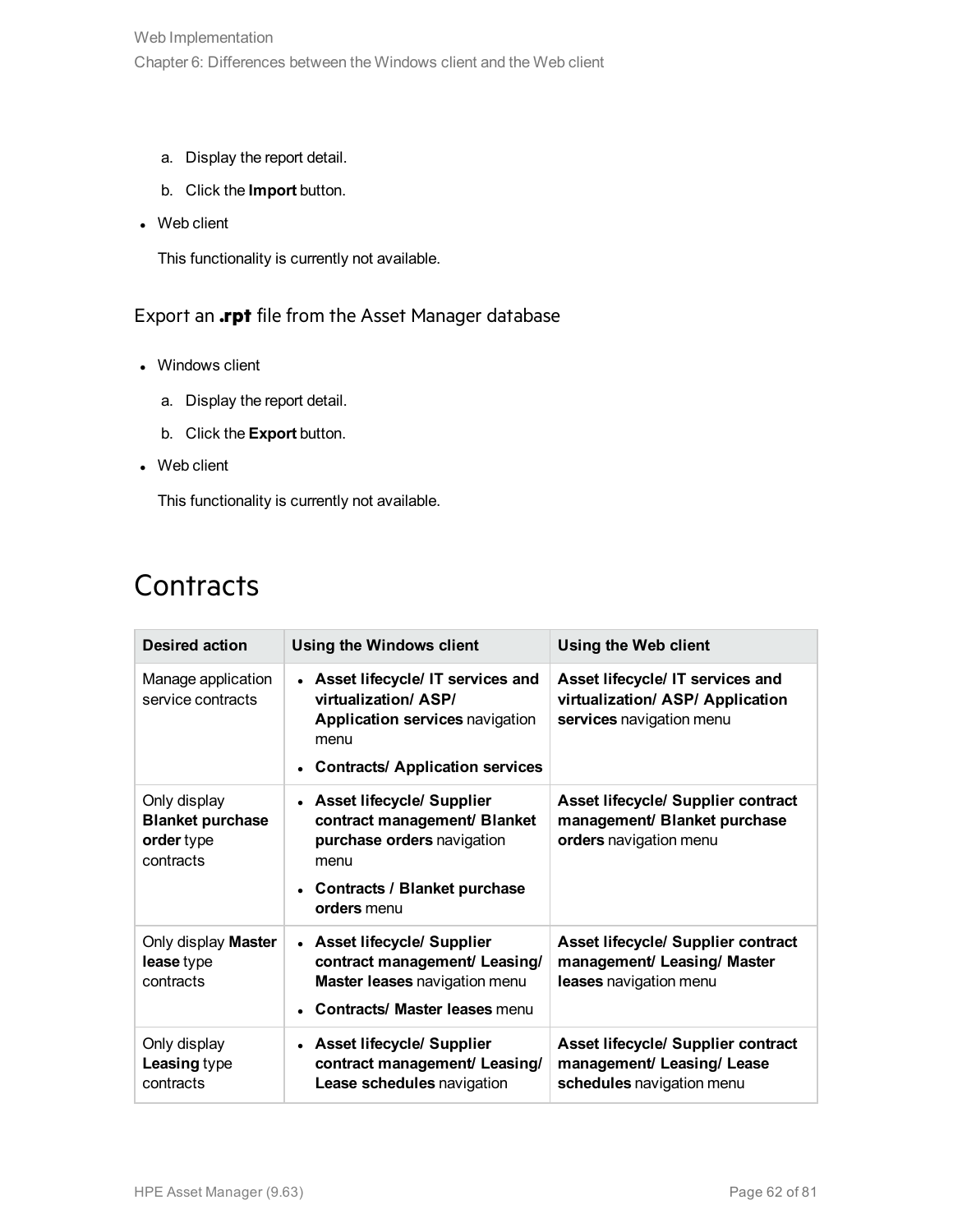| <b>Desired action</b>                     | <b>Using the Windows client</b>                        | <b>Using the Web client</b>                                                     |
|-------------------------------------------|--------------------------------------------------------|---------------------------------------------------------------------------------|
|                                           | menu<br>• Contracts/ Lease schedules<br>menu           |                                                                                 |
| Accept assets<br>under lease<br>schedule  | Detail of contract, <b>Accept</b> button               | Contract detail, select <b>Accept</b> from<br>the <b>Actions</b> drop-down list |
| Renew assets<br>under lease<br>schedule   | Detail of contract, <b>Renew</b> button                | Contract detail, select <b>Renew</b> from<br>the <b>Actions</b> drop-down list  |
| Buy out assets<br>under lease<br>schedule | Detail of contract, <b>Buy out</b> button              | Contract detail, select Buy out from<br>the <b>Actions</b> drop-down list       |
| Return assets<br>under lease<br>schedule  | Detail of contract, Return button                      | Contract detail, select Return from<br>the <b>Actions</b> drop-down list        |
| Add assets to a<br>lease schedule         | Contract detail, Assets (leased) tab,<br>adding a link | Contract detail, Assets (leased) tab,<br><b>Add button</b>                      |

# Procurement

| <b>Desired action</b>                       | Using the Windows client                                                        | Using the Web<br>client |
|---------------------------------------------|---------------------------------------------------------------------------------|-------------------------|
| Display procurement tracking<br>information | Request, estimate, PO, receiving slip or invoice<br>detail, <b>Tracking</b> tab | Not available           |

# Bar code

|                 | Desired action   Using the Windows client        | Using the Web client |
|-----------------|--------------------------------------------------|----------------------|
| Print a catalog | Portfolio/ Bar-code inventory menu Not available |                      |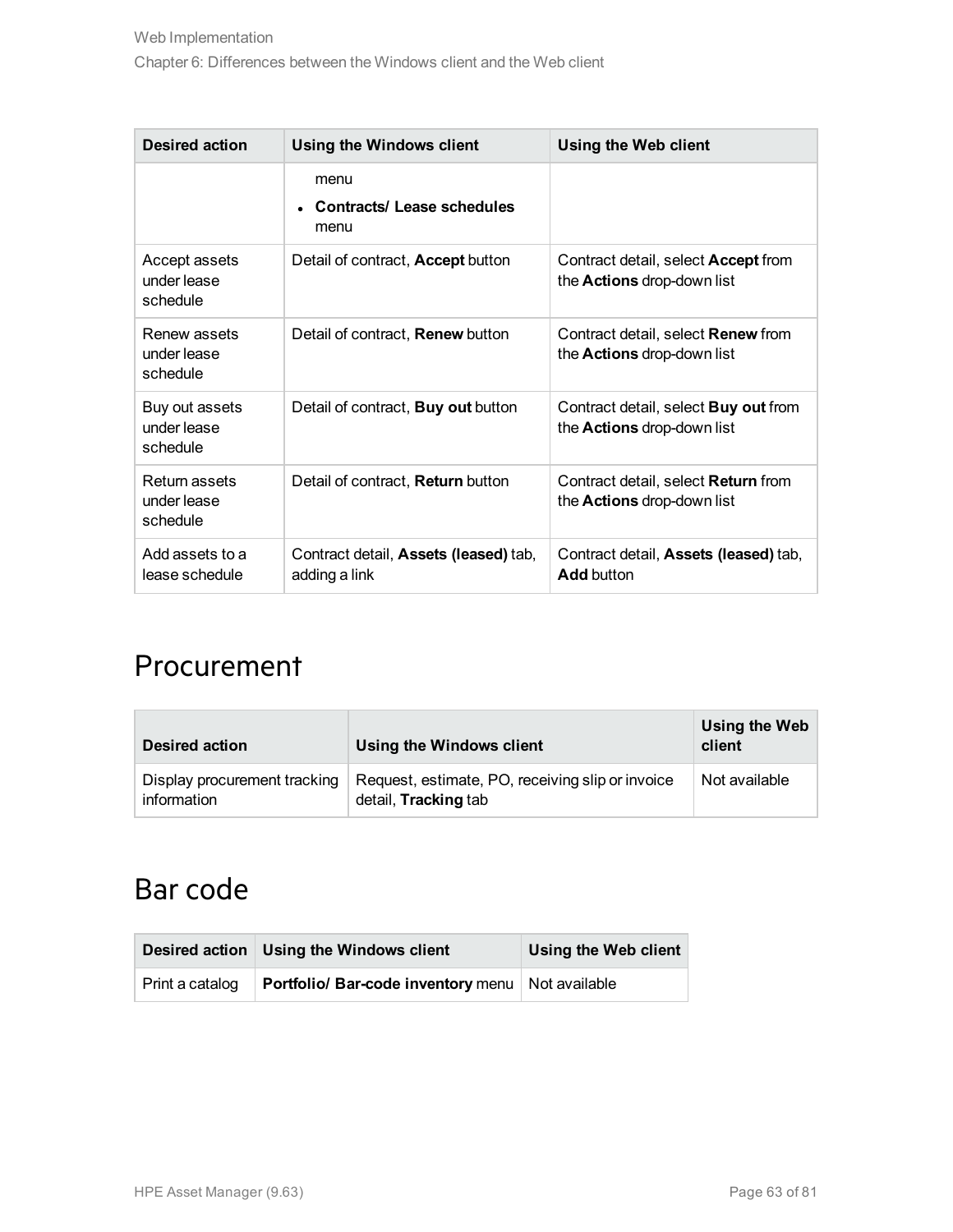# Helpdesk

| <b>Helpdesk</b>                  |                                |               |
|----------------------------------|--------------------------------|---------------|
| Use the answer-call wizard       | Helpdesk/ Answer call menu     | Not available |
| Display the helpdesk dashboard   | Helpdesk/ Dashboard menu       | Not available |
| Display helpdesk statistics      | Helpdesk/ Statistics menu      | Not available |
| Display helpdesk ticket tracking | Helpdesk/ Ticket tracking menu | Not available |

# Financials

| <b>Desired action</b>                                                         | <b>Using the Windows client</b>                           | Using the<br><b>Web client</b> |
|-------------------------------------------------------------------------------|-----------------------------------------------------------|--------------------------------|
| Display preview of applicable taxes for a tax<br>jurisdiction on a given date | Finance/ Tax jurisdictions and<br>rates menu, Preview tab | Not available                  |

# Cable and Circuit

| <b>Desired action</b>               | Using the<br><b>Windows</b><br>client | Using the Web client                                                                                         |
|-------------------------------------|---------------------------------------|--------------------------------------------------------------------------------------------------------------|
| Use the Cable and<br>Circuit module | Available                             | Certain functionalities are not available, such as displaying<br>device traces and device cross-connections. |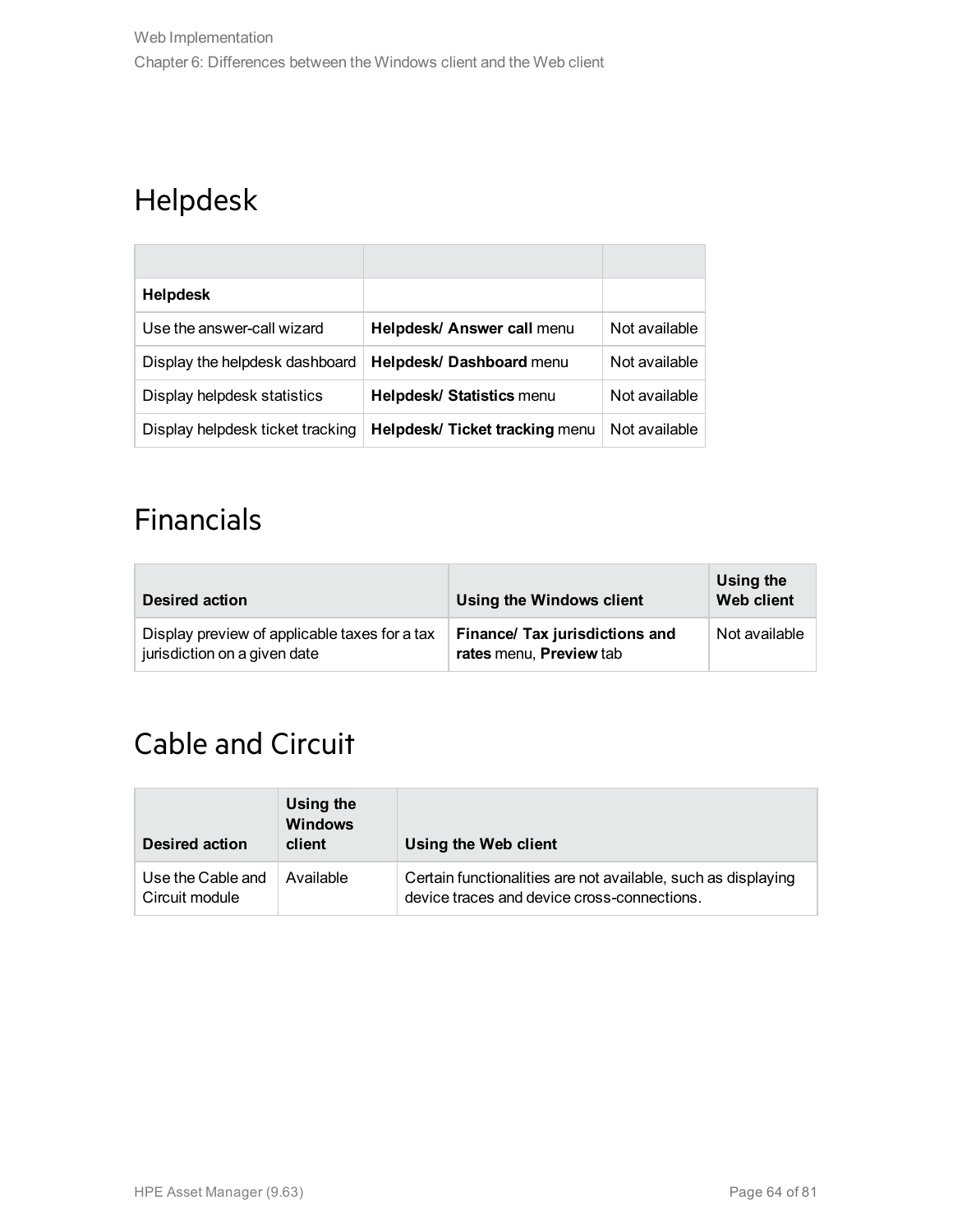# Advanced functions

| <b>Desired</b><br>action                                              | <b>Using the Windows client</b>                                                                                                               | <b>Using the Web client</b>                                                                                                                                                                                                                    |
|-----------------------------------------------------------------------|-----------------------------------------------------------------------------------------------------------------------------------------------|------------------------------------------------------------------------------------------------------------------------------------------------------------------------------------------------------------------------------------------------|
| Manage time<br>zones                                                  | The Asset Manager database<br>server and the Windows clients<br>can be installed on computers<br>with different time zones.                   | The Asset Manager database server, the<br>Asset Manager Web Tier server and the<br>Asset Manager Web Service server must be<br>installed on computers using the same time<br>zone.<br>Different time zones can be used for client<br>stations. |
| Connect to the<br>database using<br>Windows<br>integrated<br>security | Available                                                                                                                                     | Not available                                                                                                                                                                                                                                  |
| Edit queries                                                          | <b>Administration/ Queries</b><br>navigation menu<br><b>Tools/ Queries menu</b>                                                               | Administration/ Queries navigation menu                                                                                                                                                                                                        |
| Edit calendars                                                        | <b>Tools/ Calendars menu</b>                                                                                                                  | Not available                                                                                                                                                                                                                                  |
| Edit news                                                             | <b>Tools/ News menu</b>                                                                                                                       | Not available                                                                                                                                                                                                                                  |
| Display the list<br>of database<br>screens                            | <b>Administration/List of</b><br>screens menu                                                                                                 | Not available                                                                                                                                                                                                                                  |
| Select the<br><b>Preview tab of</b><br>the user<br>profiles detail.   | This tab displays the results of<br>combining user rights with user<br>profiles                                                               | Not available                                                                                                                                                                                                                                  |
| Edit database<br>options                                              | <b>Administration/ Database</b><br>options menu                                                                                               | Not available                                                                                                                                                                                                                                  |
| Edit workflow<br>schemes                                              | <b>Administration/</b><br><b>Workflows/ Workflow</b><br>schemes navigation menu<br><b>Tools/ Workflow/</b><br><b>Workflow schemes</b><br>menu | Not available                                                                                                                                                                                                                                  |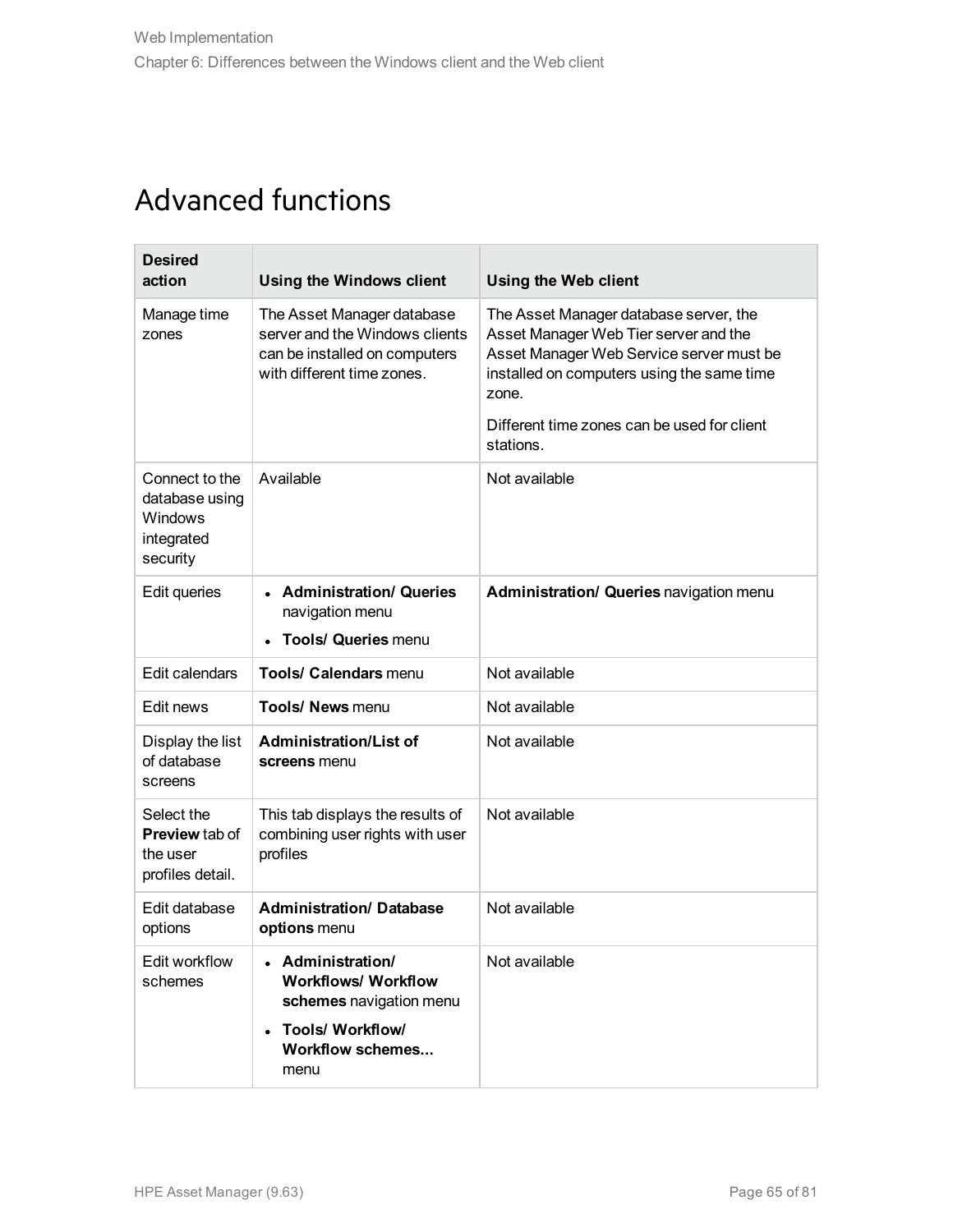Web Implementation Chapter 6: Differences between the Windows client and the Web client

| <b>Desired</b><br>action                     | Using the Windows client                                                                                                    | <b>Using the Web client</b>                                             |
|----------------------------------------------|-----------------------------------------------------------------------------------------------------------------------------|-------------------------------------------------------------------------|
| Edit<br>connections                          | File/ Manage connections<br>menu.                                                                                           | Not available                                                           |
| Import data                                  | File/ Import menu                                                                                                           | Not available                                                           |
| Modify a user's<br>Asset Manager<br>password | • Administration/ User<br>actions/ Change<br>password navigation menu<br><b>Tools/ Change password</b><br>$\bullet$<br>menu | <b>Administration/ User actions/ Change</b><br>password navigation menu |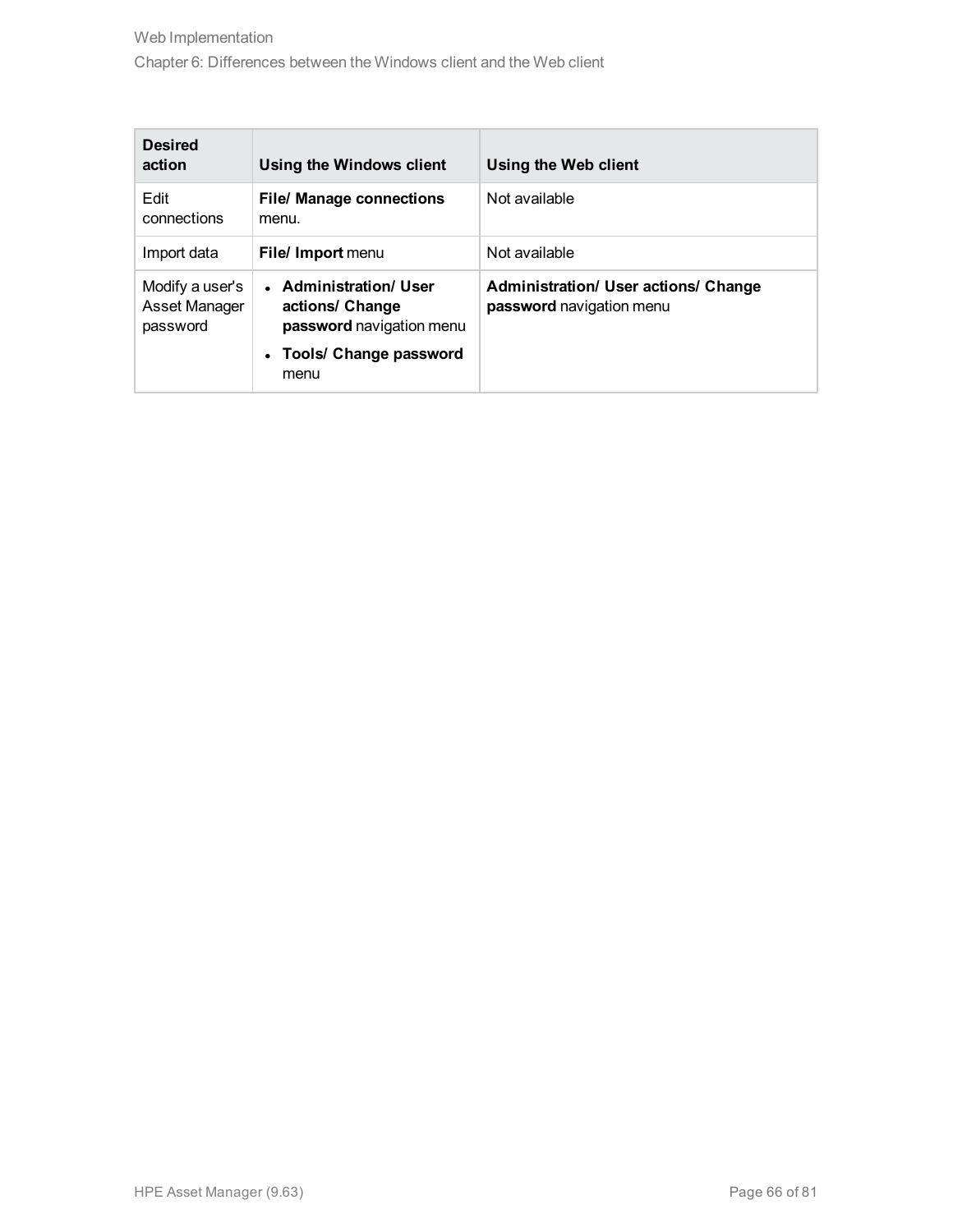# Chapter 7: Performance Tips and Problem **Diagnosis**

This chapter includes:

# <span id="page-66-0"></span>**Introduction**

The ability to optimize performance is key to a successful Asset Manager web client deployment. This process is complex because it involves all the elements of the architecture: database, web tiers, application, and so on.

The goal of this document is to focus on the web tier including:

- Making sure the web tier works correctly
- Identifying possible performance issues
- Optimizing the performance of the web client

You can refer to the Asset Manager sizing guide for hardware recommendations. The Asset Manager Performance Tuning guide will provide tactics and methods for back-end tuning and screen optimization.

Guides for older versions of Asset Manager as well as updated versions of this guide can be found at the following HP website:

#### <https://softwaresupport.hpe.com/>

The reference configuration data supplied in this guide is based on an Asset Manager out-of-box (OOB) environment, which includes the Web Tier, Web Service and Automated Process Manager (APM).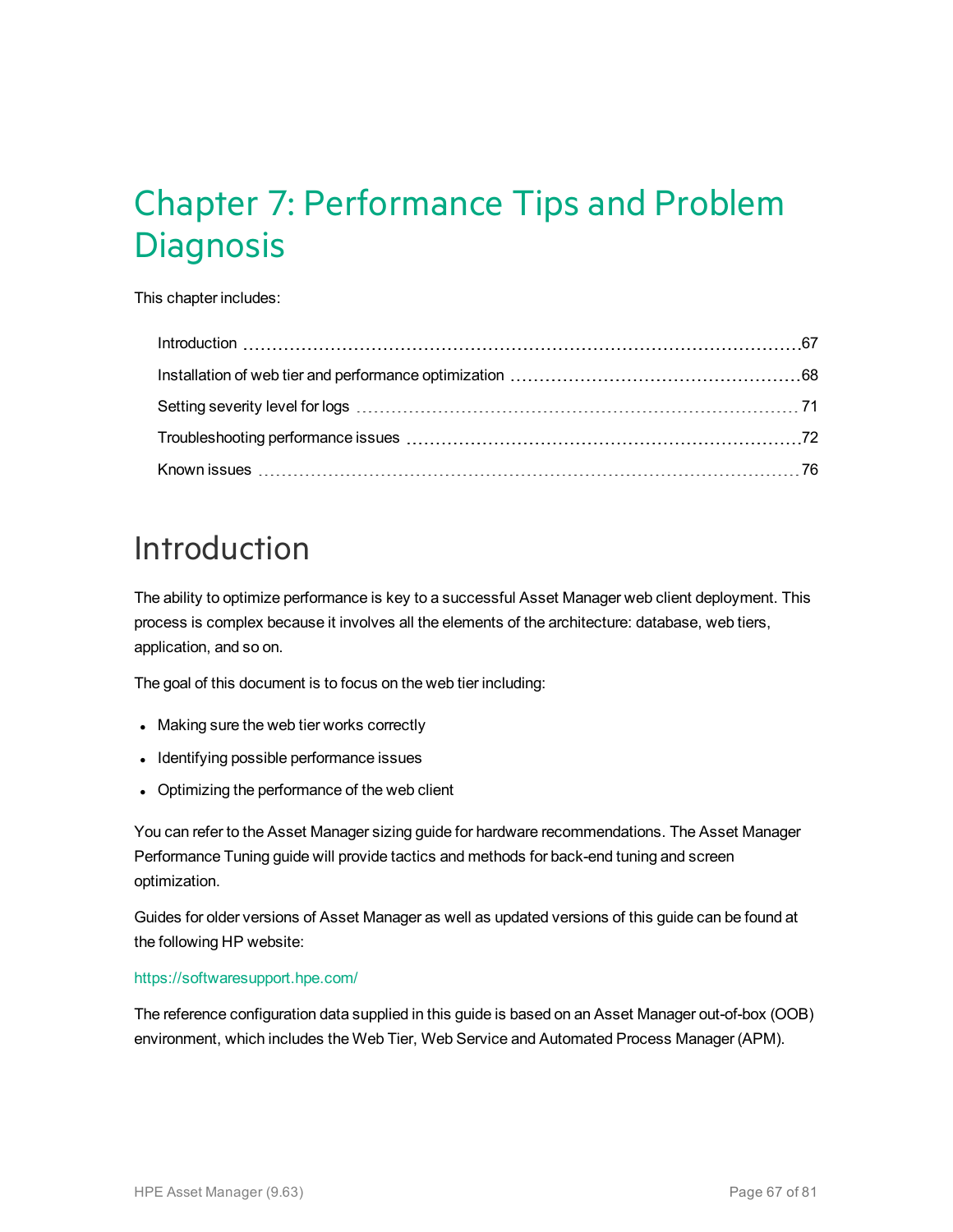# <span id="page-67-0"></span>Installation of web tier and performance optimization

This section includes:

<span id="page-67-1"></span>

# Check first that Asset Manager Web Tier works correctly

Tag the web service in amdba, this action will create a static version of the web service stored in Asset Manager. The tag will check the consistency of the web service.

Note that you can check consistency of the web service, service by service, with the Asset Manager Windows client (sysCoreWebServiceCheck wizard). The logging is slightly more precise than with amdba.

While following these steps, any error encountered MUST be immediately dealt with in the database structure (often screen and page definitions). Typical errors include:

- Buttons referring to missing actions
- Look up on exposed pages to screens belonging to non exposed functional domains (seWebService = none or seWebService = "from within parent domain" with parent not exposed))
- Field in a page that no longer exists
- Two links to the same table in a screen with different filters (you must use the APIName property to distinguish the uses of two link)
- A calculated field with wrong format (AQL in text will pass in the Windows client, but not in the web)

Without following these web service consistency check and fix of errors, Asset Manager web client is likely to have errors and even may not start correctly.

Once the web service is successfully tagged, make sure you can connect to the web service (typically: http://WebServiceServer:8080/AssetManagerWebService, deploy a wsdl and verify that it has valid contents (not empty).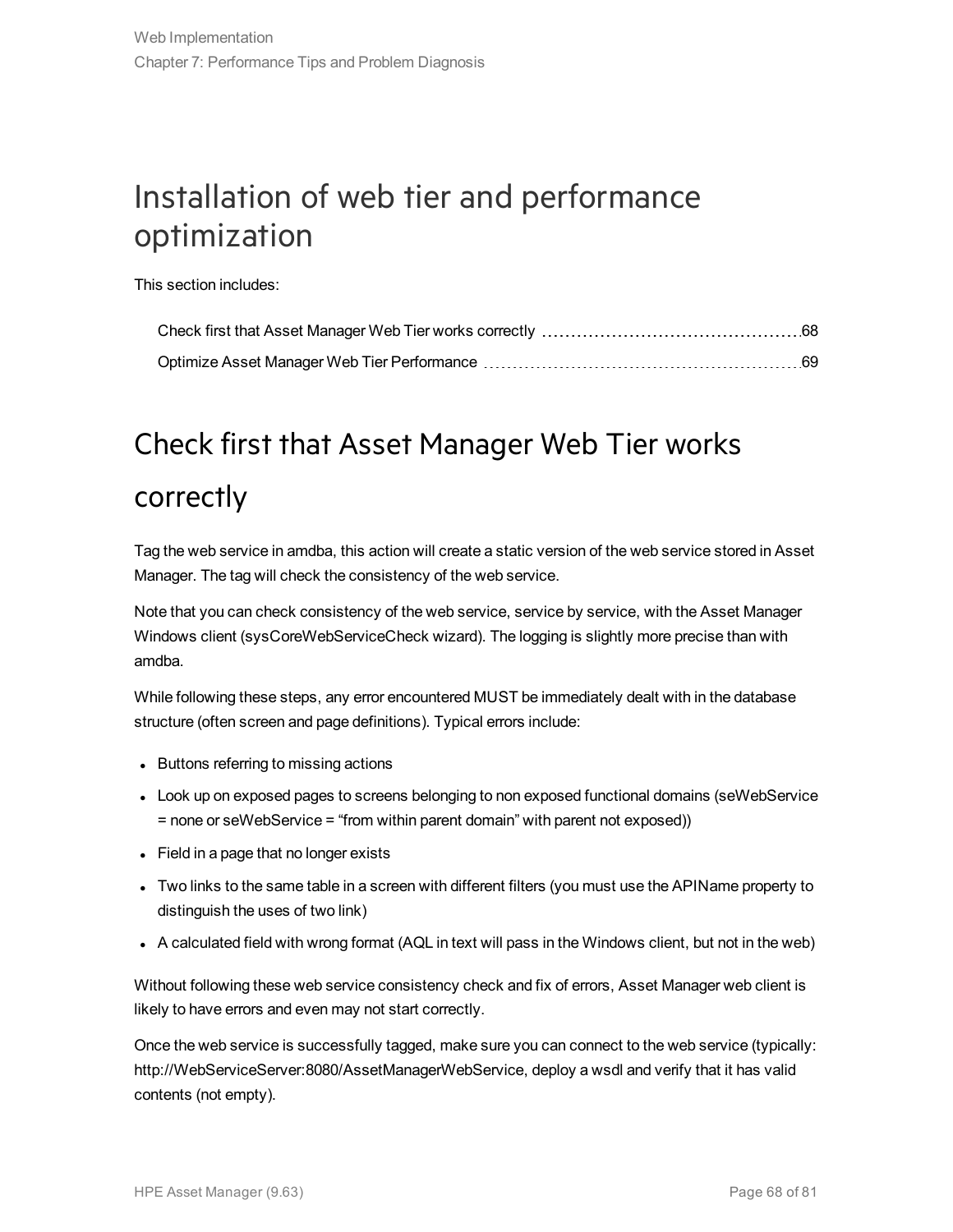## <span id="page-68-0"></span>Optimize Asset Manager Web Tier Performance

After you make sure that the web tier works correctly, you can start optimize the performance of the web tier.

## Log on to a static version of the web service

After having tagged a version of the web service, change the settings in AssetManager.xml file with

```
<Environment name="AssetManager.WS.Version" value="Tagged version"
type="java.lang.String" override="false"/>
```
## **Split web service and web tier**

Have web service and web tiers on two different Tomcat instances, or even better on two different servers (for scalability).

## Decrease the size of the Asset Manager web service wsdl

- In Asset Manager, the exposed services reflect the way functional domains are set. Hierarchy of functional domains with the "from within parent domain" setting in the seWebService value will result in a large web service (and a large wsdl) with numerous sub sections in it. If children of the functional domain node are set as "Stand alone", the web services exposed will be independent, and the wsdl will be much smaller. This independent services structure is highly recommended if functional domain contains numerous screens, actions, wizards and queries. Following this recommendation, performance for opening the parent node will be optimized the first time. A good example for splitting functional domains into independent services is the structure of the OOB "Portfolio" functional domain.
- Do not expose unnecessary data. For instance, if you have some very complex screens or wizards that are very unlikely to be used by the Web Client, it would be better to place them in a functional domain that has "none" as the seWebService value.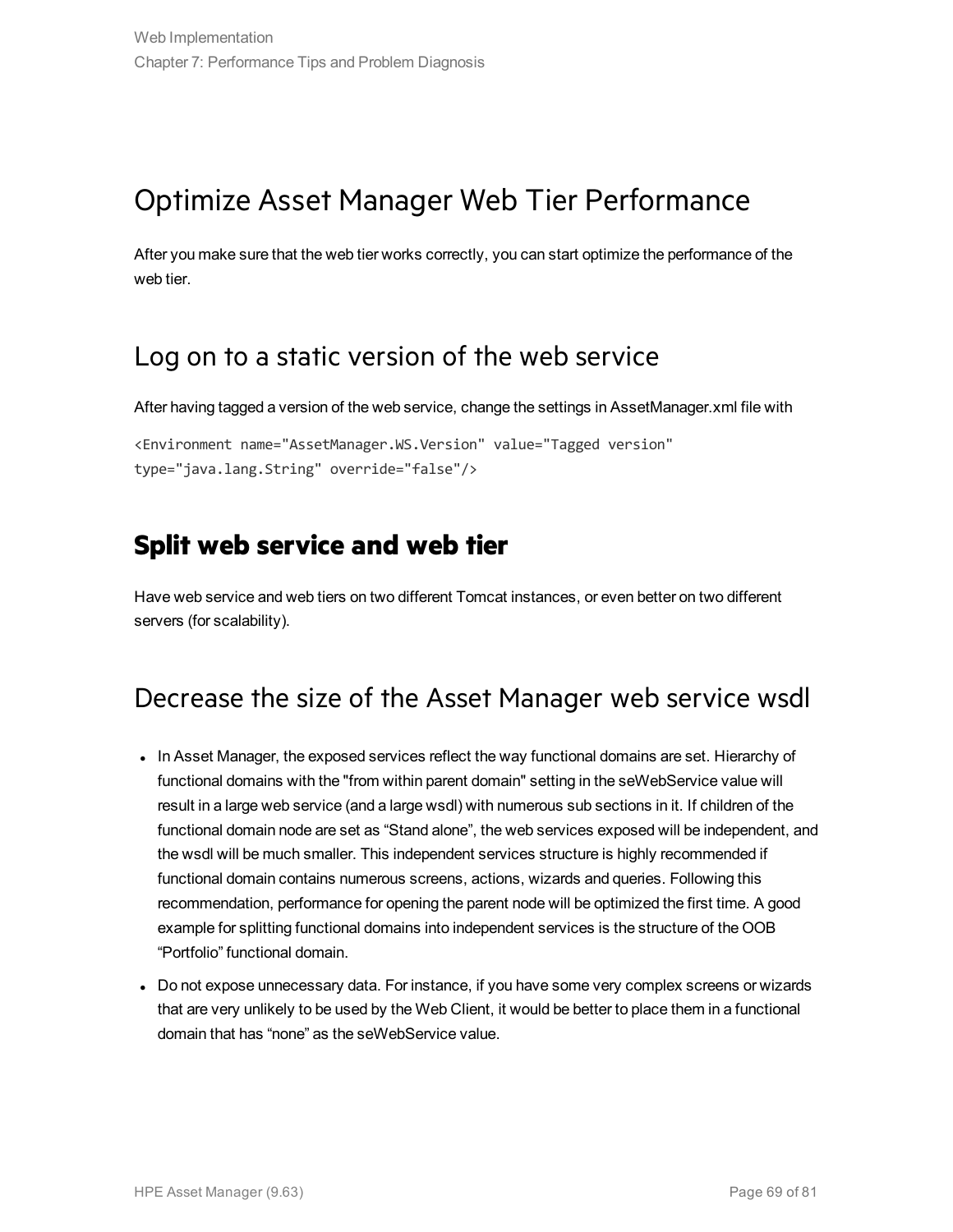# Implement the Java Vitual Machine (JVM) tuning guidance

#### **Web Service**

The Web Service calls Asset Manager's APIs through jni. It also has to be taken into account that the XMX memory allocated for Java will be solely used for Java, but the overall java program memory (as seen by the OS) will indeed contain both:

- Java memory (with max specified by XMX)
- The extra memory necessary for the AM DLL, DBMS client layers, and so on.

Only the Java memory can be set explicitly with JVM parameter. So generally at least 512 MB free memory should be left in the system for AM DLL to allocate for a few concurrent connections and about 1.5 GB set as both minimal and maximum JVM heap size.

#### **WebTier**

The Asset Manager WebTier is based on pure java. XMX can be set to the largest value available for a java application on the system, (2 GB on a sample benchmark Windows Server 2008 system).

#### *Do not restart Tomcat when it is not necessary*

The result of restarting Tomcat is that all profiles will have to be loaded the again and all pages will be compiled on the server side, which will considerably slow down the performance until the profiles are loaded again.

For more information about JVM settings for multiple concurrent connections in production environment, refer to Asset Manager Deployment Sizing Guide.

Run a script opening tree view nodes and main pages after a Tomcat re- start.

Tools like wget [\(http://www.gnu.org/software/wget/](http://www.gnu.org/software/wget)) can generate scripts that open wsdls and "warm up" the Web Tier. You can download this free software from the official GNU web site. The ACWPerformancesHintsAndDiagnosis.zip file contains a .bat file that allows opens Asset Manager wsdls. it can be customized to any implementation's environment.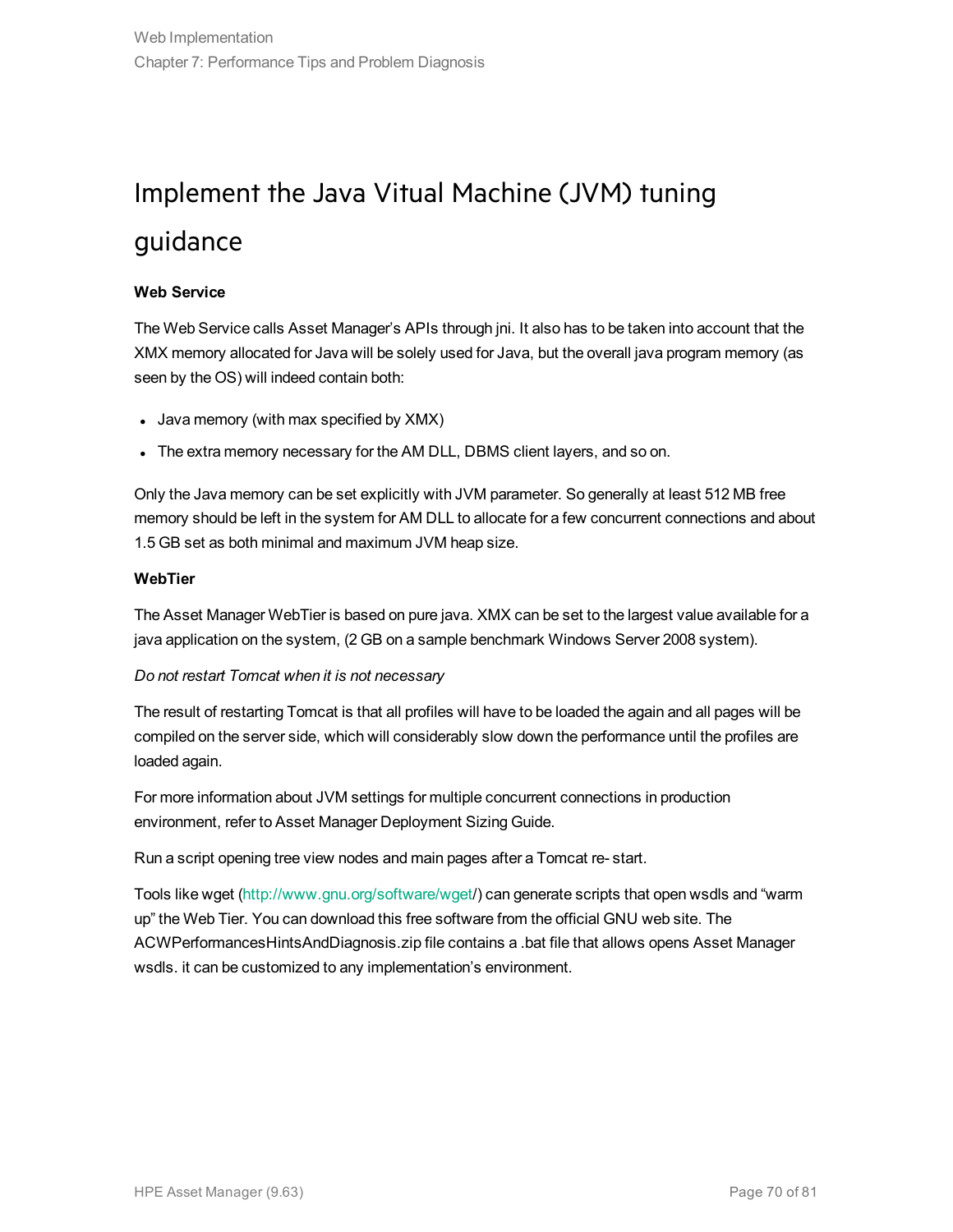# <span id="page-70-0"></span>Setting severity level for logs

In Tomcat and WebSphere, you can set severity level for logs. Any warning/error message that is lower than this level will not be logged.

## In Tomcat

Add the following lines in the *logging.properties* file under the *<Tomcat\_home>/conf* folder:

javax.faces.level= <level> com.sun.faces.level= <level> javax.enterprise.resource.webcontainer.jsf.level = <level>

The levels in descending order can be:

- SEVERE
- WARNING
- INFO
- <sup>l</sup> CONFIG
- $\blacksquare$ FINE
- **.** FINER
- FINEST

## In Websphere

- 1. In the Websphere administrator console, click **Troubleshooting** > **Logs and trace**.
- 2. Click your server on the **Logging and tracing** page.
- 3. Click **Change log detail levels**.
- 4. Enter the following content in the text box.

```
*=info: javax.faces.*=<level>:
javax.enterprise.resource.webcontainer.jsf.*=<level>: com.sun.faces.*=<level>
```
The levels in descending order can be: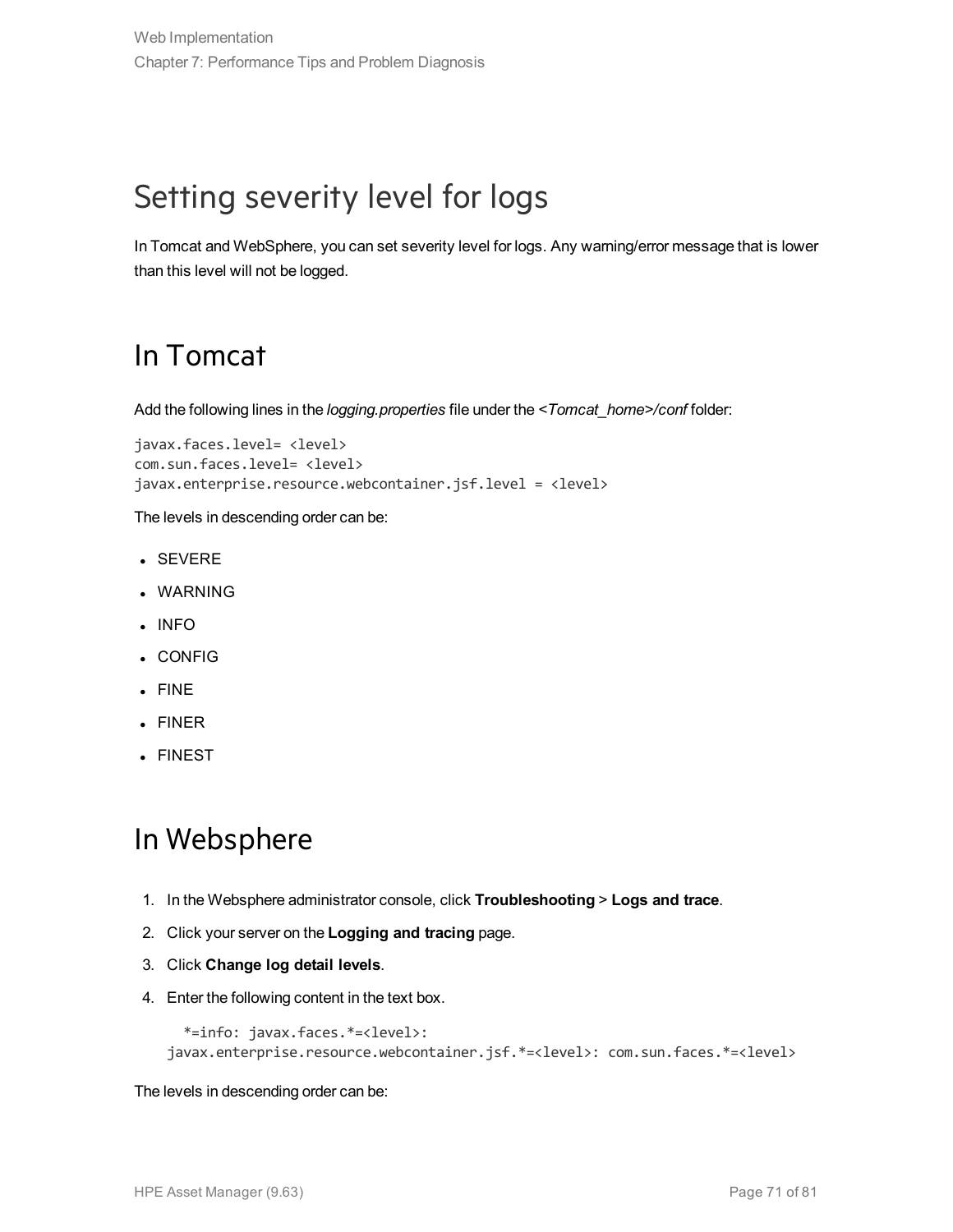Web Implementation Chapter 7: Performance Tips and Problem Diagnosis

- SEVERE
- **.** WARNING
- INFO
- <sup>l</sup> CONFIG
- . FINE
- **.** FINER
- FINEST

# <span id="page-71-0"></span>Troubleshooting performance issues

This section includes:

| Checking performance with low impact on the system (Tomcat, Windows & Linux)              |  |
|-------------------------------------------------------------------------------------------|--|
| Checking performance for diagnosis with performance impact on the system (Tomcat, Windows |  |
| Tracking performance by starting ADBLOGS in Asset Manager Web (Tomcat & Websphere,        |  |
| Tracking performance by storing the http requests sent (Tomcat, Windows and Linux)  75    |  |
| Diagnosing errors on the UserLogin and UPPEREmplDept UserLogin fields of amEmplDept       |  |

# <span id="page-71-1"></span>Checking performance with low impact on the system (Tomcat, Windows & Linux)

**Note:** This only applies to Web clients with Tomcat as the application server based on Windows and Linux operation system.

Replace the log4j.properties in the WebTier (or edit it to add an Asset Manager Performance trace) to add:

```
## Appender for performances logger
log4j.appender.perflogfile=org.apache.log4j.RollingFileAppender
log4j.appender.perflogfile.File=c:/AssetManagerWeb_perf.log
log4j.appender.perflogfile.MaxFileSize=500KB
```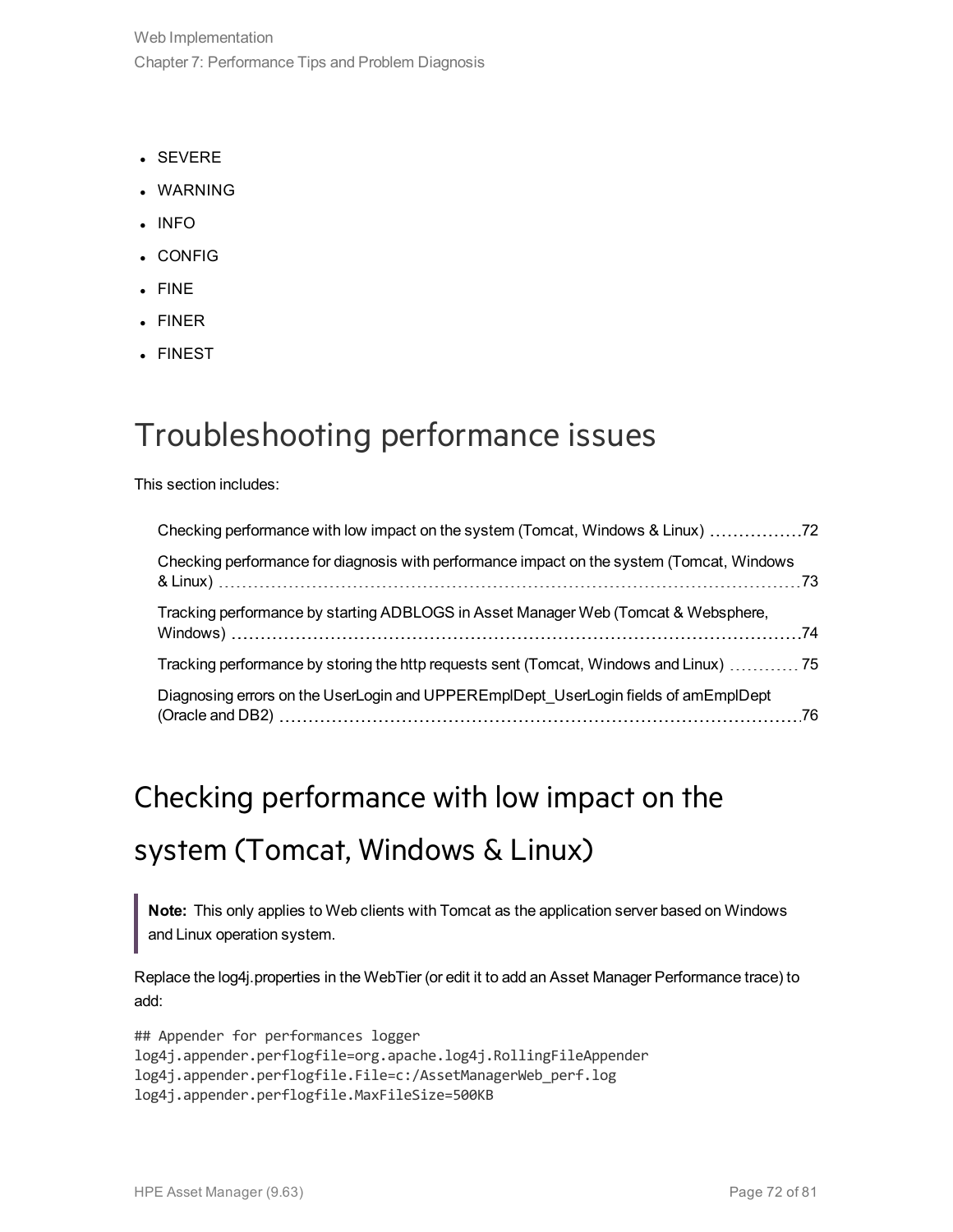Web Implementation Chapter 7: Performance Tips and Problem Diagnosis

log4j.appender.perflogfile.MaxBackupIndex=5 log4j.appender.perflogfile.layout=org.apache.log4j.PatternLayout log4j.appender.perflogfile.layout.ConversionPattern=%d{ABSOLUTE} %5p - %c - %m%n ## uncomment to enable performance logging ## edit the log4J.appender.perflogfile.File property if needed log4j.logger.PERF=DEBUG,perflogfile

In Tomcat this log4j.properties file may be in the <tomcat>/webapps\AssetManager\WEB-INF\classes directory.

You need to restart the WebTier server after running this script to make these changes take effect. This will generate a file, in the given example, in the c:/AssetManagerWeb\_perf.log with information like below. The duration information will show you which web service call takes most time.

```
<Time> DEBUG - PERF - ws call
'{http://openview.hp.com/AssetManager/Custom/101/Currency/Wsdl}retrieveAl
lCurrencyList' duration=297ms
<Time> DEBUG - PERF - ws call
'{http://openview.hp.com/AssetManager/Custom/101/Core/Wsdl}retrieveFirstE
mplDeptListByUserLogin' duration=375ms
<Time> DEBUG - PERF - ws call
'{http://openview.hp.com/AssetManager/Custom/101/Core/Wsdl}retrieveFirstE
mplDeptListByUserLogin' duration=406ms
<Time> DEBUG - PERF - ws call
'{http://openview.hp.com/AssetManager/Custom/101/Administration/Wsdl}retr
ieveProfileBySQLName' duration=1094ms
```
# Checking performance for diagnosis with performance impact on the system (Tomcat, Windows & Linux)

Edit the log4j.properties file in the WebTier (or edit it to add an Asset Manager Performance trace) to change the first lines from  $log4j$ . rootLogger=ERROR, stdout tolog4j.rootLogger=DEBUG, stdoutIn Tomcat, this file may be in the <tomcat>/webapps\AssetManager\WEB-INF\classes directory. You need to restart the WebTier server afterwards to make these changes take effect.This will create a file, in the given example, in <Tomcat>/logs/AssetManager.log file with information that can be used for support and pinpointing issues. In addition, if you see an error in index. jsf, you need to check the validity of the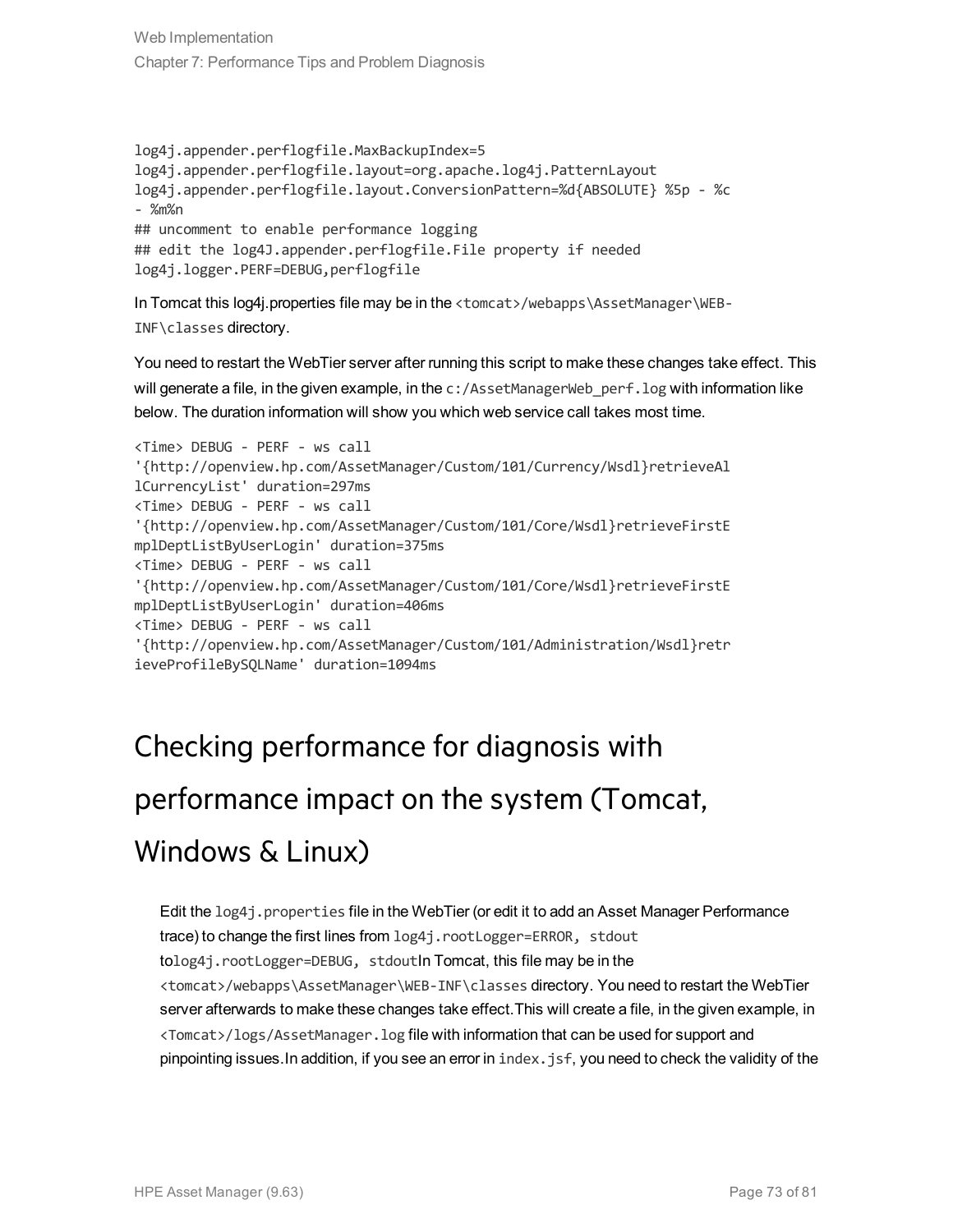AssetManager.xml and AssetManagerWebServices.xml files in the <Tomcat>\conf\Catalina\localhost directory.

## Tracking performance by starting ADBLOGS in Asset Manager Web (Tomcat & Websphere, Windows)

The aamapi9x.ini file in the %USERPROFILE% directory of the account that is starting the WebService is necessary. In this file, the entries enabling the adblog and specification of the log file should be added.

An adblog is a text log file that is used to capture the SQL data sent to the backend from the Asset Manager APIs. It stores a variety of results that can be analyzed by specialists if necessary.

A typical example is as follows.

```
[Option]
/AdbLog/AdbLogFileName=c:\temp\adblog.log
/AdbLog/AdbLogFileSize=83886080
/AdbLog/LogViewer=uedit32
/AdbLog/LogApiCalls=1
#/AdbLog/AdbLogStartup=1
#/Advanced/LogAPICalls=Orcl
#/LDAP/LdapCertDir=c:\temp
#/LDAP/LdapCertFile=ldapcert.crtt
```
See other technical notes with explanations about what an adblog is and how to set it up.

Then, to start the adblog, use the following URL (replace localhost:8080) with the correct system and port that is used for the Asset Manager WebService.

### To start the log

http://localhost:8080/AssetManagerWebService/adblog?start=-1

Asset Manager web page will display "ACAPI Log started"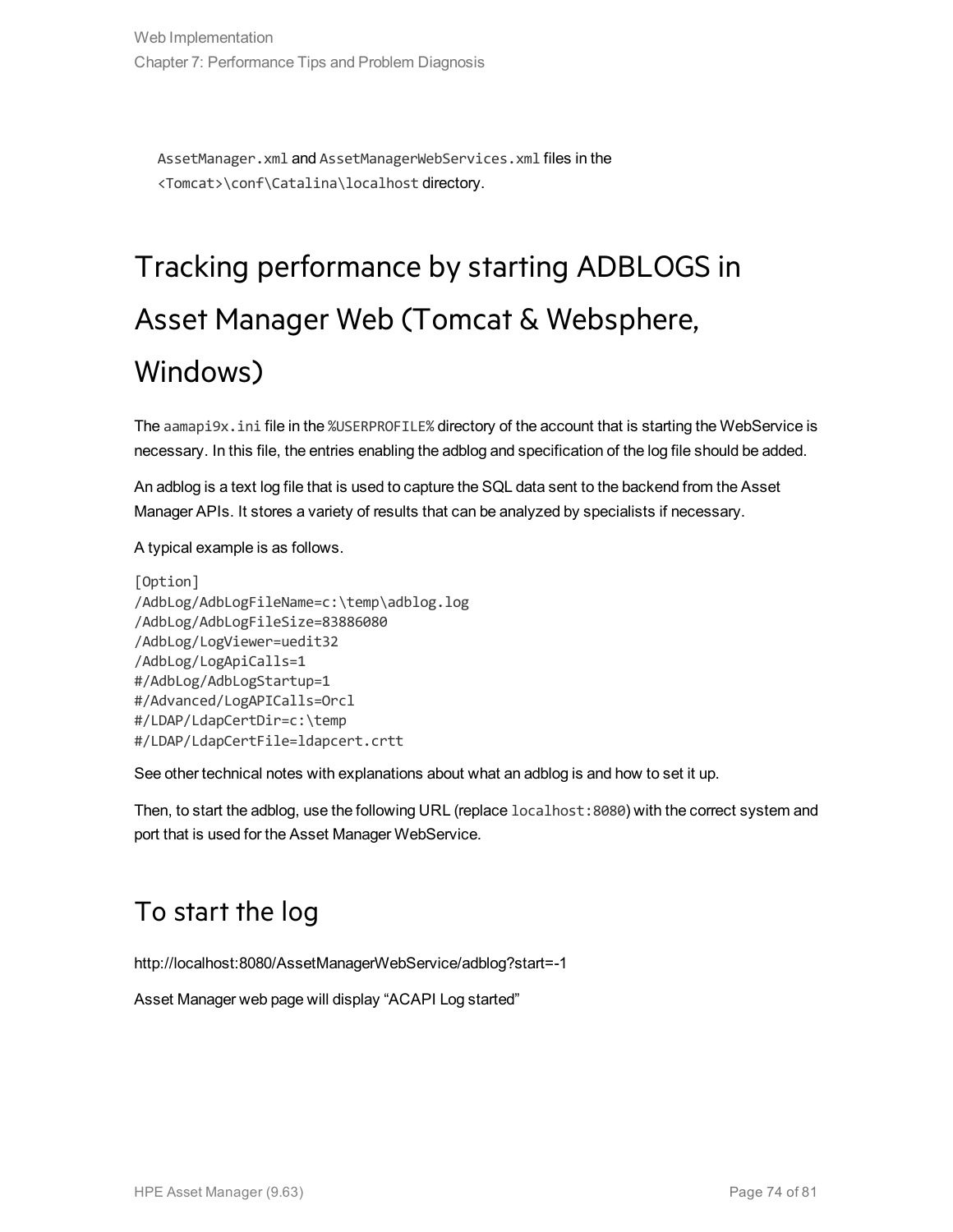## To stop the log

http://localhost:8080/AssetManagerWebService/adblog?stop

Asset Manager web page will display "ACAPI Log stopped"

Notice in cases where this setting is not working properly, especially when Tomcat/WebSphere is started as a service or when you do not have the license to use the web services directly, the adblog trace can be ran from the beginning by removing the comment tag on this line:

/AdbLog/AdbLogStartup=1 in aamapi9x.ini. The WebService needs to be restarted to take these changes into account.

## Tracking performance by storing the http requests sent (Tomcat, Windows and Linux)

Tomcat can be configured to store all http requests in a file. Basically, this can be set by enabling the **AccessLogValve** valve:

In <tomcat>/conf/server.xml, set the line:

<Valve className="org.apache.catalina.valves.AccessLogValve" directory="logs" prefix="localhost access log ws." suffix=".txt" pattern="%h %l %u %t %r %s %b %D" resolveHosts="false"/>

Refer to Tomcat documentation for more information. HPE does not provide any Tomcat support for Asset Manager implementations. Extra help is available through HPE professional services or third parties companies.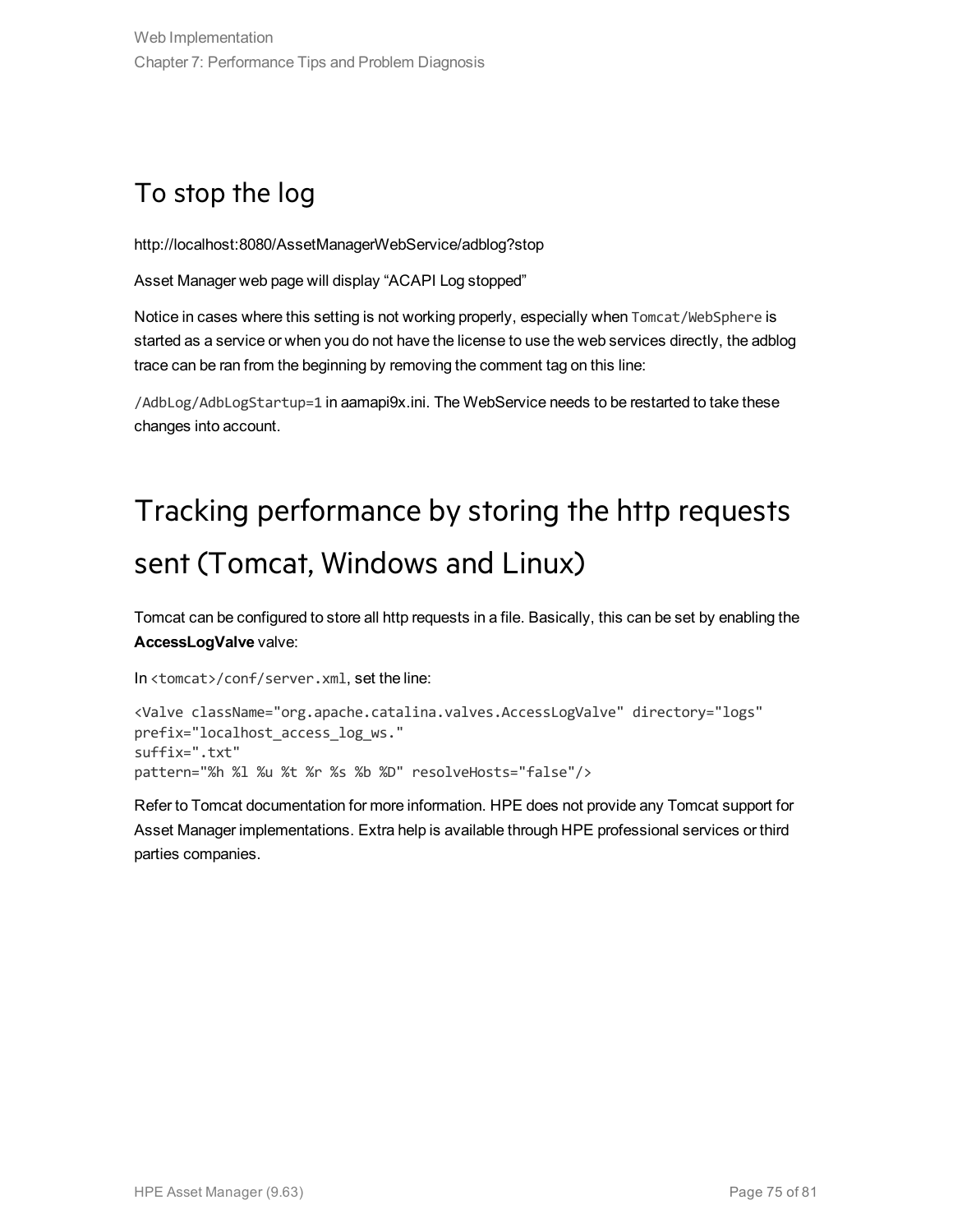# Diagnosing errors on the UserLogin and UPPEREmplDept\_UserLogin fields of amEmplDept (Oracle and DB2)

For convenience, this paragraph is written with the Oracle SQLPLUS syntax, it can be applied almost the same way (but the trigger is different) for DB2. No check is necessary for MS SQL Server.

First, connect to the Asset Manager database through sqlplus.

Then, make sure that all the user logon names are in uppercase.

select count(1) from amemplDept where (upper(UserLogin)<>UPPEREmplDept UserLogin or UPPEREmplDept\_UserLogin is null) and Userlogin is not null;

If the result is not "0," it means the Asset Manager database has issues and requires modifications. Please contact Customer Support to solve this issue. Support will guide you. You may refer to technical note TN91311811, "How to diagnose and repair login issues in Asset Manager" to understand the process and make modifications.

### Known issues

This section includes:

### <span id="page-75-0"></span>Problem with customized functional domains

Out of box, some services are exposed from predefined functional domains like Currencies (AssetManager.WS.CurrencyService), which are called at the logon phase in Asset Manager Web.

Some services use predefined functional domains in Asset Manager.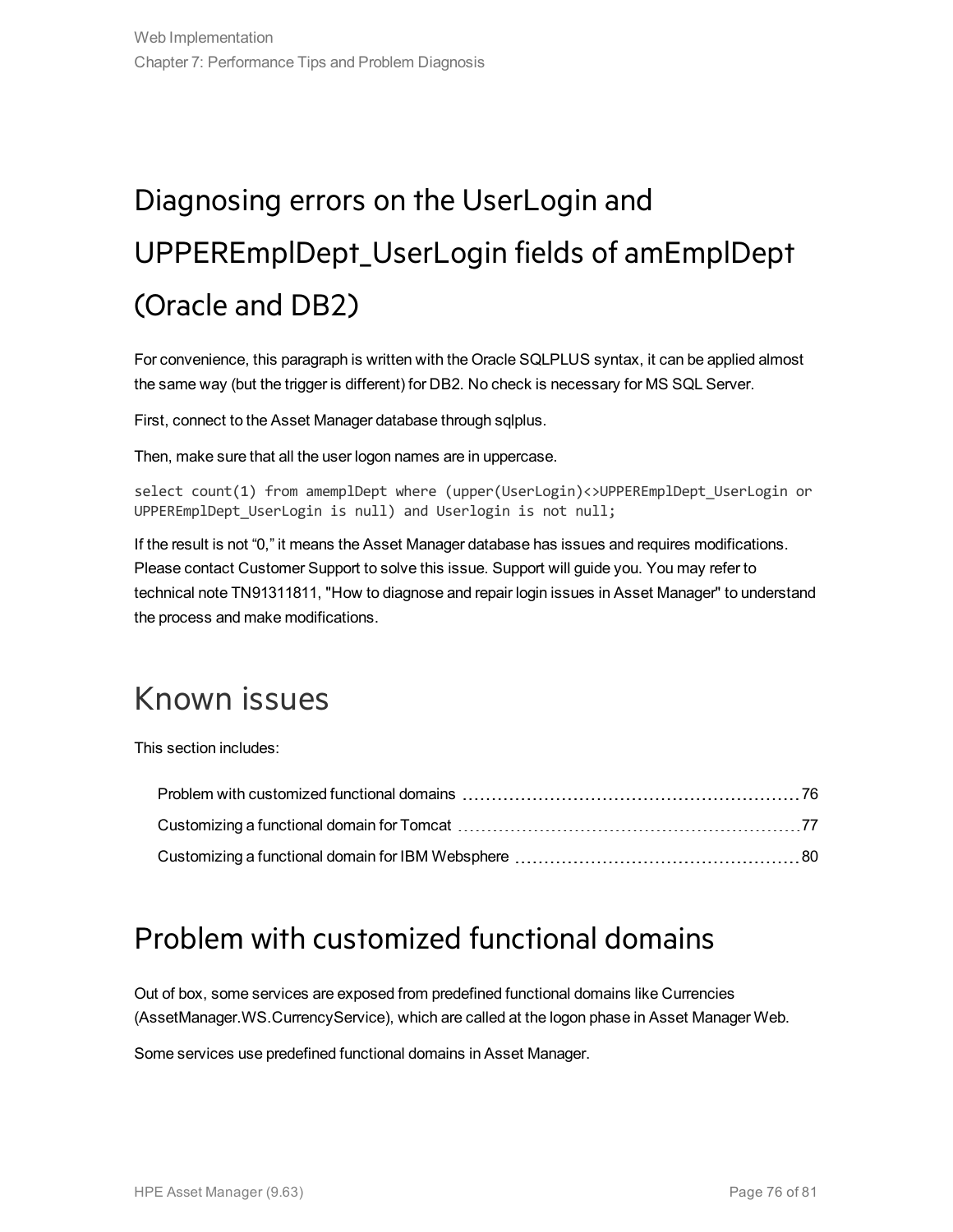| <b>Description of</b><br><b>Web Service</b>              | Web service                                 | <b>Functional domain</b><br><b>SQL name</b> |
|----------------------------------------------------------|---------------------------------------------|---------------------------------------------|
| <b>ItemizedList</b><br>service provider                  | WebService Service Itemized List            | Administration                              |
| Functional domain<br>service provider                    | WebService.Service.FunctionalDomain         | Administration                              |
| Read mail wizard<br>service provider                     | WebService Service ReadMailWizard           | Core                                        |
| Mail service<br>provider                                 | WebService.Service.Mail                     | Administration                              |
| Employee service<br>provider                             | AssetManager.WS.EmplDeptService             | Core                                        |
| DateAlarm service<br>provider                            | WebService.Service.DateAlarm                | Administration                              |
| <b>Functional Domain</b><br>Homepage service<br>provider | WebService.Service.FunctionalDomainHomePage | Core                                        |
| <b>Functional Domain</b><br>Homepage name                | WebService.Object.FunctionalDomainHomePage  | FuncDomainHomePage                          |
| Download service<br>provider                             | WebService Service DocBlob                  | Administration                              |
| Currencies service<br>provider                           | WebService.Service.Currency                 | Currency                                    |

<span id="page-76-0"></span>If you wish to customize the functional domain of any of these Web services, you will need to apply a specific procedure for an xml file.

## Customizing a functional domain for Tomcat

#### Best Practice

Asset Manager Web uses the definition of the WSDL document described in the file **<Tomcat installation folder>\webapps\AssetManager\WEB-INF\web.xml**

For instance, in this file (that should be left unchanged), the Web Provider Service defaults to **Currency**.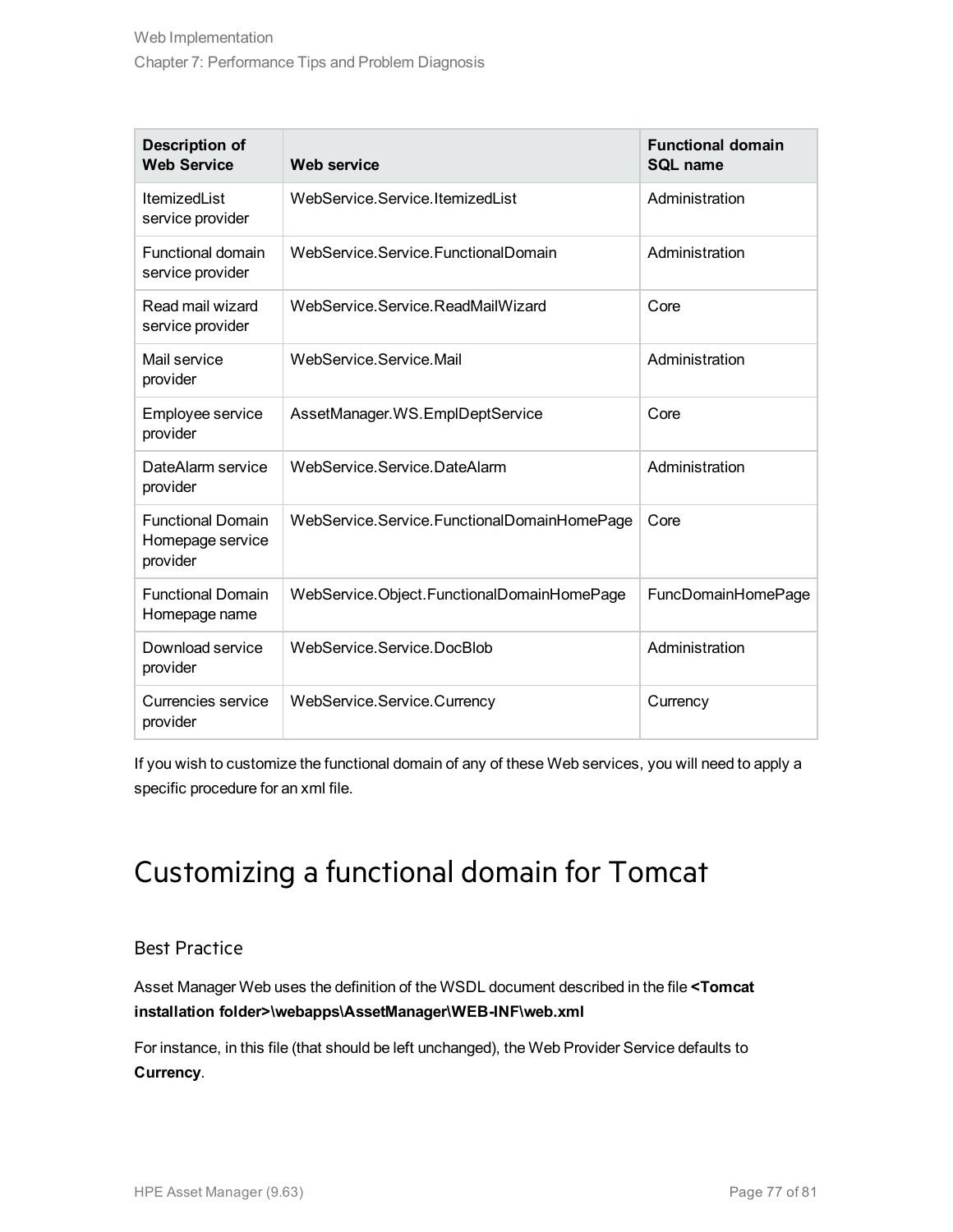Web Implementation Chapter 7: Performance Tips and Problem Diagnosis

```
...
<env-entry>
<description>Currency service provider</description>
<env-entry-name>WebService.Service.Currency</env-entry-name>
<env-entry-type>java.lang.String</env-entry-type>
<env-entry-value>Currency</env-entry-value>
</env-entry>
...
```
If the implementer needs to customize the **Currencies** to use the same Web service as the parent (**Financials** for example), this setting must be replicated to reflect the change in another file: **AssetManager.xml** in the Asset Manager Web Tier (**<Tomcat installation folder>\conf\Catalina\localhost**) .

**Note:** All predefined functional domains exposed as Web services that are customized in the Asset Manager database need to be added in the **AssetManager.xml** file.

#### Procedure of customizing a functional domain

If a functional domain:

- <sup>l</sup> Name: **Currencies**
- <sup>l</sup> SQLName: **Currency**
- <sup>l</sup> seWebService: **From within parent domain**

Which is a child of:

- <sup>l</sup> Name: **Financials**
- <sup>l</sup> SqlName: **Finance**
- <sup>l</sup> seWebService: **stand-alone**

Needs a change to its Web service from **Currency** (the sqlName in the out-of-the-box settings in demo database) to **Finance** (the sqlName) will result in an extra line update in the **AssetManager.xml** context section.

<Environment name="WebService.Service.Currency" value="Finance" type="java.lang.String" override="false">

#### As a result, **AssetManager.xml** will look like:

```
<?xml version="1.0" encoding="UTF-16"?>
<Context path="/AssetManager" docBase="C:\Program Files\HPE\AssetManager
5.10
en\webclient\AssetManager.war">
```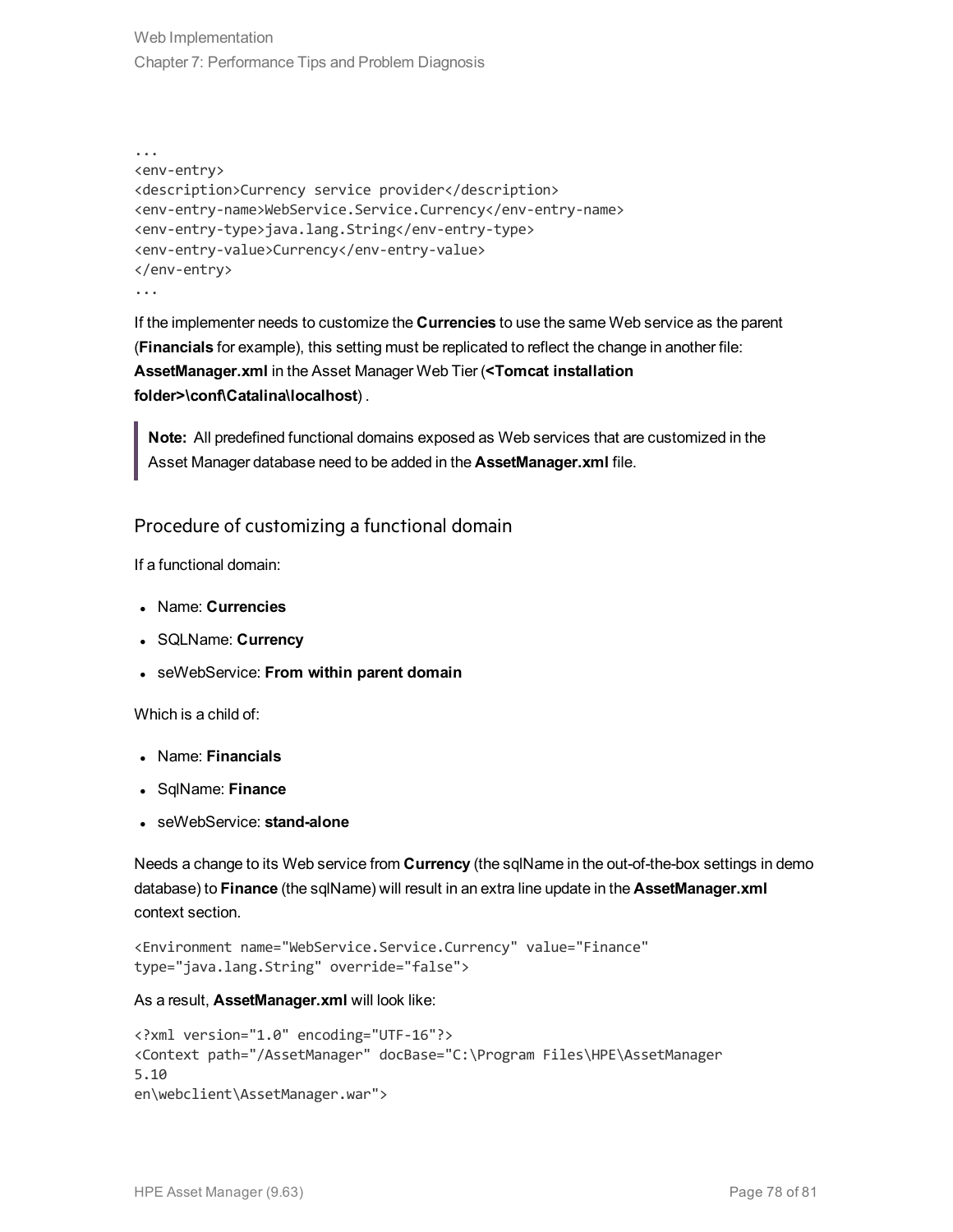```
<Parameter name="isIntegratedInCwc" value="true" override="false">
</Parameter>
<Environment name="WebService.EndPoint.SOAP"
value="http://localhost:8081/AssetManagerWebService/services/"
type="java.lang.String" override="false">
</Environment>
<Parameter name="useRefresh" value="true" override="false">
</Parameter>
<Environment name="Fields.All.Mandatory.Prompt.Aural" value=""
type="java.lang.String"
override="false">
</Environment>
<Environment name="Lists.Paging.Count.Maximum.Default" value="20"
type="java.lang.Integer" override="false">
</Environment>
<Environment name="WebService.Service.Currency" value="Finance"
type="java.lang.String" override="false">
</Environment>
</Context>
All other functional domains listed below for which the OOB Web Service
was modified will need to be modified too with the same technique.
<env-entry>
<description>ItemizedList service provider</description>
<env-entry-name>WebService.Service.ItemizedList</env-entry-name>
<env-entry-value>Administration</env-entry-value>
<env-entry-type>java.lang.String</env-entry-type>
</env-entry>
<env-entry>
<description>Functional domain service provider</description>
<env-entry-name>WebService.Service.FunctionalDomain</env-entry-name>
<env-entry-value>Administration</env-entry-value>
<env-entry-type>java.lang.String</env-entry-type>
</env-entry>
<env-entry>
<description>Read mail wizard service provider</description>
<env-entry-name>WebService.Service.ReadMailWizard</env-entryname>
<env-entry-value>Core</env-entry-value>
<env-entry-type>java.lang.String</env-entry-type>
</env-entry>
<env-entry>
<description>Mail service provider</description>
<env-entry-name>WebService.Service.Mail</env-entry-name>
<env-entry-value>Administration</env-entry-value>
<env-entry-type>java.lang.String</env-entry-type>
</env-entry>
...
```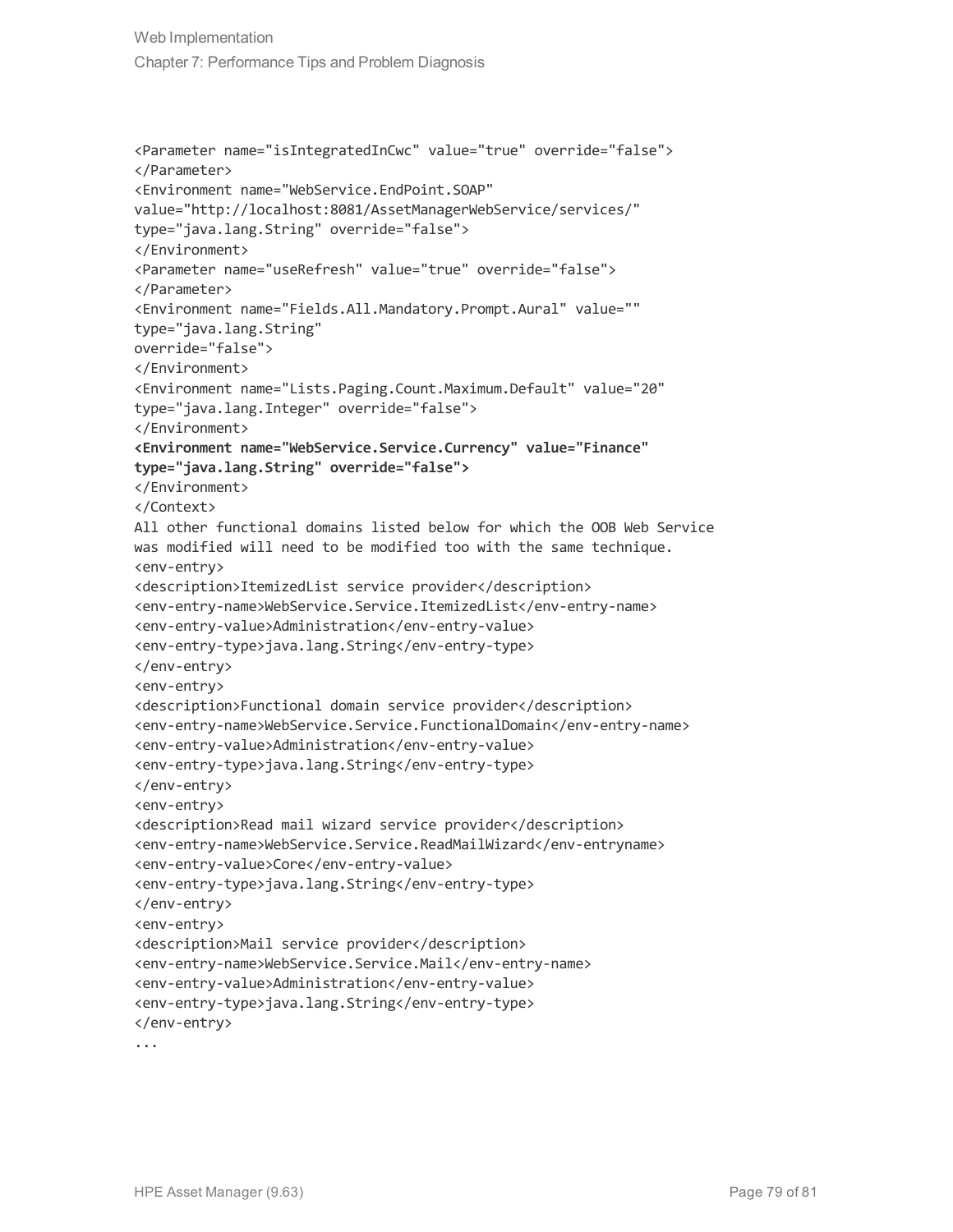## <span id="page-79-0"></span>Customizing a functional domain for IBM Websphere

As opposed to Tomcat, in Websphere, the file **AssetManager.xml** does not exist.

The same procedure as Tomcat applies to the customization, except that the file **web.xml** should be modified directly in the WAR before deployment and the parameters changed accordingly, with respect to the out-of-box parameter structure definition.